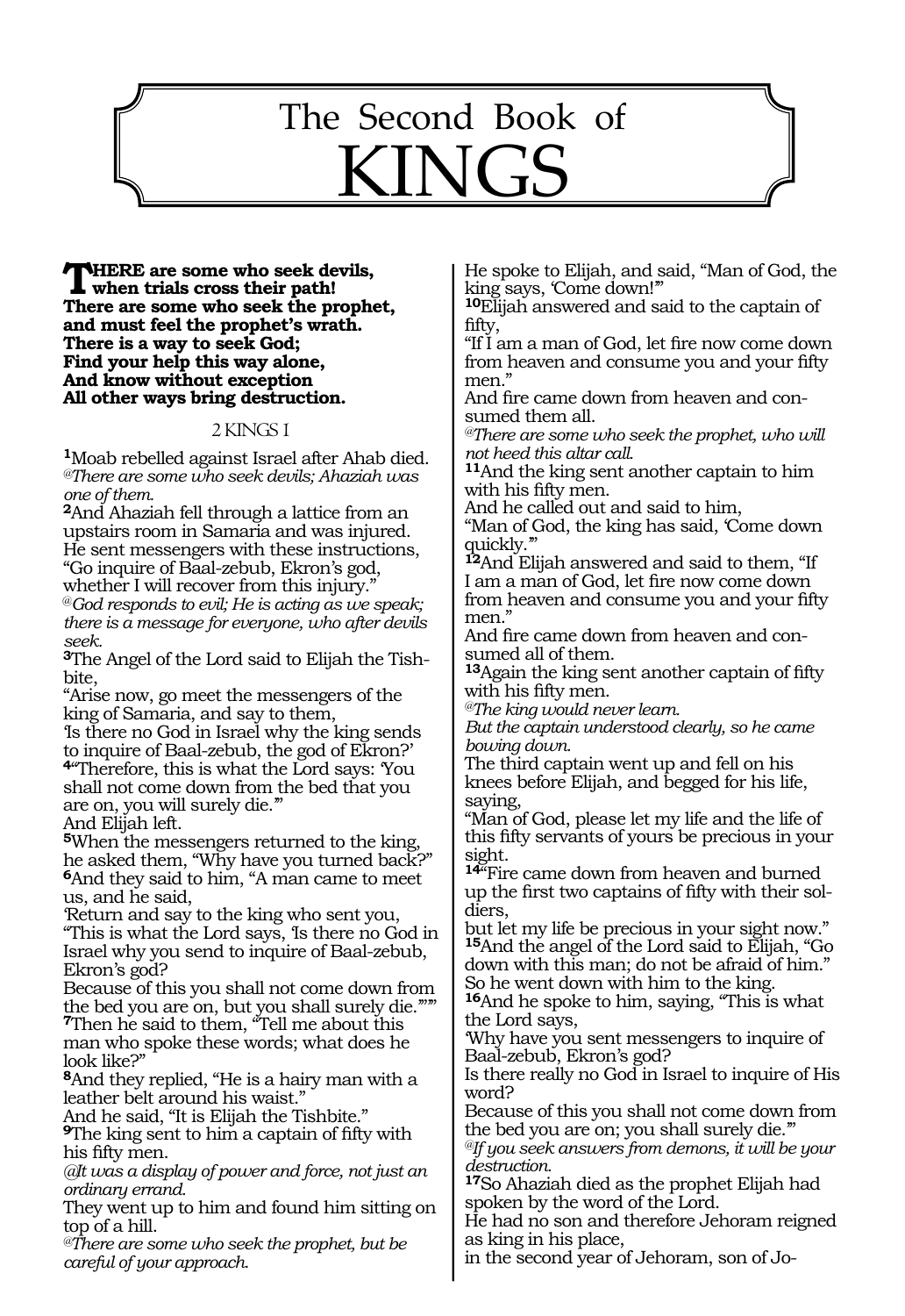hoshaphat, king of Judah.

**<sup>18</sup>**The rest of the acts of Ahaziah, that he did, are written in the book of the chronicles of the kings of Israel.

@*You who seek help through witchcraft, find your help in only One,* 

*and know without exception all other pathways lead to destruction.*

# **CWDS Bible Quotes**

- *1. You fall never to rise again when you fall into the arms of falsehood and you reject the hand of truth.*
- *2. Taking your situation to Satan via witches or demonic consultation for solution will exacerbate them and frustrate you.*
- *3. Faithlessness is failure driven by fear or sin. God will meet you at your point of faith or faithlessness and respond as your action deserves.*
- *4. There is a God among you, with you, and in you and it leaves you no excuse; if you fail to respond to Him He will respond to your failure.*
- *5. Never take the man of God lightly; his God is a consuming fire who commands the respect wisdom demands.*
- *6. You may come with fire power and authority from your king, but when you are dealing with the higher power it is best to fear and step away; He is a consuming fire.*
- *7. Learn from the examples of others and save yourselves; come before God with humility and surrender.*
- *8. With God you are not moved by power or show of force, but when God commands your move nothing restrains you.*
- *9. Resign yourself to the word of God since it will never rest or resign but is self-fulfilling.*
- *10. The word to you by the prophet or from the prophet will only profit if you believe and change.*
- *11. A word from God is a word from God; the instrument of delivery does not change the source or the effect.*

# **PRAYER POINTS**

- Every spirit of falsehood operating in my environment to entrap me, I reject you now, in the name of Jesus.
- By the power in the blood of Jesus, I would rather die than to turn to demons to resolve my problems, in the name of Jesus.
- Father God, I present my resolute faith in You for positive responses from heaven. Amen. I fan away every spirit of faithlessness in me, by the blood of Jesus. Amen.
- I acknowledge You Father; direct my path. Holy Spirit I live with the consciousness of Your presence in me; help me never to grieve You. Amen.
- O Lord God of Elijah, let every spirit seeking to destroy the lives of ministers of the gospel, receive the judgment fire of God now, in the name of Jesus. Amen.

**I** SAW him smite the waters;<br>Want to smite the waters, too? **I saw the Spirit on him; Want his Spirit, no, times two? My eyes will not leave him; how I want it, now I have his mantle on.**

# **I saw him go to glory, but I will take the glory on.**

# **Yes, he may be gone to glory, but you will see glory is not gone.**

# 2 KINGS 2

**<sup>1</sup>**He was with him in Gilgal, when Elijah was to go; the Lord would take him into heaven by a whirlwind, and he knew. **<sup>2</sup>**He said, "Remain here, I beg of you; the Lord has sent me away; He has sent me into Bethel." And Elisha said, "Master, no way. As the Lord and my soul lives, I will not leave." **<sup>3</sup>**They went down to Bethel, and then prophets came to him; "Do you know that the Lord will take your master this day?" "I know it; hold your peace," he turned to them and said. **<sup>4</sup>**Elijah said, "Remain here, I beg of you; I go to Jericho." "As the Lord and my soul lives, I will not leave." Elisha answered, "No!" So they went to Jericho **<sup>5</sup>**and there the prophets came and said, "Do you know that today the Lord will take away your head? Elijah, your master, the Lord will take away this day." "I know it; hold your peace," Elisha turned to them and said. **<sup>6</sup>**Elijah said, "Remain here, I beg of you; the Lord has sent me to Jordan!" "As the Lord and my soul lives, your servant will surely come." **<sup>7</sup>**Elisha saw fifty of the prophets, as they took a far-off view; but he was right there with his master; there was something that he knew. **<sup>8</sup>**Elijah smote the waters with his mantle, it divided. And as on dry ground they both went over, *He thought, "Something to be tried!"*  **<sup>9</sup>**Then Elijah said, "Ask what I may give you!" *@And Elisha's day suddenly shone. He was chasing the anointing and his time had finally come. 'I love what you have my master but Elijah, I desire two,'* "A double portion of the Spirit that I know is upon you!" **<sup>10</sup>**He said, "You have asked a hard thing!" *Do you ask hard things of God? @If you have the vision, you will receive it of the Lord!* "If you see me when I am taken, you will have that which you asked." **<sup>11</sup>**A chariot of fire with horses of fire took Elijah as they talked! **<sup>12</sup>**Elisha saw it! Yes, he saw it! He saw it and he cried,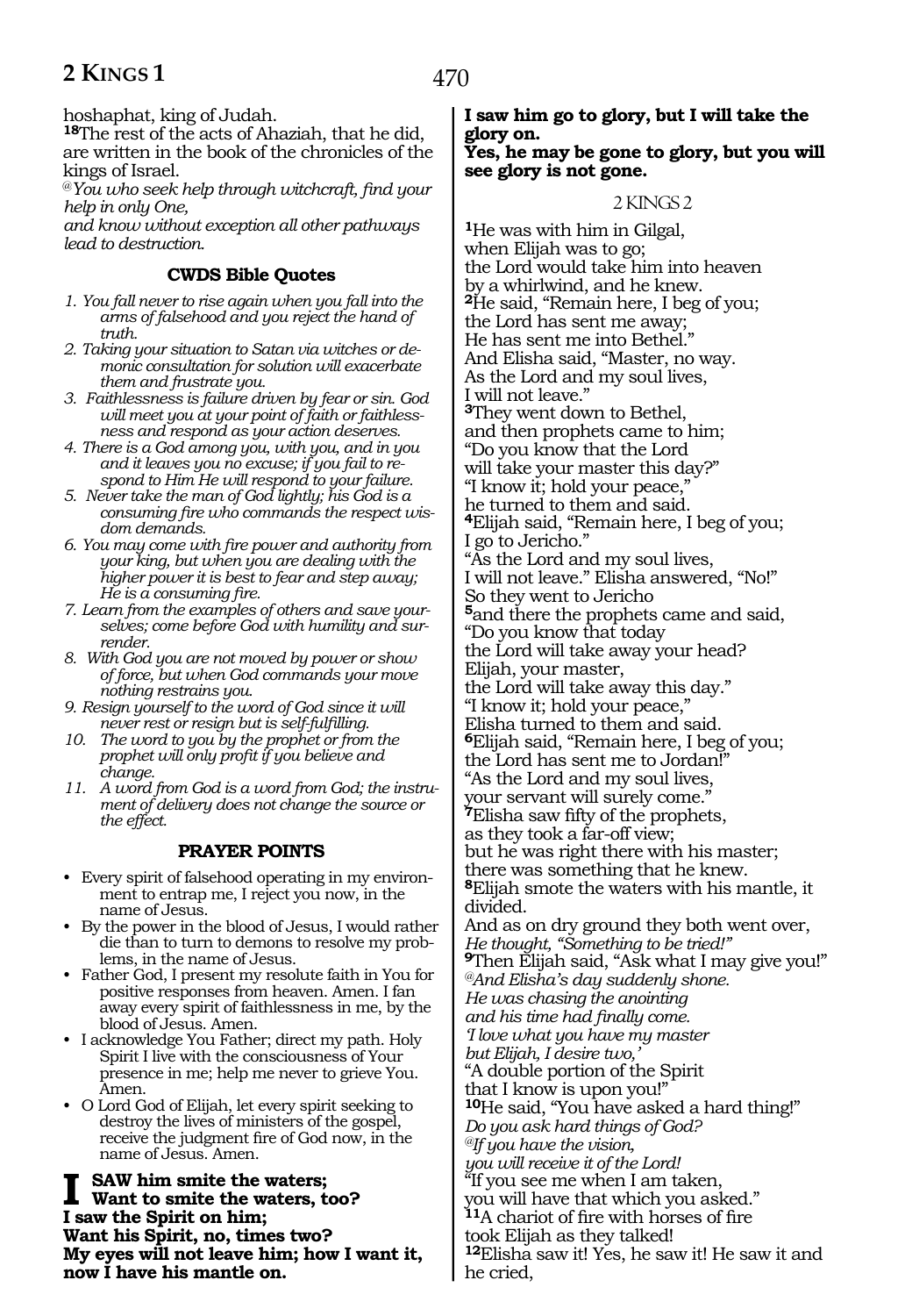"Chariots of Israel, chariots of Israel!

My father, my father!

Chariots and the horsemen!" He ripped his clothes in two pieces;

**<sup>13</sup>**he saw the mantle on the ground;

*@Elijah was gone up to God's glory*

*but he must take God's glory on!*

*He stood by Jordan's river,*

*a bittersweet taste in his mouth.*

*Bitter for he missed his master,*

*sweet from the vision and the shout.*

**<sup>14</sup>**He smote the waters with his mantle;

"Where is the Lord, Elijah's God?" he said,

*@As the raging floods divided,* 

*he felt glory on his head!* 

**<sup>15</sup>**All the prophets who were gazing came to him and bowed their heads. *@They were satisfied to spectate from far off,*

*but Elisha wanted center-spread.*  "He has the spirit of Elijah!" they acknowl-

edged.

Hard pursuit had brought release.

**<sup>16</sup>**"Let strong men search for Elijah."

*They would pursue their disbelief;*

*though they had prophesied that God Himself was doing this.* 

"Perhaps the Spirit took him

and cast him on a mountain top.

Or maybe he is in some valley!"

Elisha said, "Don't send, will you please stop?" **<sup>17</sup>**He was ashamed by their insistence,

so he said, "Send!" and so they sought.

They searched for three days and did not find him.

**<sup>18</sup>**He said, "Did I not tell you, you ought not?" *He is gone up to glory,* 

*but glory is at hand.*

**<sup>19</sup>**Then the men of the city said,

"We have a bad situation.

The water here is no good

and this is a barren land."

**<sup>20</sup>**Elisha said, "Bring me a cruse of salt." **<sup>21</sup>**He then cast it into the spring.

"The Lord has healed this water;

no more death or barrenness!"

@*If someone will seek Him with vigor,* 

*then the nation will be blessed!* 

**<sup>22</sup>**So the water remained healed from then; **<sup>23</sup>**and Elisha went up from there that day.

And at Bethel little children came and mocked him.

"Go up you baldhead man," said they.

@*You can play with an old man,* 

*but the anointing holds no slack.* 

*You cannot play with the anointing!* 

*Won't you hold those children back?*  **<sup>24</sup>**He cursed them in the Lord's name,

and two female bears came from the woods.

They tore forty-two children.

None could help them if they would.

**<sup>25</sup>**He went from Carmel to Samaria

*@with God's work before his eyes. He came back with God's glory*

*by ardent pursuit of these rights.*

*He had seen God's mighty power, but there were things he had to learn: How to handle the anointing, so the glory would be God's alone.*

# **CWDS Bible Quotes**

- *1. Passionate, persistent pursuit of the anointing yields promotion.*
- *2. The inner voice that persuades you to greatness must be louder than the external voices that dissuade you since this may include your own spiritual leaders, peers and pillars of faith.*
- *3. Put to silence every voice that tells you, you cannot, you should not, you must not, or you will not.*
- *4. Not because they have a word from God means they have the word from God to you; not because they hear God means they hear your destiny or they are here representing your destiny.*
- *5. The place you stop in your pursuit of destiny is the place that stops you in your realization of destiny.*
- *6. Never let others persuade you to stop at their place of comfort, pursue to your place of accomplishment; tell them to be silent.*
- *7. How can they speak to your destiny when all they know is your history, not the mystery driving you forward?*
- *8. Pursue to the place of no return; let your faith reach forward to new heights even when Jordan is closed behind you.*
- *9. You go all out with faith when you put all in; this is the time when your destiny will get everything out of God.*
- *10. The majority of people of faith are willing to stand afar and gaze at what God is doing; yet there are those wanting nothing less than to be at the heart and center of it.*
- *11. The majority of believers follow signs, yet there are those who want nothing less than to ensure the signs follow them as Jesus instructed.*
- *12. It is only in the moment that abnormal opportunity arises to propel you into destiny; live in the moment. Windows are not permanent they are momentary.*
- *13. Keep persisting, keep pursuing, keep seeking, never lose focus and never lose sight of your goal.*
- *14. Respect what your mentors have but pursue what they will tell you they have no power to give, only God can. See the carriers as conduits, seek the Source.*
- *15. When you understand that the needs of your generation are greater than your predecessors you will ask for a double portion and you will embrace the anointing for greater works.*
- *16. When you get lost in passion and in zeal for God on earth you will lose yourself to God and in the end He will take you to Himself.*
- *17. You have it then put it to use; you have the same anointing that raised Jesus from the dead, raise the dead; if you have the anointing that parted the waters, part waters.*
- *18. It is best to accept what God says and what He is doing than to seek to prove it wrong; let the prophets tell you, it does not profit to reject the voice of prophecy, especially the ones you yourself received and insisted on.*
- *19. The anointing you carry does not wait on the right conditions, it changes the conditions and makes it right whatever the condition.*
- *20. They may look small or simple or unusual*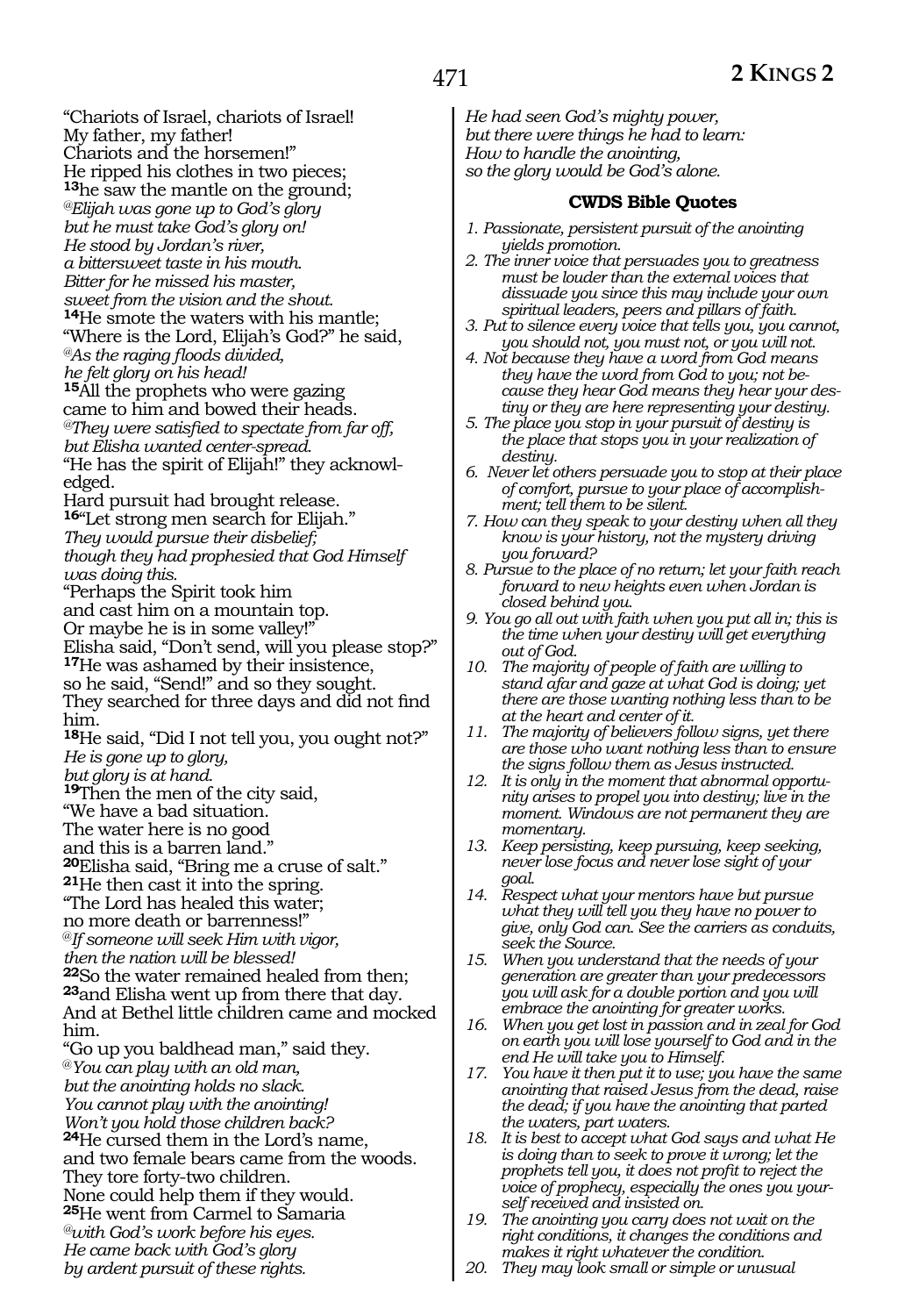472

*but their anointing is not; do not play with the anointed or take their anointing casually.* 

*21. The anointing is infinite power that can only be managed by love.*

#### **PRAYER POINTS**

- Anointing for the supernatural, envelop my life now, in the name of Jesus; I will embrace everything purchased for me in the cross of Calvary. Amen.
- Father, I am fully committed to Your call and nothing shall stop me. Amen.
- Let every voice speaking from hell against my destiny, even through my mentors, be put to silence, in the name of Jesus.
- Father God, increase Your anointing on my life, in the name of Jesus. Amen.
- Power to set new trends, break new barriers of faith, anointing for end times impact, be my portion today, in the name of Jesus.

# GIVE me water in the valley, for I thirst!<br>Give to me the blood of Moab, though I **ask for water first.**

**Let me pull down their cities And cast stones on all their good land. In a time when my hand fails me, Let them feel the hand of God. We will have no mercy on them; we will tear... oh, no, but wait. When they sacrifice their firstborn, then** 

**we know they are desperate.**

#### 2 KINGS 3

**<sup>1</sup>**Jehoram son of Ahab, reigned in Samaria; he reigned for twelve years.

His reign began in the eighteenth year of Jehoshaphat.

**<sup>2</sup>**He did evil in the Lord's sight,

for though he put Baal's image out,

**<sup>3</sup>**from the sins of Jeroboam he never turned himself about.

**<sup>4</sup>**One hundred thousand lambs, Mesha the king of Moab gave to Israel,

plus one hundred thousand rams with the wool.

**<sup>5</sup>**But when Ahab died, Moab rebelled.

**6**Jehoram went out from Samaria and numbered all Israel at that time.

**<sup>7</sup>**Then he sent to Jehoshaphat saying, "Moab has rebelled; will you go with me to fight?"

"I will! My people are as your people; my horses as your horses," he said.

**<sup>8</sup>**"Which way shall we go up?"

He answered, "Through the wilderness of Edom."

**<sup>9</sup>**The kings of Israel, Edom, Judah, all three kings went up.

They went seven days journey, but there was no water for the host.

**<sup>10</sup>**Jehoram said, "The Lord has called these kings together to give us into Moab's hand."

**<sup>11</sup>**"Is there a prophet of the Lord here," said Jehoshaphat, "that by him we may inquire of God?"

One of the king's servants answered,

"Elisha is in the land; he is the son of Shaphat, who poured water on Elijah's hands." **<sup>12</sup>**"I know him; God's word is with him!" This King Jehoshaphat said. So they went down to him, the kings of Judah, of Edom and of Israel. **<sup>13</sup>**"What have I to do with you, Jehoram?" the prophet Elisha said;

"Go to your father's prophets and the prophets of your mother, Jezebel."

The king of Israel said, "No, not so."

*@We want water in the valley for we thirst. Baal's prophets cannot deliver.*

*When men are desperate they put God first.*

"The Lord has called these three kings together to deliver them into Moab's hand.

**<sup>14</sup>**And Elisha said, "As the Lord of hosts lives, before whom I stand,

if I did not regard Jehoshaphat's presence, who is Judah's king,

I would not look your way or see you even. **<sup>15</sup>**But now, bring to me a minstrel."

God's hand came on him as they played;

**<sup>16</sup>**he said, "Make the valley full of ditches; **17**you shall see neither wind nor rain,

yet you will see a valley full of water; to provide drink for man, cattle and beast.

**<sup>18</sup>**When the Lord delivers Moab to you, you will see that this is but the least.

**<sup>19</sup>**"Smite every fenced city; cut every good tree down,

stop every well, for God commands it! Mar every good land with stones."

**20**And so in the morning during the meat offering,

by the way of Edom water came;

it filled all the country,

and there was not one drop of rain.

**<sup>21</sup>**Moab heard the kings had come up, so they gathered all to fight,

**<sup>22</sup>**and came early in the morning when the sun was shining bright.

The sun shone on the water, and it appeared to the Moabites as red as blood.

**<sup>23</sup>**They said, "Surely the kings have slain each other; to the spoils now Moab up."

**<sup>24</sup>**They came to the camp of Israel,

and they saw they were deceived.

They fled and Israel struck them!

They were not dead as they believed.

**<sup>25</sup>**They struck them into their country, and beat the cities down;

they stopped the wells, felled every good tree and filled every good land with stones. In Kir-hareseth only, Israel left the stones un-

touched, but the slingers went up and struck it, so that

for all the land of Moab it was tough. The battle was sore, and Mesha king of Moab made an attempt to break through then. **<sup>26</sup>**When he saw he could not do this, even with seven hundred sword bearing men,

**<sup>27</sup>**he took his eldest son, the one who in his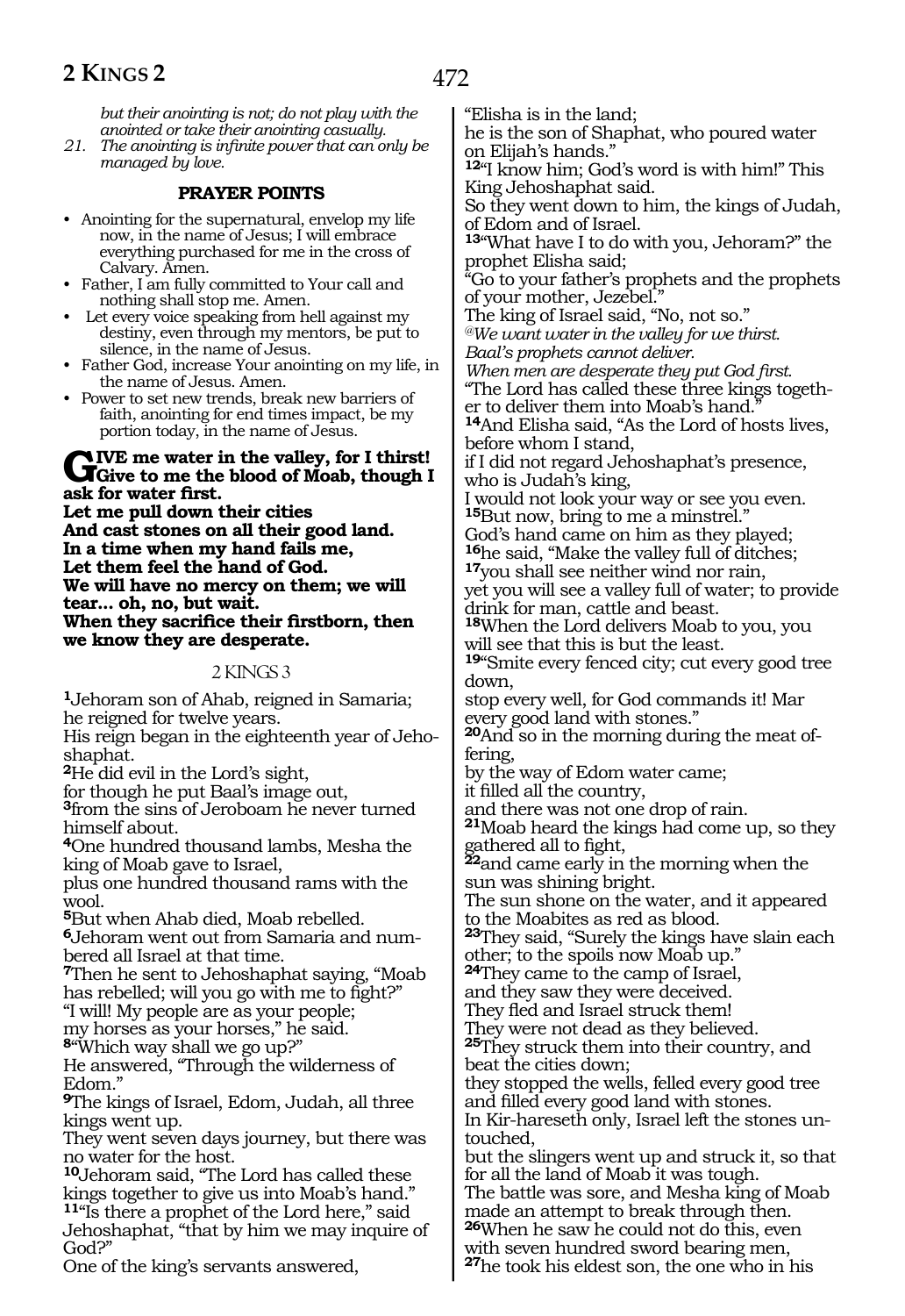place should reign,

and offered him for a burnt offering on a wall that day.

And against Israel there was great indignation, so they departed from him and returned to their own land.

@*Would you have water in the valleys; do you thirst?*

*Though there is no rain in the land, would you have the great springs burst?*

*Want to pull down every stronghold,*

*reaching nations? Then go!*

*There is room for desperation,*

*so press in, for then you'll know*

*living waters from your bellies, as the prophet spoke about.*

*When His blood fills every valley, then victory is assured.* 

## **CWDS Bible Quotes**

- *1. It is no consolation if your evil is not as bad as the evil of others since judgment has no distinction, it is just as punishing.*
- *2. When you take what you have not earned because of your power to intimidate you are a bully and a thief; this was the unfortunate reality of nations exacting tributes in ancient times.*
- *3. To fight with and for the ungodly ratifies their unholy lifestyle but to be one with them promotes it.*
- *4. To fail to plan and to make adequate preparation is to plan to fail and to prepare for defeat; when this happens it is you who have courted defeat, it is not the Lord's doing.*
- *5. Set your heart to seek the Lord before you set out or you will continue to make crisis calls on Him.*
- *6. Crisis will reveal the real character of your gods and their prophets; they are useless and cannot profit.*
- *7. If you can only call on your gods in good times, then by doing so you are in essence calling on bad times and courting evil days with your worship.*
- *8. Let kings and all powers know you have no obligation to help, converse with or respect any presence that has no respect for the Presence you represent.*
- *9. Your righteousness in the presence of the wrong crowd is deprived the atmosphere you need to hear God.*
- *10. Prophecy flows in the atmosphere of anointed music and intense worship; expect to hear God every time you are at this place.*
- *11. Divine strategy mystifies every weapon of war and confuses the most powerful enemy.*
- *12. The God of exceedingly abundantly more will serve up a combo that will satisfy your need and defeat your enemies in one move.*
- *13. Extend your faith by digging ditches for water in the desert even when there is no rain and heaven will extend miracles to you from your dry and hopeless situations.*
- *14. When you fight with man you know their limitations, when you fight God you test His unlimited power; complacency will defeat you if you do not know Him.*
- *15. The water and sun strategy, added to the march around the wall and shout strategy, added to the rocks and fire from heaven and the*

*wall falling on the enemy strategies, added to the Red Sea, added to all the rest, makes God a fearsome opponent; never fight Him.*

*16. Desperate times call for desperate measures; understand the times and get desperate; God will respond.*

# **PRAYER POINTS**

- Spirit of excuse that evokes comparison, I command you to quit competing with the truth of the word, in the name of Jesus.
- Let the spirit of theft and bullying that clothes itself in culture be evoked from our business communities, in the name of Jesus.
- Spirit of holiness that demands separation, keep me conscious and alert to my associations, in the name of Jesus.
- Wisdom of the living God direct my every move, in the name of Jesus; I refuse to court failure by reckless or inadequate planning. Amen.
- My Father my God, help me to be consistent in my faith and to walk by the leading of the Holy Spirit. Amen.
- I will dwell where Christ is rather than resort to Him in crisis. Amen.

#### **God cares for the worker who has just Jone pot of oil;**

**He cares for the prophet and He will give him his desire.**

**He cares for His servants who feed the prophet's mouth;** 

**And He cares for your pottage and will take the danger out.**

**He will multiply your basket yet more and more, so do not fear;**

**He gives you priests and prophets to reas- sure you that He cares.**

#### 2 KINGS 4

**1**A widow, the former wife of one of the prophets came to Elisha, and said,

"My husband is dead; he feared the Lord; you know this;

now the creditor is here to take my two sons as bondmen."

*@God cares for the concerns of all those in His service and those who toil.*

**<sup>2</sup>**"What do you have in your house?" he asked. She said, "Nothing but one pot of oil."

**3**He said, "Borrow empty vessels of your neighbors; do not borrow a few.

**<sup>4</sup>**When you get back in, shut the door on your sons and on you.

Pour the oil into all those vessels and set aside those that are full."

**<sup>5</sup>**So she went from him and shut the door on herself and on her sons.

They brought the vessels to her and she poured out that day,

**<sup>6</sup>**and when there were no more vessels, only then did the oil restrain;

it stopped flowing then.

**<sup>7</sup>**She came and told the man of God, and he said, "Go sell the oil and pay your debts, *@and know the Lord cares* when you can live well from the rest."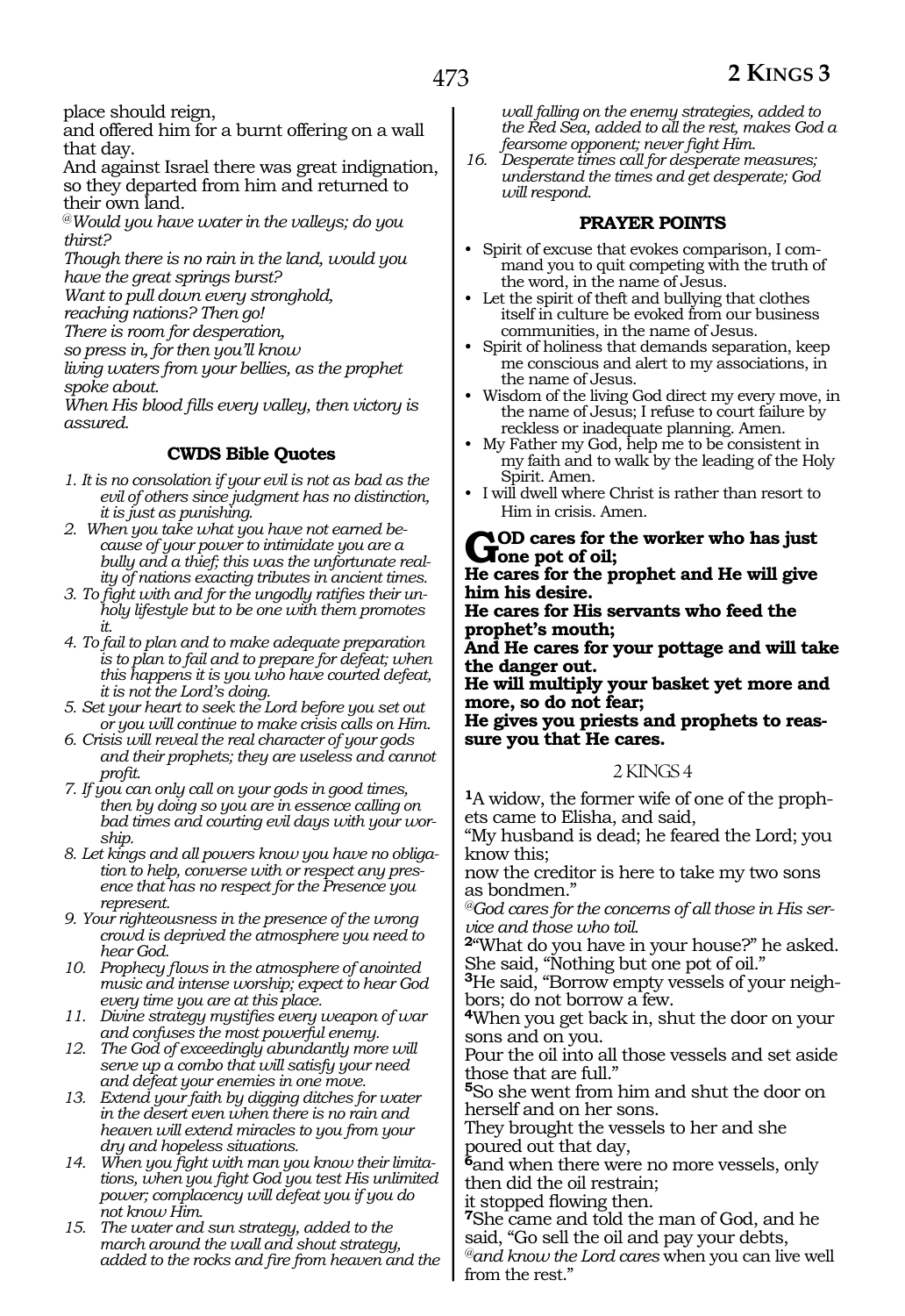474

*He cares for the woman who does a good deed, and when the prophet is passing, gives him a room to rest in and food to eat.*

**8**So did this great woman of Shumen, to Elisha very often;

she constrained him to eat a meal every time he passed.

**<sup>9</sup>**She said to her husband, "I perceive this is a holy man of God

who passes by continually; let us build him a room on the wall.

**<sup>10</sup>**"Let us set a bed and table there for him, a stool and a candlestick;

**<sup>11</sup>**and so when he comes to us, in this room he shall turn in."

**<sup>12</sup>**And Elisha said to Gehazi his servant, "Call to me this Shunammite."

**<sup>13</sup>**And when she stood before him, he said, "Speak to her in this way;

'You have been mindful of us with much care; what is to be done for you?

Would you be spoken for to the king or captain of the host?"'

She said, "I dwell among my own people." **<sup>14</sup>**And he said, "How then do we show you God's care?"

Gehazi answered, "Master, she has no child, and her husband is old and grey."

@*To know that your labor of love is not in vain, and to know you are appreciated by God and also by men, is to know how much He cares.*

**<sup>15</sup>**Elisha said to her then, "You shall embrace a son next year about this time.'

**<sup>16</sup>**But she protested saying, "No my lord, man of God, to your handmaid do not lie."

@*But God cares for the prophet, and He honors his words,*

*so let what he tells you be as precious as pure gold.*

**<sup>17</sup>**The woman conceived and she bore a male child

as Elisha had said, "According to the time of life."

**<sup>18</sup>**One day, when the child was grown he went out to his father and the reapers in the field.

**<sup>19</sup>**And he cried to his father, "My head! Oh, my head aches."

He said, "Carry him to his mother; her care let him receive."

**<sup>20</sup>**She nursed him until noon and there he died on her knees.

**<sup>21</sup>**She laid him then on the bed of the man of God;

she shut the door on him and went out, purposeful but sad.

**<sup>22</sup>**She called her husband and said, "Send me one of the young men and an ass;

I have an errand to tend to, and I must do this fast.

To the man of God I go."

**<sup>23</sup>**He said, "Is it well, it is not sabbath or new moon!"

She heard her husband's concern, but she said, "It is well; *meaning it shall be well soon."* **<sup>24</sup>**She said to the servant, "Do not slack your riding for me unless I bid that this be done." **<sup>25</sup>**She came to the man of God to mount Car- mel, and from a distance he saw her come. He said to Gehazi, "Behold the Shunammite; **<sup>26</sup>**"run to her and say,

'Is everything well with you and with your husband and with your child this day?'" She responded, "All is well."

**<sup>27</sup>**But when she came to the man of God in the hill,

she caught him by the feet; and Gehazi came near to thrust her away from him.

He said, "Let her alone; she is vexed to the soul,

and the Lord has hid it from me, this thing He has not shown."

*@He cared for this woman who had given so cheerfully.*

**<sup>28</sup>**She said, "Did I desire a son? Did I not say, 'Do not deceive me!'?"

**<sup>29</sup>**He said to Gehazi, "Gird up your loins and take my staff and go;

salute no man and do not answer them if they should salute you.

*This is no time for social;* lay my staff on the child's face."

**<sup>30</sup>**The mother said, "As the Lord and my soul lives, I will not leave you this day."

@*Nothing but personal assurance for the matter at hand.*

**<sup>31</sup>**So he rose up and followed her, and before them Gehazi passed on.

He laid the staff on the child's face, but no voice or response came.

So he went again to meet him and to tell him, "The child is not awakened."

**<sup>32</sup>**When Elisha came into the house, the dead child laid on his bed.

**<sup>33</sup>**He went in therefore, and shut the door on the two of them.

He prayed to the Lord and lay upon the child, **<sup>34</sup>**and placed his mouth on his mouth and his eye on his eye.

He stretched on the child, and the flesh be- came warm;

**<sup>35</sup>**he returned, and to and fro in the house he walked.

He went again and stretched on him, and the child sneezed seven times.

*God cared for the prophet's intercession,* and the child opened his eyes.

**<sup>36</sup>**He said to Gehazi, "Call the Shunammite," and when to him she had come,

**<sup>37</sup>**he said, "Take your son," and she fell at his feet and bowed.

And she took her son and went out,

**<sup>38</sup>**and to Gilgal once more Elisha came.

There was a famine in the land, and the sons of the prophets sat before him that day.

*He showed he cared for them*, as to his servant he said,

"Set the great pot on and boil stew now for all of them.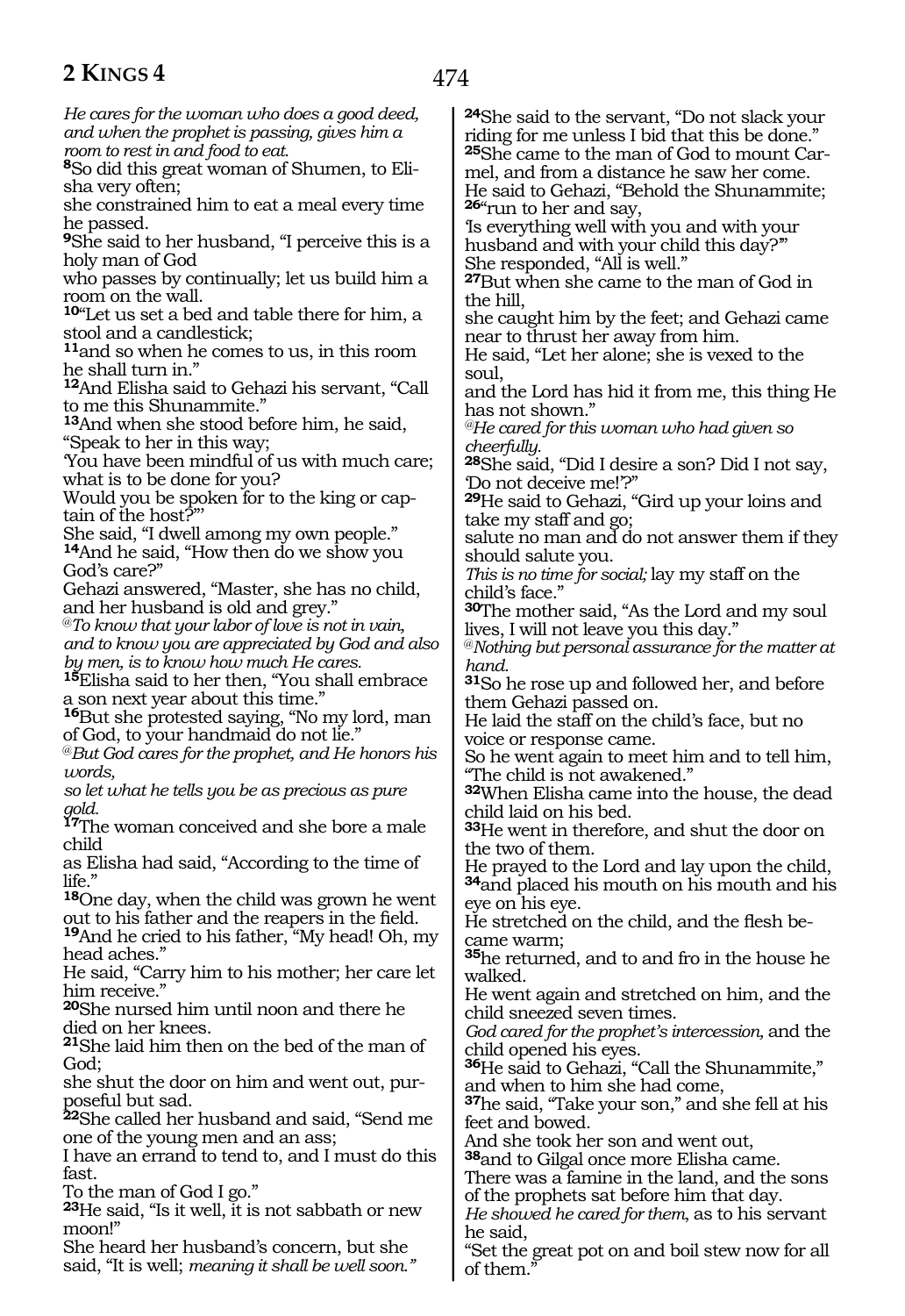**<sup>39</sup>**And one went into the field to gather herbs, and he found a wild vine.

He emptied his lap full of wild gourds into the pot, not knowing the danger at that time.

**<sup>40</sup>**They poured out for the men to eat, and one cried out and said, "Behold!

Oh, man of God, there is death in the pot." They could not eat of it,

**<sup>41</sup>**but he said, "Bring meal."

And he cast it into the pot and said, "Pour out that the people may eat."

There was no harm in the pot after this. *God cares for your giving*; *He will multiply your gifts to Him.*

**<sup>42</sup>**From Baal-shalisha a man came, and brought Elisha first-fruits and bread,

twenty loaves of barley and grain in the husk, and the prophet Elisha said,

"Give to the people to eat," *he cared that they* 

*were fed.* **<sup>43</sup>**But the server said, "What? Should I set this before a hundred men?"

He said once more, "Give to the people that they may eat!

For this says the Lord, 'They shall eat of it and have some left."

**<sup>44</sup>**And he set it before them, and they ate of it and left some remaining,

according to the word the man of God had said; *for indeed the Lord cares.*

## **CWDS Bible Quotes**

*1. You may never know the personal crisis through which your leaders minister, continue to pray for them and to minister to them.*

*2. Everyone has a deposit of oil, a measure of the anointing; the power for expansion, distinction and provision.*

*3. God will use what you have to bless you, if you will put what you have to use.*

*4. Get into your secret place and close the door on you to stir up the anointing and uncover the well; private place for public glory.*

*5. The anointing will flow when you have the heart and the mind to flow with the anointing, to go; you must find vessels to pour into.*

*6. The anointing you have in your vessel must be poured into others to keep flowing; the anointing will stop flowing when you stop pouring.*

*7. Make room for the anointed and the anointing will create doors for you into the impossible.*

*8. The presence of the anointing or the anointed does not mean you will not attract the attack of the enemy; the greater the anointing the greater the targeting.*

*9. Not because your situation seems dead means it is buried; the God who gives life is able to bring dead situations back to life.*

*10. Sometimes you may have to leave the closest friends out of your problem or they may delay, divert or distract your audacious faith; the woman did not tell her husband about his own dead son.*

*11. The sensitivity of your mission may require intense focus.*

*12. Never replace the messenger with the message; never replace the Source with the blessing.*

*13. Pour your anointing into dead situations and* 

*they will come alive.*

- *14. Give it everything; go full stretch.*
- *15. You have the salt in you to remove the poison cooking in the evil cauldrons of this world.*
- *16. When you submit your provision to the Lord's use, it will be a blessing to the kingdom, to the people and to you.*

#### **PRAYER POINTS**

- Father God, we speak grace for personal breakthrough to every leader and minister in the church, in the name of Jesus.
- Holy Spirit, help me to recognize the full potential of Your deposit in me, in the name of Jesus.
- Most High God, I place great value on every talent You have invested in me and I make this commitment to maximize them for the kingdom. Amen.
- Power for personal discipline in prayer and devotion envelop believers and make them a distinction, in the name of Jesus.
- Son of God who died, I will go, I will run, I will speak; I will be an active and flowing repository of Your anointing. Amen.

# **I** is not found in you, or you would not<br>have been leprous.<br>It is not found in Spring or you would not **have been leprous.**

**It is not found in Syria, or you would not have gone down from there.**

**It is not found in the palace, you make the king afraid.**

**It is not found in the prophet; but in the God of Israel.**

**It was not found in you, or you would not be searching still;**

**You may never find it unless you submit your stubborn will.**

**It is found in God; it is located where He sits,**

**You will stop searching if your pride will take a dip.**

**See there is water! Why do you not take a dip?**

#### 2 KINGS 5

**<sup>1</sup>**Namaan was the captain of the Syrian army, an honorable man and great in the eyes of his master,

for by him the Lord had delivered Syria in battle.

He was also a mighty man of valor, *respected in his world;*

but he was a leper; *things were not as they once were.* 

@*It was not found in Syria; Naaman could not be healed.*

*It was not found in Naaman; he was losing his appeal.*

**<sup>2</sup>**The Syrians had gone out on raids and brought back a young woman from the land of Israel. She was maid to Naaman's wife.

**<sup>3</sup>**She said to her mistress, "If only my master would go to the prophet in Samaria; he would heal him of his leprosy."

**<sup>4</sup>**And Naaman went in and told his master, "This is what the maid from Israel says."

**<sup>5</sup>**And the king of Syria said, "Go, and I will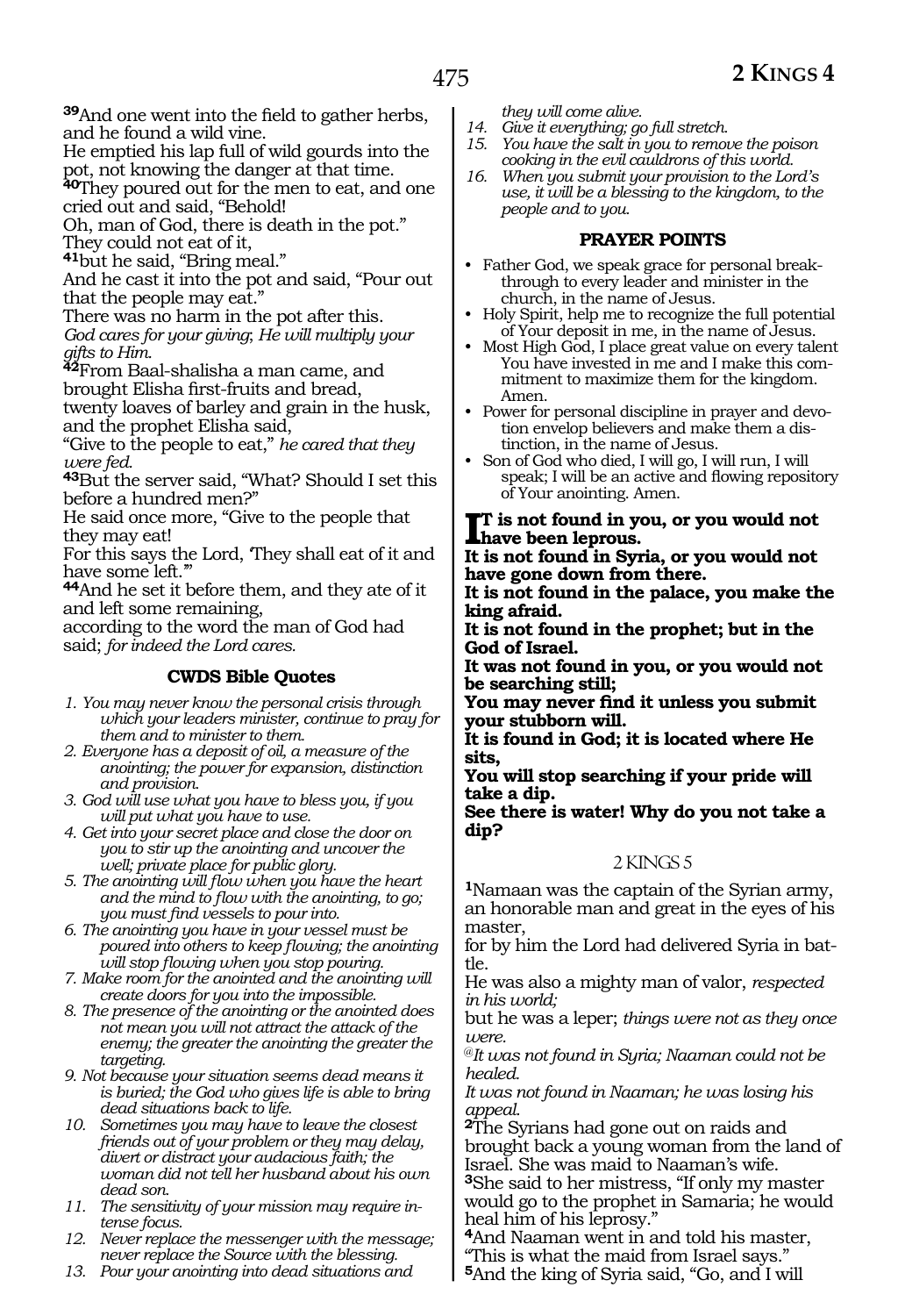476

send a letter to the king of Israel." He took ten talents of silver, six thousand shekels of gold, and ten changes of clothes

with him and went. **<sup>6</sup>**And he brought the letter with him to the

king of Israel, which read,

"Be advised, when this letter comes to you, I have sent Naaman my servant for you to heal him of his leprosy."

@*It is not found in the palace; you make the king* 

*afraid.* **<sup>7</sup>**And when the king of Israel read the letter, he tore his clothes, and said,

"Am I God to kill and revive, that this man sends someone to me to heal him of leprosy? See how he seeks a quarrel with me!"

**<sup>8</sup>**But when Elisha, the man of God, heard how the king had torn his clothes,

he sent to the king, saying, "O king, why did you tear your clothes?

*@There is only one place that true healing can be found.*

Please let him come to me and he shall see that there is a prophet in Israel."

**<sup>9</sup>**So Naaman went with his horses and chariot. @*He took great pride in them.* 

*It was not found in horses or he would certainly be well.*

There he stood at the door of Elisha's house. **<sup>10</sup>**And Elisha sent a messenger to him.

*@There was no partiality or undue respect; the glory and honor belongs to God.*

He said, "Go and wash in the Jordan river, seven times to dip,

then your flesh will be healed, you shall be clean after this."

**<sup>11</sup>**But Naaman became very angry and went away; *he thought he knew how it was found.* He said, "I thought the prophet would come out to me, and stand and call on the name of the Lord his God,

and lift his hand over the place, and heal the leprosy."

*@Well Namaan, if you know the answer, why are you still not well?*

**<sup>12</sup>**He said, "Are not rivers Abanah and Pharpar of Damascus, better than the waters of Israel? Could I not wash in them and be clean?" *@No it is not in the waters, but faith in God on high.* So he turned away in anger and in furious passionate pride.

**<sup>13</sup>**Then his servants came near to him and said, "My father, please turn around.

*@It was not found in Syria, and in you it is not found.*

If the prophet had bid you to do some great thing, would you not have done this thing? How much more the much more simple, to wash and be made clean?"

@*Oh, that all men may know this! It is only found in Him;*

*you can stop searching if your pride will take a dip.*

**<sup>14</sup>**So he went as the man of God instructed,

and dipped in the Jordan seven times; and he was clean, and his flesh was healed and was restored like the flesh of a little child. **15**He returned to the prophet with all his servants, and he came and stood before him and said,

"Now I know there is no God in all the earth, except in Israel;

now therefore, please receive a gift from the hand of your servant."

**<sup>16</sup>**And Elisha said, "As the Lord lives, before whom I stand, I will not take a gift." *In gifts it is not found.*

@*It is found in God's grace that is not earned; it is found in turning from your wrong!*

**<sup>17</sup>**So Naaman said, "Then let me give your servant two mules-loads of earth,

for I will no longer sacrifice to other gods, but to the Lord alone.

**<sup>18</sup>**"But may the Lord pardon me in this thing; when my master goes into the temple of Rimmon to worship,

and he leans on my hand and I bow down there\_\_

may the Lord pardon your servant when I bow down in the temple of Rimmon."

*@He came because of his leprosy, and found cleansing for his soul.*

**<sup>19</sup>**And Elisha said to him, "Go in peace." So he departed and was gone a short distance on his way.

*@But there was a servant with the prophet who was about to lose his way!*

**<sup>20</sup>**Gehazi, the servant of Elisha the prophet, said, "My master has spared Naaman the Syrian, and has not taken any of what he brought from him,

*but I will run after the treasures*; as the Lord lives, I will run after him and take something." **<sup>21</sup>**So Gehazi pursued Naaman.

When Naaman saw him coming, he got down from his chariot to greet him, and said, "Is all well?"

**<sup>22</sup>**And he said, "All is well.

My master has sent me, saying, 'Surprisingly just now, two young men of the sons of the prophets have come to me from Mount Ephraim.

Please give them a talent of silver and two changes of garments.'"

**<sup>23</sup>**So Naaman said, "You asked for one talent of silver; take two talents in two bags."

*What Naaman needed was not found in silver or gold.*

He gave him two talents of silver in two bags, with the changes of clothes.

And he handed them to his servants who carried them in front of him.

**<sup>24</sup>**When he came to the tower, Gehazi took it from them and hid them in his house. Then he dismissed the men and they left.

@*He found himself some riches but lost the source he had.*

*He found a treasure of silver, but lost the favor of*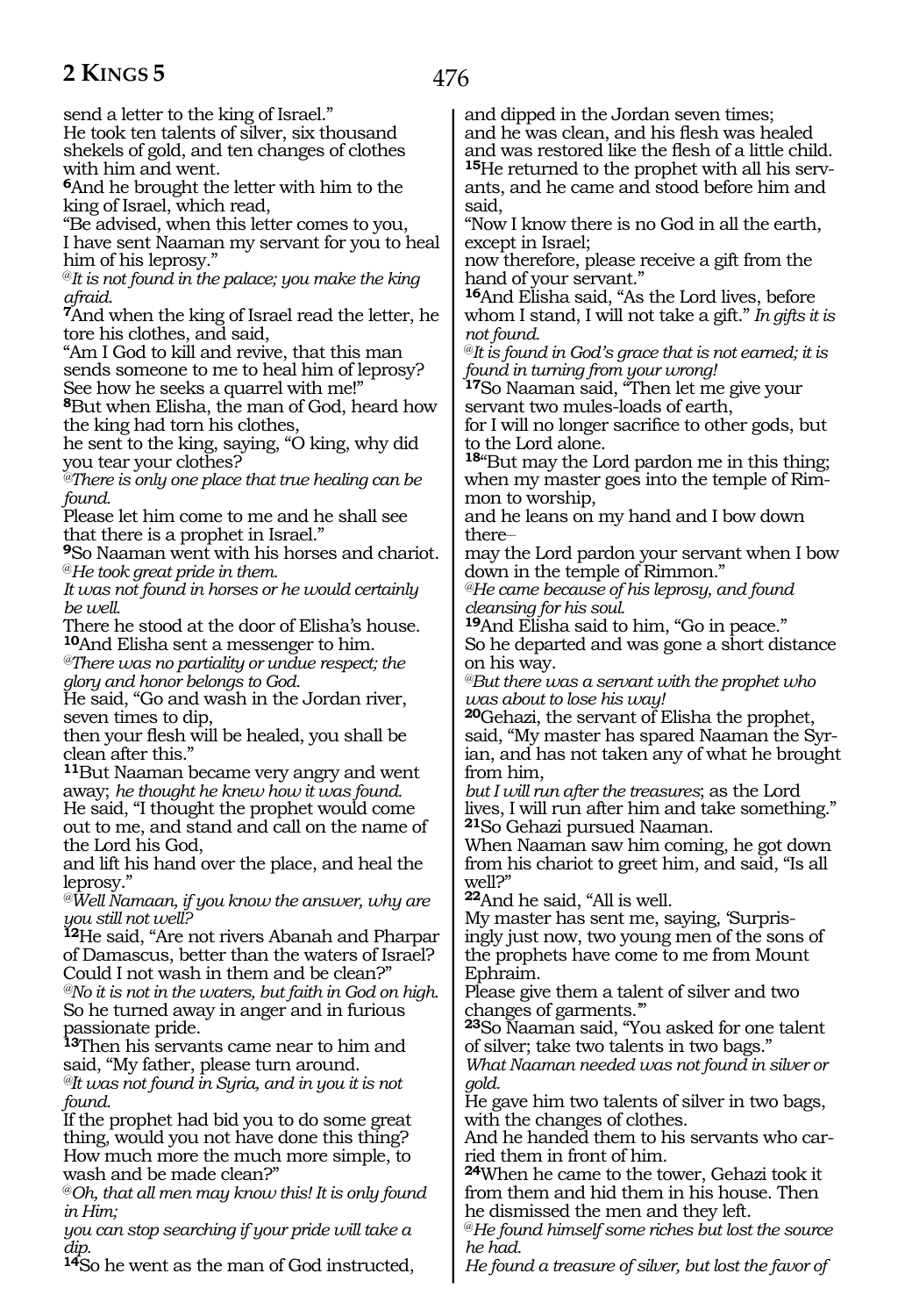*his God.*

**<sup>25</sup>**When he went in and stood before Elisha, he said to him, "Gehazi, where are you coming from?"

And he said, "Your servant went nowhere." **<sup>26</sup>**Then he said to him, "Did not my heart go with you when the man came down from his chariot to greet you?

Is this the time to receive money and garments, olive fields, vineyards, sheep, ox or male and female servants?

*@There is a time for receiving, but this was not the time.*

*He ran after the cleansed who from leprosy was healed?*

*He ran after the treasures, but found its leprous disease.*

**<sup>27</sup>**"Because you did this, the leprosy of Naaman shall cling to you and your descendants forever."

And he departed from the presence of Elisha, a leper white as snow.

*@For him there would be no cleansing, but you can be free of sin.*

*See there is water! What hinders you? Why not take a dip?*

# **CWDS Bible Quotes**

- *1. Exceptional before men, does not make you an exception from the leprosy of sin; all your accolades and achievements must bow to the reality of your defilement.*
- *2. Never ignore the voice that points the way to your cleansing; it is superior counsel even if it is the voice of your inferior.*
- *3. The source of power you need may not be sitting in the seat of power you seek; the greatest of men cannot remedy your spiritual state or cleanse you; seek God.*
- *4. It confuses and grieves you when they seek of you what you cannot give; it confuses them when you refuse to give them what the kingdom invested in you.*
- *5. People must know there is a true believer and kingdom ambassador in your city; put your King on display continually.*
- *6. Your position, your pomp, your possession, yet your place is at the feet of the Word and in subjection to Him; you may impress you but you only impress God and those who truly represent Him by your humility and obedience.*
- *7. If you have the solution, you do not need an answer; if you can cleanse yourself you do not need Jesus; why set out if you have it settled?*
- *8. Humble yourself to the word of the Lord and receive the exaltation of His promises.*
- *9. It is normal to want to do something great to prove your self-righteousness but it is easier to simply accept that the greatest thing in life is a gift already paid on the Cross and packaged in the word.*
- *10. Your victory is in your obedience to Jesus, the only true and living Word of God; His blood cleanses from every sin.*
- *11. Let your pride go under for your life to be lifted up. Submersion spells submission; death, burial and resurrection.*
- *12. When you know the truth, make the adjustment*

*to walk in truth even in your prison or world of falsehood.*

- *13. If you run after sin and its rewards, its leprosy will run you down and award you.*
- *14. Never steal the Lord's glory to satisfy your greed; never divert the eyes of sinners from God to their own self-righteousness and abilities.*
- *15. Never risk losing a soul because of personal greed for treasures; it makes your ministry lep-*
- *rous. 16. If it can be bought it is cheap; if it cannot be purchased it is priceless. (Such is salvation.)*
- *17. You hide your sin in plain sight when you pretend righteousness before man; God is ever present, all-knowing and He is able to judge the leprosy of the heart.*
- *18. Discernment will help ministers to understand the spirits of people operating in their environment and occupying their space.*

## **PRAYER POINTS**

- My Father, my God, I confess my sins before You; I refuse to present my works above my righteousness, in the name of Jesus.
- Power to rise above pride and to share the word in every forum, especially among people of influence, envelop believers today, in the name of Jesus.
- Lord Jesus, I take all my issues to the foot of the cross. Today I receive divine solutions for all areas of need in my life. Amen.
- My Father my God, I position myself to be an instrument You can use to bring divine solutions to men, in the name of Jesus. Amen.
- Let every haughty spirit assigned to prevent people from receiving their breakthroughs, receive a divine rebuke this minute, in the name of Jesus. Amen.

**Discernment and perception, Let it come to everyone! There are mountains full of chariots just awaiting your command. When you see iron swimming, the air is charged; go on, rejoice. But when humans eat their children, let it open up your eyes. A new wind is blowing; Don't you feel its pull on you? Discernment and perception; Means your spirit is in tune.**

#### 2 KINGS 6

**<sup>1</sup>**The sons of the prophets said to Elisha, "This place where we live with you is too small for us.

**<sup>2</sup>**"Let us go to Jordan, and let each of us take a beam from there and make a new dwelling place."

And he told them to go.

**<sup>3</sup>**And one of them said, "Please come with your servants." And he answered, "I will go."

**<sup>4</sup>**So he went with them. When they came to Jordan they began to cut down trees.

**<sup>5</sup>**As one was cutting a beam, the iron head of the axe fell into the water.

@*Discernment and perception, says that in the Lord there is hope.*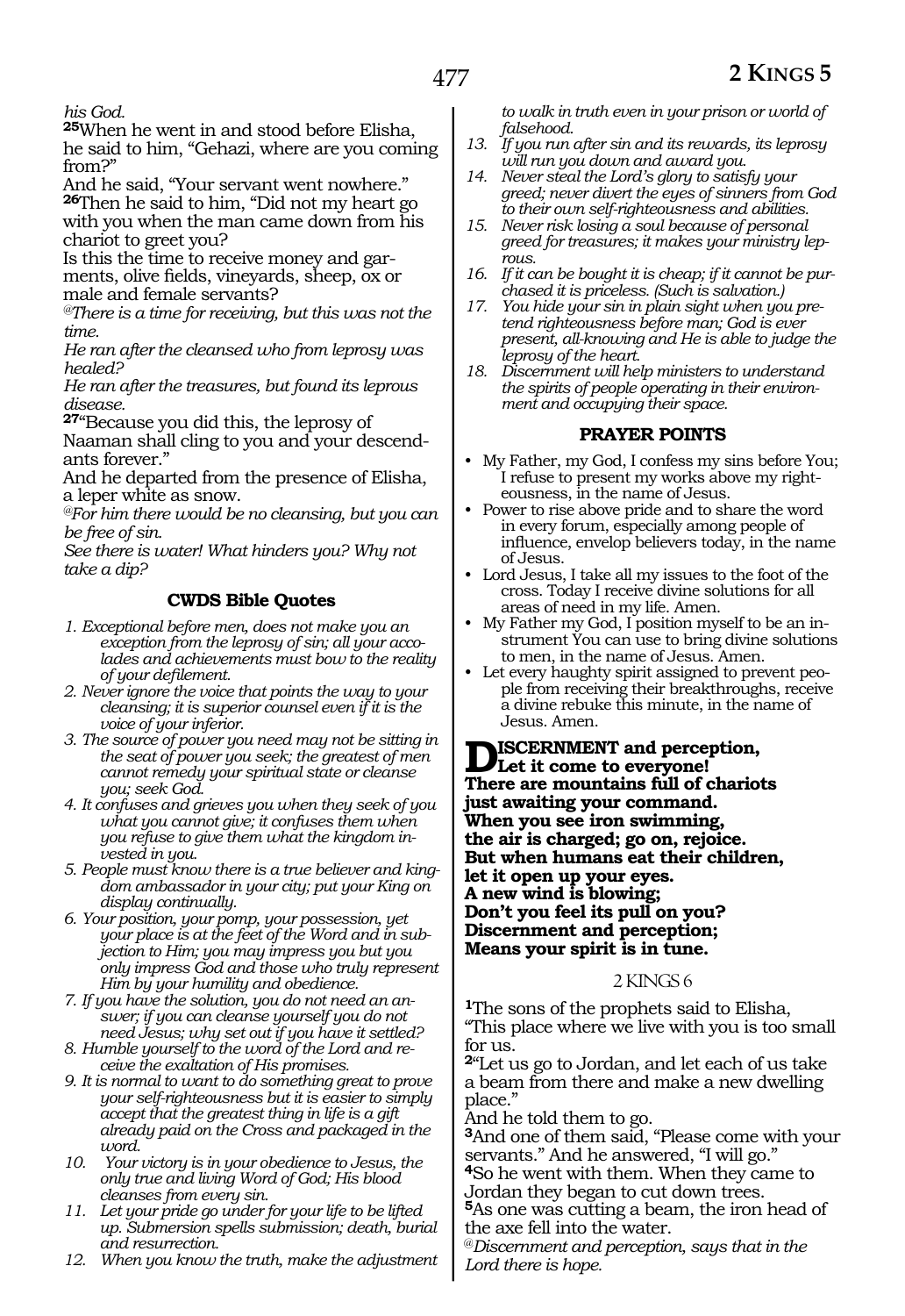478

So he cried out to Elisha, saying, "Behold, master; it is borrowed!"

**<sup>6</sup>**And Elisha said to him, "Where did it fall?" And he showed the man of God the place it fell.

And he cut off a stick and threw it in the water there, and the iron floated to the surface.

**<sup>7</sup>**And he said, "Retrieve it now." So he

stretched out his hand and took it.

**<sup>8</sup>**After this, the king of Syria made war with Israel,

and he took counsel with his servants, saying, "In such a place I will have my camp."

**<sup>9</sup>**And the man of God sent to the king of Israel, saying, "Be careful not to pass this place, for the Syrians have come down there."

**<sup>10</sup>**And the king of Israel sent a man to the place the man of God warned him about; and he saved himself there, not once or twice. **<sup>11</sup>**And this distressed the heart of the king of Syria; he was greatly disturbed by this thing. *@Discernment and perception had constantly outwitted him!*

He called his servants and said to them, "Why do you not tell me which of us is for the king of Israel?"

**<sup>12</sup>**And one of his servants said, "None, my lord, O king,

but Elisha the prophet in Israel tells the king of Israel the words you speak in your bed- room."

**<sup>13</sup>**So he said, "Go spy and see where he is that I may send and get him."

And they told him, "He is in Dothan."

**<sup>14</sup>**Therefore he sent horses and chariots and a great army there.

They came by night and surrounded the city. **<sup>15</sup>**And when the servant of the man of God rose early and went out,

he saw the army surrounding the city with horses and chariots.

And his servant said to him, "Behold, my master! What shall we do?"

*@But in impossible situations discernment and perception will deliver you!*

**<sup>16</sup>**Elisha said, "Do not be afraid for those with us are more than those with them."

**<sup>17</sup>**And Elisha prayed, and said, "Lord, open his eyes, I pray, that he may see."

And the Lord opened the eyes of the young man, and he saw;

*Amazing!* the mountain was full of horses and chariots of fire all around Elisha.

**<sup>18</sup>**And when the Syrians came down to him, Elisha prayed to the Lord, and said, "Strike this people with blindness."

And they were all struck blind according to<br>the word of Elisha; but his servant could see. <sup>19</sup>And Elisha said to them then, "This is not the way, nor the city, follow me and I will take you to the man you seek."

But he led them into Samaria.

**<sup>20</sup>**When they had entered Samaria, Elisha prayed, saying,

"Lord, open the eyes of these men, that they may see."

And the Lord opened their eyes and they saw. *And what a fright they received,* for they were in Samaria!

**<sup>21</sup>**And when the king of Israel saw them, *he said to Elisha,* "My father, shall I strike them? Shall I strike them?"

**<sup>22</sup>**But Elisha said, "You shall not kill them. Would you kill your captives with your sword and your bow?

Give them food and water that they may eat and drink and go."

**<sup>23</sup>**He prepared them a great feast; they ate and drank that day and he sent them away.

So they returned to their master and the bands of Syrian raiders did not come back into the land of Israel.

**<sup>24</sup>**After this, Ben-hadad king of Syria gathered all his army, and up he went and besieged Samaria.

**<sup>25</sup>**And there was a great famine in Samaria; and the siege continued until a donkey's head was sold for eighty shekels of silver,

and one-fourth of a kab of dove's dung for five shekels of silver.

**<sup>26</sup>**And, as the king of Israel passed by on a wall,

a woman cried out to him, and said, "Help, my lord, O king!"

**<sup>27</sup>**And he said, "If the Lord does not help you, how can I help you,

from the threshing-floor or from the wine- press?"

**28**Then the king said to her, "What is the prob-<br>lem?"

And she responded, "This woman said to me, 'Give me your son, that we may eat him today; and we will eat my son tomorrow.'

**<sup>29</sup>**"So we boiled my son and ate him.

And I said to her the next day,

'Give your son that we may eat him,' but she has hidden him away."

**<sup>30</sup>***The words of the woman stunned the king.* When he heard it he ripped his clothes, and as he passed by on the wall, the people looked, and underneath his clothes he had sackcloth on his body.

**<sup>31</sup>**Then he said, "God do so to me and more also, if the head of Elisha the son of Shaphat remains on him today!"

**<sup>32</sup>**And Elisha was sitting in his house, and the elders were there with him.

And the king sent a man ahead of him, but before the messenger came to him, to the elders he said,

"Do you see how this son of a murderer has sent someone to take away my head? When the messenger comes, shut the door and hold him fast; is not the sound of his master's feet behind him?"

**33**While he was still instructing them, the messenger was seen, coming down to him.

Then the king said, "This predicament is from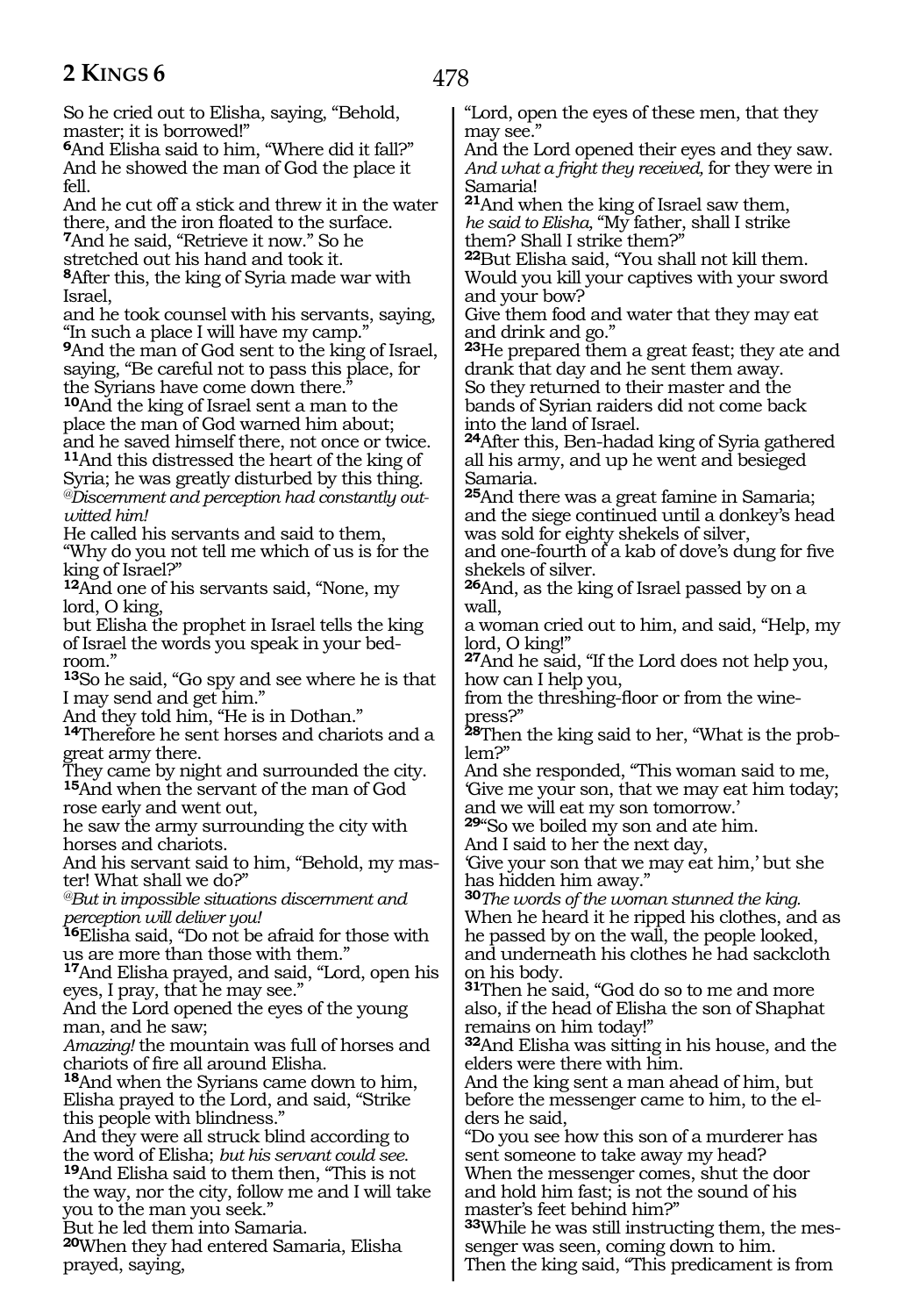the Lord;

why should I wait on the Lord any more?" *@But by discernment and perception, hope can be restored!*

# **CWDS Bible Quotes**

- *1. It is good to have your mentor with you but it is better to rise up and operate in their spirit and best to do so with an increased anointing.*
- *2. Faith will suspend the natural law of gravity and cause everything to gravitate towards spiritual truths.*
- *3. The spirit of discernment and revelation will give you insuperable battle strategies and reduce your enemies to confusion.*
- *4. Your God is omnipresent and all knowing; be conscious of this and it can work for you, ignore this and it will work against you.*
- *5. Surrounded by your enemies surrounded by your angels; outnumbered by your enemies who are outnumbered and out-powered by your angels.*
- *6. The angels of the Lord surround all those who fear Him; this is your spiritual reality. Faith your spiritual reality and it will become your spiritual realization; fear reverses your spiritual reality and leaves you perpetually blind.*
- *7. Your enemies come at you because they are spiritually blind; lead them to the truth; love them to change and to good fruits.*
- *8. Your desperate situation is not beyond the God who changes all situations; get desperate before Him.*
- *9. You are under demonic delusion and your world under demonic siege when it causes you to sacrifice your children for any reason.*
- *10. It is best to be angry with sin than with God since all your problems stem from sin.*

# **PRAYER POINTS**

- Thank You Father for everyone You have placed in my life to bring me to this moment but I will recognize and embrace my high calling in You. Amen.
- My Father my God, take me to the place where Your word is my only law, in the name of Jesus. Amen.
- Awesome and amazing God, give me the wisdom to outsmart, outthink and out-maneuvre the opposition in battle or in business, in the name of Jesus. Amen.
- All knowing God, I live before You in fear, knowing that Your big eye sees and Your sharp ear hears my bedroom talk and my private thoughts. I position myself to be on the receiving end of Your divine secrets. Amen.
- I choose to fear You Lord with distinction and to bask in the safety and presence of the company of angels encamping all around me. Amen.

#### **T** the point of desperation when noth**ing can be lost,**

**If God says it just believe it; would you rather pay the cost?**

**He has already fought your battles while you sit there trembling;**

**His might will be discovered; desperation gives faith wings.**

**Yes, when you step out of your boundaries, you will see His word, His ways; and you will find tables prepared, when** 

#### **you move in faith.**

#### 2 KINGS 7

**<sup>1</sup>***God has already done it.*

Elisha said, "Hear the word of the Lord. This is what the Lord says, Tomorrow at about this time, one measure of fine flour will be sold for a shekel,

and two measures of barley for a shekel, at the gate of Samaria.'"

**<sup>2</sup>**But the officer on whose arm the king leaned, could not receive this word from God;

he answered the man of God and said, "If the Lord would make windows in heaven, this thing might be possible?"

And Elisha said, "You shall see it with your eye, but you shall not eat of it."

**3**Now there were four leprous men at the entrance of the gate;

and they said to each other, "Why do we sit here and wait for death?" *They were very desperate.*

<sup>4"</sup>If we should go into the city, there is famine in the city, and we shall die there.

We will also die if we just sit here.

Come therefore, let us surrender to the Syrian army, if they keep us alive, we live; if they kill us, we will simply die."

**<sup>5</sup>**So they rose up at twilight to go to the camp of the Syrians;

then, to their surprise, when they came to the edge of the camp no one was there.

**6**For the Lord had made the army of the Syrians hear the noise as of chariots and of hors- es; it was the noise of a great army.

They said to each other, "The king of Israel has hired the kings of the Hittites and of the Egyptians to fight us!"

**<sup>7</sup>**And so they got up and fled at dusk, leaving everything as they were in the camp\_\_

their tents, horses and donkeys-as they ran for their lives.

**<sup>8</sup>**When the lepers came to the edge of the camp,

they went into a tent and ate and drank, and they carried silver, gold and garments from it and went and hid them;

they went and raided another tent likewise. **<sup>9</sup>**Then they said to each other, "This is selfish

we are not doing the right thing. This day is a day of deliverance, and we are quiet.

If we remain silent until morning, something bad will happen to us.

Let us go and report it to the king."

**<sup>10</sup>**So they came back to the city to tell the king about it all.

They told it to the gatekeepers saying,

"We went to the camp of the Syrians and nobody was there,

just the horses and donkeys tied, and tents left as they were."

**<sup>11</sup>**So the gatekeepers went and told it to the king.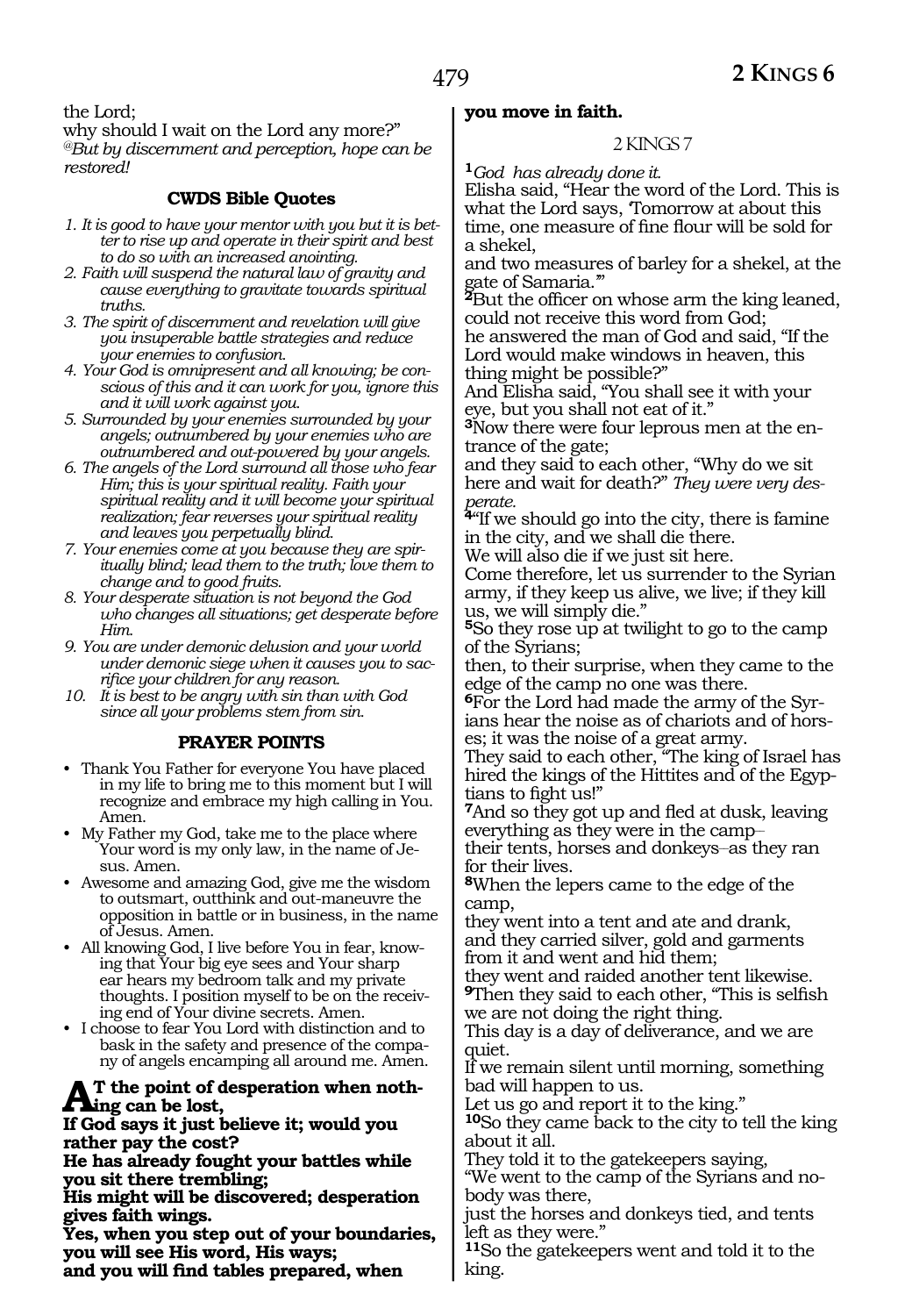**<sup>12</sup>**And the king rose up in the night and to his servants he said,

"Let me show you the wisdom of the crown. The Syrians know we are hungry,

therefore they have gone from the camp to hide in the field, for they say,

'When they come out of the city, we will catch them alive, then we will enter the city.'" *Isn't the king of Israel wise!*

**<sup>13</sup>**And one of his servants answered, and said, "Let us send some men; let them take five of the horses left in the city.

They can only be consumed, at worse, like the rest of the people who are left in the city. Let us send them and see."

**<sup>14</sup>**And so they took two chariots with horses; and the king sent them to the Syrian camp, saying, "Go and see."

**<sup>15</sup>**They went after the host of the Syrians to Jordan,

and the roadway was full of clothing and weapons the Syrians had thrown away in their hurry.

*@They could see the mighty victory that was by God's design.*

So they returned and reported to the king their findings.

**<sup>16</sup>**Then the people went out and stripped the tents of the Syrians.

Therefore a measure of fine flour was sold for a shekel, and two measures of barley were sold for a shekel, just as the Lord had spoken. **<sup>17</sup>**The king had appointed the officer on whose

hand he leaned to oversee the gate,

but the people trampled him in the gate and he died,

just as the man of God had prophesied, when the king had gone to inquire of him. **<sup>18</sup>**The events unfolded just as the man of God had spoken to the king, saying,

"Two measures of barley shall be sold for a shekel, tomorrow about this time in Samaria's gates."

**<sup>19</sup>**The officer had answered the man of God, saying,

"Only if the Lord would make windows in heaven, such a thing could happen." And he had said, "You shall see it with your eyes but shall not taste it."

**<sup>20</sup>**And this is exactly what happened to him. The people trampled him to death in the gate.

## **CWDS Bible Quotes**

- *1. God can open windows in heaven when every door is closed on earth.*
- *2. It does not matter how deep you fall, or how difficult it gets, God can change it in a minute or turn it around by this time tomorrow.*
- *3. Always be expectant of your twenty-four hour turnaround.*
- *4. Your limitation of God does not limit God but limits your ability to experience the goodness and breakthrough of God.*
- *5. The fear you express is your spiritual reality coming on your express.*
- *6. Desperate situations call for desperate measures; if all you have to lose in this life is this life, you have nothing to lose if you invest your life and everything you have, in eternity.*
- *7. Divine strategies mesmerize men.*
- *8. God 'drives away' without hands and makes 'stumbling weak' of the 'stubborn strong'.*
- *9. Divine confusion and divine madness are two important weapons in God's arsenal; deploy them.*
- *10. Never gather the blessing designed for a nation or a people for personal well-being, comfort or gratification; it will bring a curse upon you.*
- *11. Never use kingdom resources to crown yourself while the souls of men cry for relief.*
- *12. The wealth of the wicked is laid up 'just' for you; they will bring it to your door and run away leaving it behind.*
- *13. Just a spin from heaven shifts the axis of the blades pointed at you; when they come to take away yours but instead leave all theirs for you, know heaven is spinning things in your favor.*
- *14. It is real, God has moved and is moving on your behalf: believe it, receive it, bask in it; Say, "Look what the Lord has done!"*
- *15. If you never believed it in the first place, why try to control it in the end? You may be trampled under the effect of its awesome reality.*
- *16. The truth of the word always tramples unbelief on its way to fulfilment.*

# **PRAYER POINTS**

- I look to You Jesus, You are the Door; I refuse to be limited by closed doors or the restrictions or limitations of man, in the name of Jesus.
- I prophesy divine turnaround to believers under siege. By the power in the blood of Jesus, receive your twenty-four hour breakthrough. By this time tomorrow it changes. Amen.
- My Father my God, I believe; help my unbelief, in the name of Jesus. Faith for the supernatural be my portion from this moment on. Amen.
- Father God, send strong delusion into every diabolical gathering against the church and believers; let every opposition to the church selfdestruct today, in the name of Jesus. Amen.
- Let divine confusion and divine madness pursue and overtake my strong enemies today, in the name of Jesus.

**Why weep, my lord, why weep? The prophet wept very sore To see his countenance troubled, Until he could take no more. He wept for all the evil that his countrymen would taste. He wept for all the wickedness that would proceed from the state. Why weep my lord, why weep? Why weep, you men of God? When you take a look around you, Why weep? But then, why not?**

## 2 KINGS 8

**<sup>1</sup>***Why weep?* "There will be a famine; for seven years it will last." Elisha told this to the woman, whose son he had restored to life.

"You and your household go, stay at any suit- able place you can,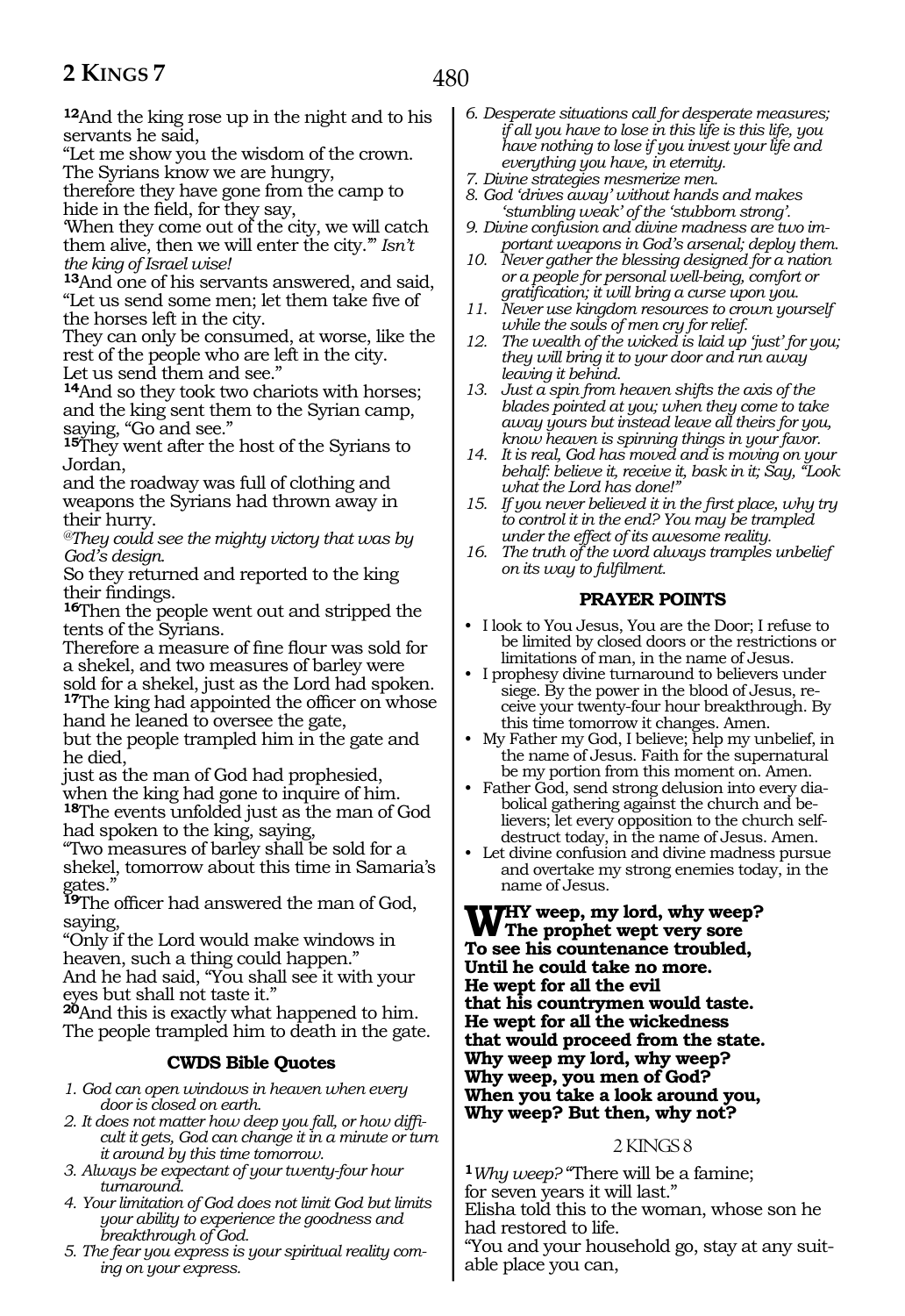for this is of the Lord, it is called by the Lord God."

**<sup>2</sup>**So the woman left and did as the man of God had said to her.

She went with all her household to the land of the Philistines, and lived there for seven years.

**3**At the end of seven years the woman returned from the country of the Philistines; then she went to the king to appeal to have her house and land restored to her.

**<sup>4</sup>**At that time the king was speaking to Gehazi, the servant of the man of God,

he said, "Tell me, all the great things Elisha has done."

**<sup>5</sup>**As he was telling the king how he brought the dead back to life,

in came the woman and her son who was the one revived,

to appeal to the king for her land and her house.

And Gehazi said, "My king, this is the woman and her son whom Elisha restored."

**<sup>6</sup>**The king asked her about it, and when he heard her own account,

he appointed her an officer and instructed him to restore everything that was hers; and all the proceeds of the fruits of her land from the time she left seven years before. **<sup>7</sup>**And Elisha came to Damascus,

and Ben-hadad the king of Syria was sick. He was told that Elisha the man of God was there.

**<sup>8</sup>**Then the king sent Hazael with a present, saying, "Go meet with Elisha, and let him inquire of the Lord for me.

saying, 'Shall I recover from this disease?'" **<sup>9</sup>**Hazael went to meet with Elisha and he brought him a present of every good thing of Damascus, forty loaded camels.

he came and stood by him and said, "Benhadad, the king of Syria has sent me to ask you if he shall recover of his disease."

**<sup>10</sup>**Elisha said to him, "Go,

say to him, 'You shall surely recover'; but will he live, the answer is no. *Something else will kill him*!"

He faltered with breaking voice.

**<sup>11</sup>**The face of the man of God was unsettled; he was about to cry!

The man of God wept there

with tears that could bring one shame;

**12**and Hazael said to him, "Why are you weeping my lord?"

*He tried but no words came.*

Then he said, "Hazael I know the evil that you will do to Israel.

You will burn their strongholds with fire,

and kill their young men with the sword.

You will dash their children and rip their pregnant women also."

**<sup>13</sup>**Hazael said, "Am I a dog that I should do this thing?"

And Elisha said, "The Lord has shown me that you will be Syria's king."

**<sup>14</sup>**So Hazael returned from Elisha and came to his master.

He asked him, "What did Elisha say?" He said, "He told me you will certainly recover."

*But it will not go that way.*

**<sup>15</sup>**In the morning of the next day Hazael dipped a thick cloth in water, and spread it over Ben-hadad's face.

The king died by murder, and Hazael reigned in his place.

*@Weep on, all God's people;*

*weep because of zeal and love.*

*Weep for Jehoram king of Judah.*

**<sup>16</sup>**It was in the fifth year of Joram, the son of Ahab, king of Israel,

that Jehoram the son of Jehoshaphat began to reign as Judah's king.

**<sup>17</sup>**He was thirty-two years old when he be- came king, and he reigned in Jerusalem for just eight years.

**<sup>18</sup>**He did evil before the Lord, just as the household of Ahab had done,

for the daughter of Ahab and Jezebel was his wife.

*@Jehoshaphat formed an alliance that would change his children's life.*

**<sup>19</sup>**Yet the Lord would not destroy Judah, for the sake of His covenant with David alone; for he promised him to give succession forever, to him and to his sons.

**<sup>20</sup>**But in his days Edom revolted, and set up their own king on their throne.

**<sup>21</sup>**So Joram went over to Zair with all his chariots and in the night he attacked the Edomites,

for they had surrounded him and his captains;

and all the troops retreated hastily to their tents.

**<sup>22</sup>**And Edom revolted against Judah to this day. At that time Libnah also rebelled.

**<sup>23</sup>**The rest of the acts of Joram, everything he did,

are written in the book of the chronicles of the kings of Judah.

**<sup>24</sup>**And Joram died just as his fathers, and he was buried with them in the City of David.

And Ahaziah his son replaced him as king. **<sup>25</sup>**Ahaziah the son of Jehoram began to reign in Judah in the twelfth year of Joram, Ahab's

son, who was the king of Israel,

@*Weep, O virgin daughters! Weep, O men of God*! **<sup>26</sup>**Ahaziah was twenty-two years old when he became king,

and he reigned for just one year in Jerusalem. His mother's name was Athaliah the granddaughter of Omri, Israel's king.

**<sup>27</sup>**He followed the path of the house of Ahab and did evil in the sight of the Lord,

for he was the son-in-law of Ahab's house. **<sup>28</sup>**He went with Joram the son of Ahab to fight Hazael king of Syria at Ramoth-gilead; there the Syrians wounded Joram.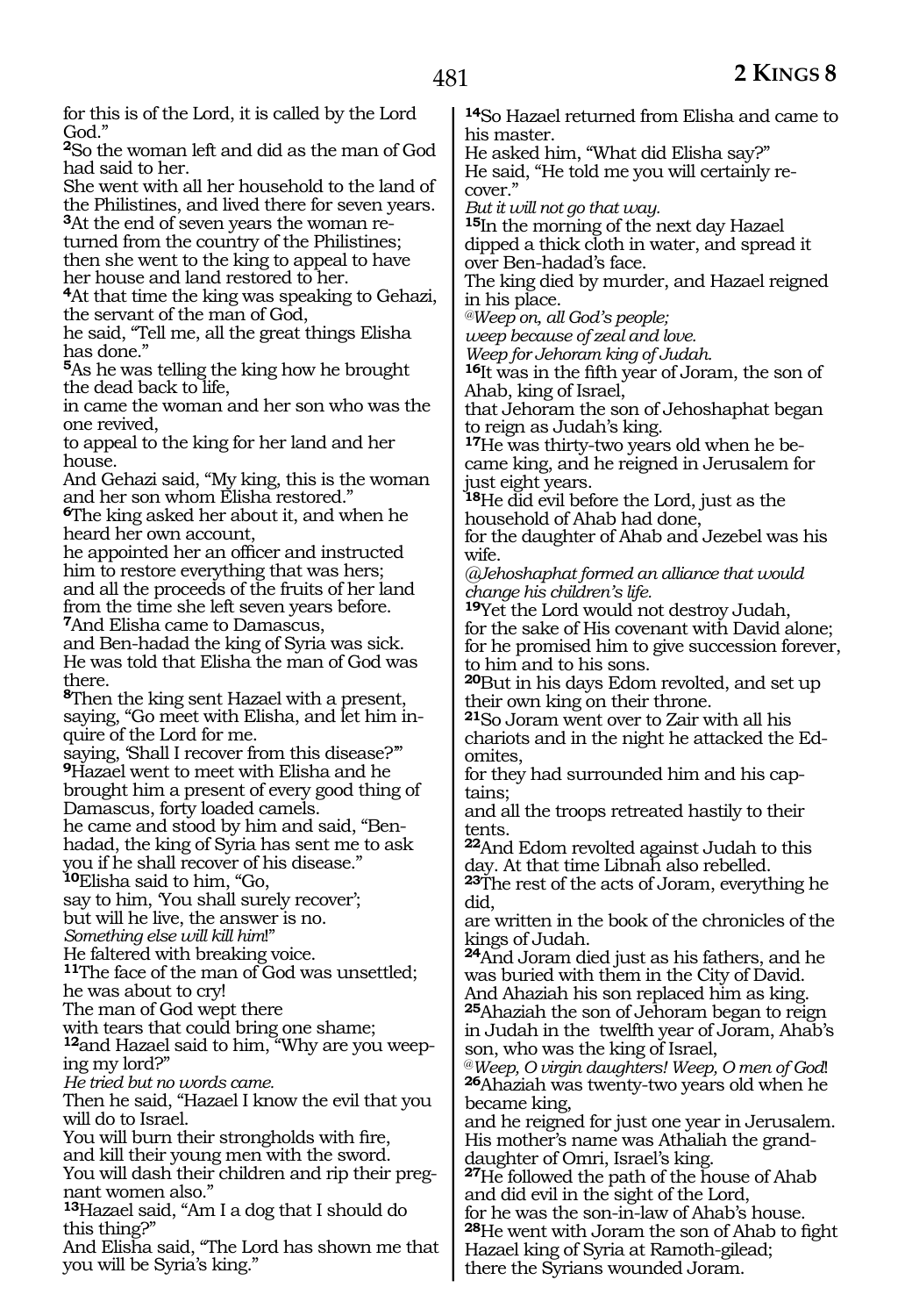**29**King Joram returned to Jezreel to recover from the wound he received in battle at Ramah, fighting against the Syrians and Hazael their king.

And Ahaziah, Jehoram's son, the king of Judah went to visit Joram, Ahab's son, in Jezreel because Joram was sick.

*@While for every unholy union, men of God constantly weep.* 

# **CWDS Bible Quotes**

- *1. Follow the word of the Lord and it will preserve you and everything you have; the word is a place of safety and security that will never let you go if you never let it go.*
- *2. Divine timing is precision that cannot be explained and perfection that cannot be anticipated.*
- *3. Complete obedience to the instructions of the Lord, leads to complete victory and complete restoration of anything lost in the process.*
- *4. When you have the word of God in you, you are relevant wherever you go and in any forum.*
- *5. Your recovery and progress may be hinged on your discovery of the weaknesses you lean on; discernment defeats friendly enemies.*
- *6. Not everyone who inquires about your health wants you to recover.*
- *7. Friendly opposition is most dangerous; they are close enough to stifle your breath while they speak your strength.*
- *8. Leave a good legacy for your children to include positive associations, or the good legacy you leave will be destroyed and defeated by the associations you embraced.*
- *9. If your strength is not in God, your strength is weak and your days are weeks; or rather numbered.*
- *10. Be careful who you associate with and allow to influence you; they will take you to their destination and restrict you to their limitations.*
- *11. The Lord is not with you, not because He forsook you but because you forsook Him. He is the only standard to live by.*

#### **PRAYER POINTS**

- Speak to me Father; Your word is most precious to me. I run into Your word for safety from every storm in my life. Amen.
- My Father my God, Your wisdom never ceases to amaze me. Let every anxiety in me be humbled at the feet of divine timing, in the name of Jesus.
- Most adorable God, my commitment is to follow the instructions of Your word, even when it makes no sense to me. Amen.
- Most High God, let the blood of Jesus fan away every friendly but deceptive spirit having access to me by relationship, in the name of Jesus.
- Awesome and amazing Father, I take counsel from Your mouth only; every channel of demonic counsel having proximity to my ears, be silenced by the blood of Jesus. Amen.

**MAKE** your bed with devils,<br>Veur and has been appointed. **Your end has been appointed; The dogs will lick your blood. Your own people will turn against you,**

#### **And pricks will fill your path. Make your bed with devils, but there comes the day of wrath!**

#### 2 KINGS 9

**<sup>1</sup>**Elisha the prophet said to one of the sons of the prophets,

"Prepare yourself; take this flask of oil and go; I am sending you to Ramoth-gilead.

**<sup>2</sup>**"When you arrive there seek for Jehu;

he is the son of Jehoshaphat, Nimshi's son. Take him from among his companions into an inner room.

**<sup>3</sup>**"Then pour this flask of oil on his head and say to him,

'This is what the Lord says,

"I have anointed you Israel's king.'" After this open the door and flee; do not delay.'

**<sup>4</sup>**So the young man, who was of the prophets, went down to Ramoth-gilead.

**<sup>5</sup>**When he arrived, the captains of the army were sitting together,

and he said, "I have a message for you, O captain."

Jehu said, "For which one of us?" And he said, "For you."

**<sup>6</sup>**And he rose up and went into the house. Then he poured the oil on his head, and said to him,

"This is the word of the Lord God of Israel. 'I have anointed you king over Israel, over the people of the Lord.

**<sup>7</sup>**'You shall strike the house of Ahab your mas- ter,

that the blood of My servants the prophets I may avenge,

and the blood of all the Lord's servants at the hand of Jezebel.

*It may seem long in coming but the pause does not mean the end.*

**<sup>8</sup>**'For the whole house of Ahab shall perish; and I will cut off from Ahab all the males in the land of Israel, both bond and free.

**<sup>9</sup>**'And I will make the house of Ahab like the house of Jeroboam the son of Nebat, and the house of Baasha the son of Ahijah.

**<sup>10</sup>**On the plot of land at Jezreel, dogs shall eat Jezebel,

and there shall be none to bury her.'" And the prophet opened the door and fled. **11**Then Jehu came out to his master's servants, and one of them said, "My lord is all well?

Why did this mad fellow come to you?" And he said, "Do you know the man and his manner of speech?"

**<sup>12</sup>**And they said, "It is false, but tell us." And he told it to them, saying, "He said, 'Thus says the Lord, "I have anointed you king over Israel.""

**<sup>13</sup>**Then each of them made haste and took off their clothing,

and placed them under him on top of the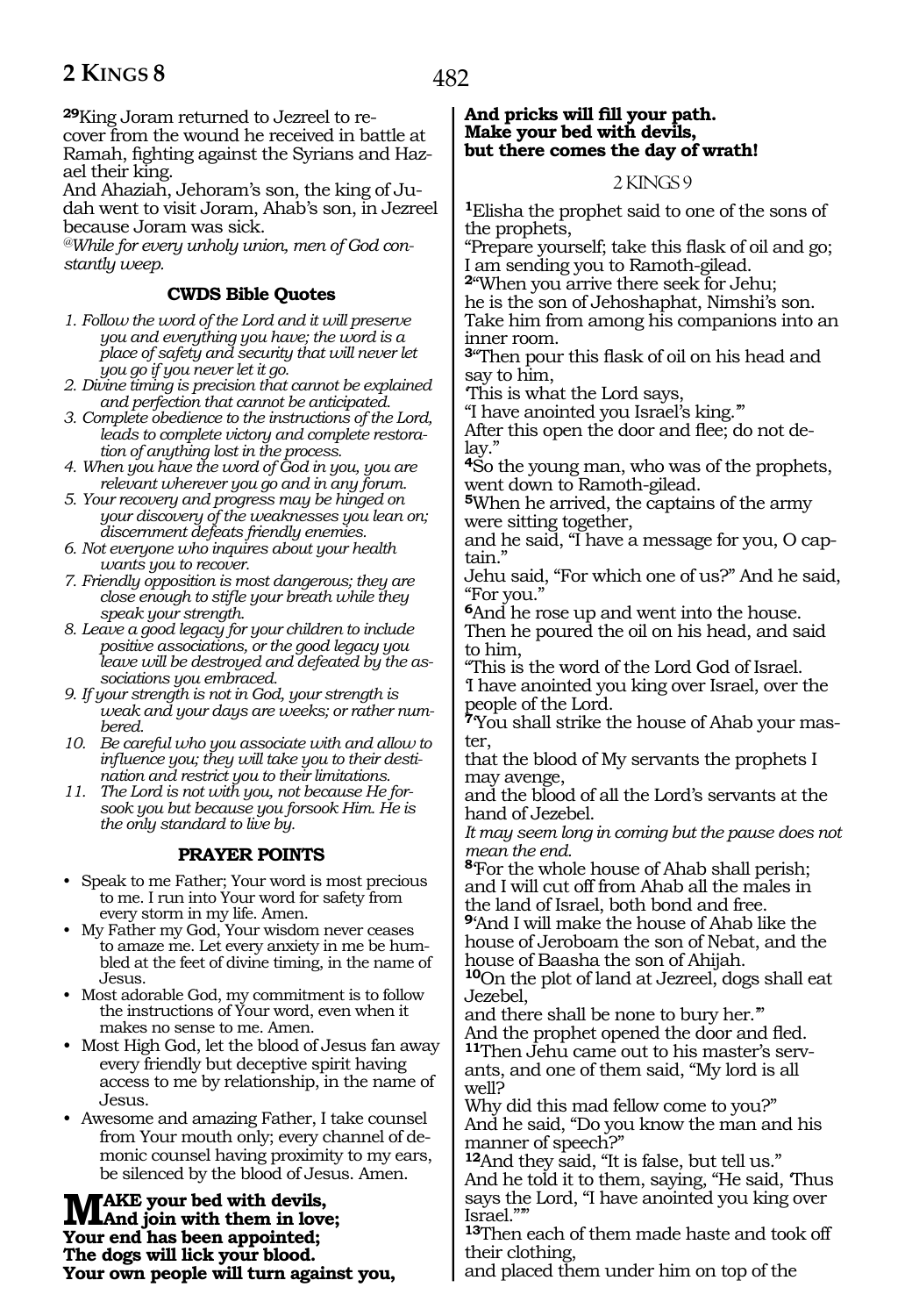steps;

and they blew trumpets, and chanted, "Jehu is king!"

**<sup>14</sup>**So Jehu conspired against Joram.

Joram at that time was defending Ramothgilead, he and all Israel, against Hazael the king of Syria.

**<sup>15</sup>**But Joram the king had returned to Jezreel to be healed,

for the Syrians had wounded him when he fought with Hazael.

And Jehu said, "If this is what you desire, let no one escape from the city to tell it in Jez- reel."

**<sup>16</sup>**And Jehu rode to Jezreel in a chariot, for Joram was resting there;

and Ahaziah king of Judah had come down to see him.

**<sup>17</sup>**From his vantage of the tower of Jezreel, a watchman looked and saw the band with Jehu as he came.

There stood the city's watchman.

And he said, "I see a company of men coming."

And Joram said, "Send a horseman to meet them, and let him say, 'Is it in peace?'"

**<sup>18</sup>**So the horseman went and asked Jehu, "The king of Israel says, 'Is it peace?'"

Jehu said, "Why do you concern yourself about peace? Come and join me!"

So the watchman reported,

"The messenger went to them but he is not returning."

**<sup>19</sup>**So they sent a second horseman, who came and said, "The king says, 'Is it peace?" And Jehu replied, "Why do you concern your-

self with peace? Come and join me." **<sup>20</sup>**So the watchman told them, saying,

"He went up to them and is not returning; and the driving is like the driving of Jehu the son of Nimshi, for he drives furiously, O king!" **<sup>21</sup>**Then Joram said, "Prepare my chariot."

So they prepared his chariot.

And Joram king of Israel, and Ahaziah king of Judah went out, each in his chariot. They went to meet Jehu and met him in the

land belonging to Naboth the Jezreelite. **<sup>22</sup>**When Joram saw Jehu, he said,

"Is it peace, Jehu?" And Jehu answered, "What peace, as long as the harlotry and witchcraft of your mother Jezebel are so many?"

**<sup>23</sup>**Then Joram said to Ahaziah king of Judah as he turned and fled,

"Treachery! There is treachery, O Ahaziah!" **<sup>24</sup>**And Jehu drew his bow with full strength and shot Joram between his arms; and the arrow went out at his heart, and he sank in his chariot.

**<sup>25</sup>**And Jehu said to Bidkar his captain, "Take him up and throw him in the field of Naboth the Jezreelite,

for remember that when we were riding to- gether with Ahab his father,

the Lord had laid this burden on him, saying: **<sup>26</sup>**'Surely I have seen the blood of Naboth and the blood of his sons,' says the Lord,

'and I will require it in this plot.'

Now therefore, throw him on this plot of

ground according to the word of the Lord!" **<sup>27</sup>**When Ahaziah king of Judah saw this,

he fled by the road of the garden house.

So Jehu pursued him and, said,

"Shoot him in his chariot also."

*Unholy union will destroy you.*

They shot him at the ascent of Gur, which is by Ibleam.

And he fled to Megiddo and there he died. **<sup>28</sup>**His servants carried him in his chariots to Jerusalem, and buried him in his tomb with his fathers in the City of David.

**<sup>29</sup>**Ahaziah had become king of Judah in the eleventh year of Joram the son of Ahab.

**<sup>30</sup>**When Jehu came to Jezreel, Jezebel heard it;

and she painted her face, and adorned her head, and she looked through a window in contempt.

**<sup>31</sup>**And as Jehu entered at the gate, she said, "Had Zimri peace who murdered his master?" **<sup>32</sup>**Then Jehu looked up to the window and said, "Who is on my side?"

Two or three eunuchs looked out at him. **<sup>33</sup>**And he said to them, "Throw the wicked woman down."

So they threw her from the window, and some of her blood spattered on the wall and on the horses.

*@The one who courted devils and controlled men, and whatever she wanted she took,*

was passed by with the horses, and they trampled her underfoot.

**<sup>34</sup>**And after Jehu had drunken and eaten, he said, "Go bury this cursed woman now, for indeed she is a king's daughter."

**<sup>35</sup>**So they went to bury her, but they found nothing more of Jezebel

than her skull, her feet, and the palms of her hand.

**<sup>36</sup>**When they came back and told Jehu, he said, "This is the word the Lord had spoken by Elijah, saying,

'On that plot of land at Jezreel dogs shall eat Jezebel's flesh;

**<sup>37</sup>**and her carcass shall be as refuse on the face of the field, in that place, so that they

shall not identify Jezebel.'"

@*Make your bed with devils,*

*and join with them in love;*

*your end has been appointed: dogs shall lick your blood.*

## **CWDS Bible Quotes**

- *1. The word of the Lord will find you wherever you are for your designated appointment and assignment.*
- *2. The anointing has an assignment with your name written on it; the word will activate that assign-*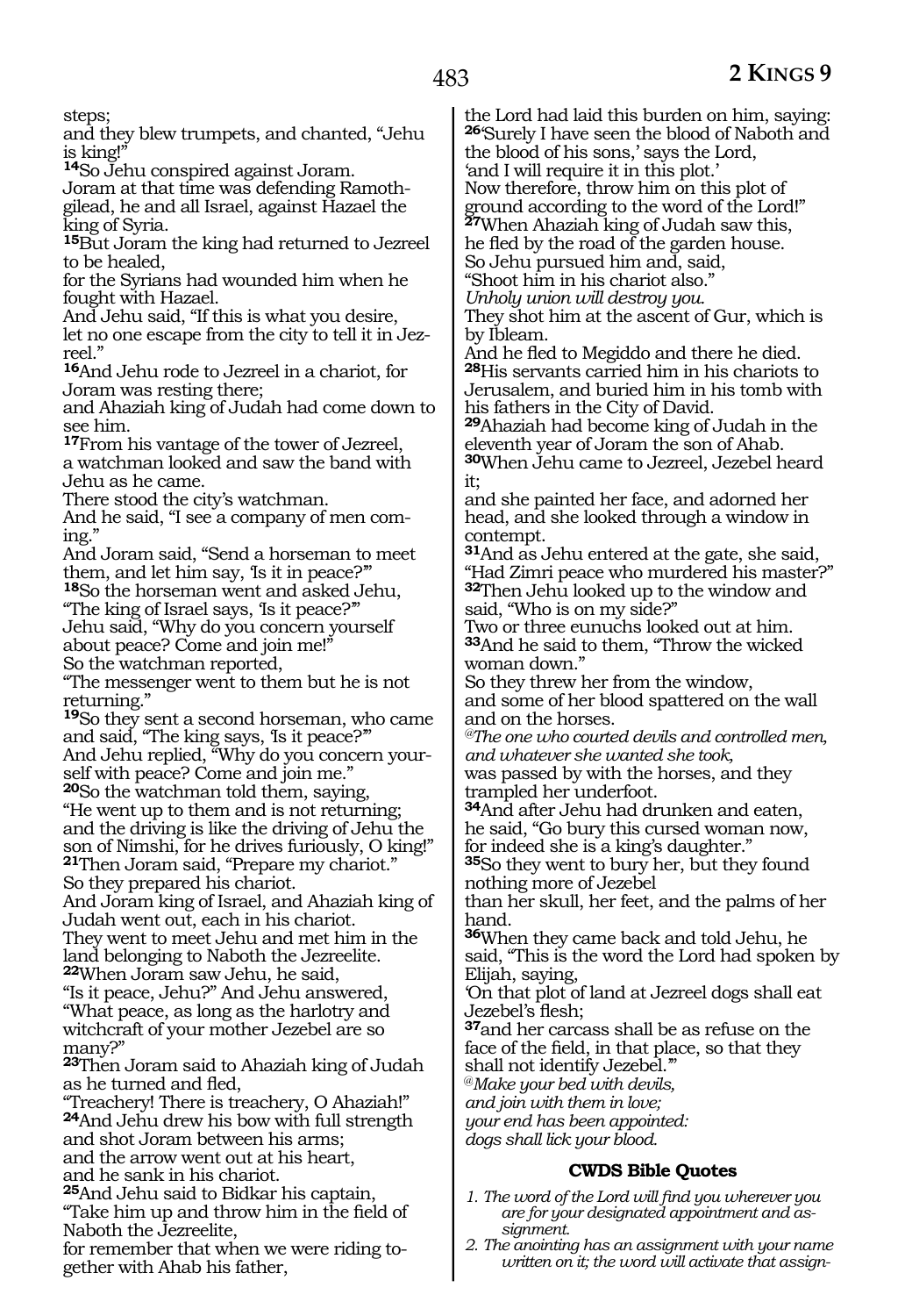484

*ment.*

- *3. Wickedness has its expiry date; don't be fooled by the normalcy of the world, respond to the efficacy of the word.*
- *4. If you make your bed with the wicked in life, you will be bedded and buried with them in judgment.*
- *5. Pursue and execute the will of the Lord with the zeal of the Lord every day you breathe the breath of the Lord.*
- *6. Idolatry, witchcraft, wickedness or bloodshed cannot bring you peace but will shred you to pieces.*
- *7. The land is a potent witness that has the ear of heaven; it records everything you have done in it, on it, against it, or for it.*
- *8. Live for righteousness or live for death, for the wages of sin is death.*
- *9. If you embrace the Jezebel spirit the support you manipulate will cast you out the window to be trodden under foot and to be eaten by the dogs.*
- *10. When you refuse God and cast His word to the dogs you will be the refuse the dogs will have for supper.*
- *11. The word that witnessed against Jezebel has a witness and a writing of judgment against every sinful activity; it will come and not pass.*

#### **PRAYER POINTS**

- Father God, release a word from heaven today that will move my life forward and open doors to my destiny, in the name of Jesus.
- Anointing to unlock destinies and bring relevance to lives, fall upon believers now, in the name of Jesus.
- Let the spirit of delusion that causes the wicked to embrace false hope and expectations, be driven away by the light of the word, in the name of Jesus.
- Let the zeal for the Lord and the things of the kingdom of the Lord, enter into the hearts of believers today, in the name of Jesus.
- Mighty God, let every spirit of Jezebel operating among believers, be driven out, trampled underfoot and cast to the dogs, in the name of Jesus.

#### **The wisdom of the zealous brings a delightful new appeal;**

**There is nothing quite like it, like wisdom mixed with zeal.**

**He said, "Choose you a king." What a challenge!** 

**"Priests of Baal, come worship your delight!"**

**I know someone may say this, "Serves them both just right."**

**The wisdom of the zealous brings new hope to life,**

**But wisdom without the fear of God is not considered wise.**

#### 2 KINGS 10

**<sup>1</sup>**Ahab had seventy sons in Samaria, and Jehu wanted seventy heads.

But he wanted the rulers of Jezreel, and the ones who raised Ahab's children to do it, so he wrote to them and said,

**<sup>2</sup>**"As soon as you get this letter, since you have your master's sons with you,

and you have chariots and horses, weapons, and a fortified city also,

**<sup>3</sup>**"choose the best of your master's sons, and set him on his father's throne,

and with your new king fight for your master's house."

**<sup>4</sup>**But they were very afraid, and they said, "Two kings could not stand up to him; how can we stand?"

**<sup>5</sup>**And all the rulers who were over the city, and those who were set over Ahab's house, and the elders, and those who raised the sons, sent to Jehu, saying, "We are your servants; what you tell us to do we will do.

We will not make us any king; do what you think is good and right."

**<sup>6</sup>**Then he wrote to them this letter; it was the second time.

"If you are mine then do my bidding; listen to my voice.

Bring the heads of your master's sons and come to me at Jezreel, tomorrow at this time." The sons of the king were with the great men of the city who were raising them.

**<sup>7</sup>**When the letter came, they took the seventy sons of Joram and killed them,

then they brought their heads in baskets to Jehu, as he had commanded them.

**<sup>8</sup>**Then someone brought the message to the king, saying, "They have brought the heads of the king's sons here."

He said, "Lay the heads in two heaps at the entrance of the gate until morning.

**<sup>9</sup>**In the morning he went out and stood before all the people, and said,

"You are righteous. I conspired against your master and killed him,

but tell me who killed all these men? **<sup>10</sup>**"Know that not one word the Lord has spoken concerning the house of Ahab shall loosely fall;

for the Lord has performed all He spoke by His servant Elijah."

*There! Jehu expressed it; this was wisdom mixed with zeal.*

**<sup>11</sup>**And Jehu killed all who were left of the house of Ahab;

all his great men and his relatives and his priests,

until there was no one remaining of them. **<sup>12</sup>**Then he went down to Samaria and sat by Beth-Eked which was on the way,

**<sup>13</sup>**Jehu met the brothers of Ahaziah king of Judah and said, "Who are you?"

They replied, "We are Ahaziah's brothers and we are here to greet the sons of the king, and of the queen's mother."

**<sup>14</sup>**He said, "Take them alive." So they took them all alive,

and he killed all forty-two men at the well of Beth-eked; he left none remaining of them. **<sup>15</sup>**When he left there he met Jehonadab the son of Recab coming to meet him;

he saluted him and said to him, "Is your heart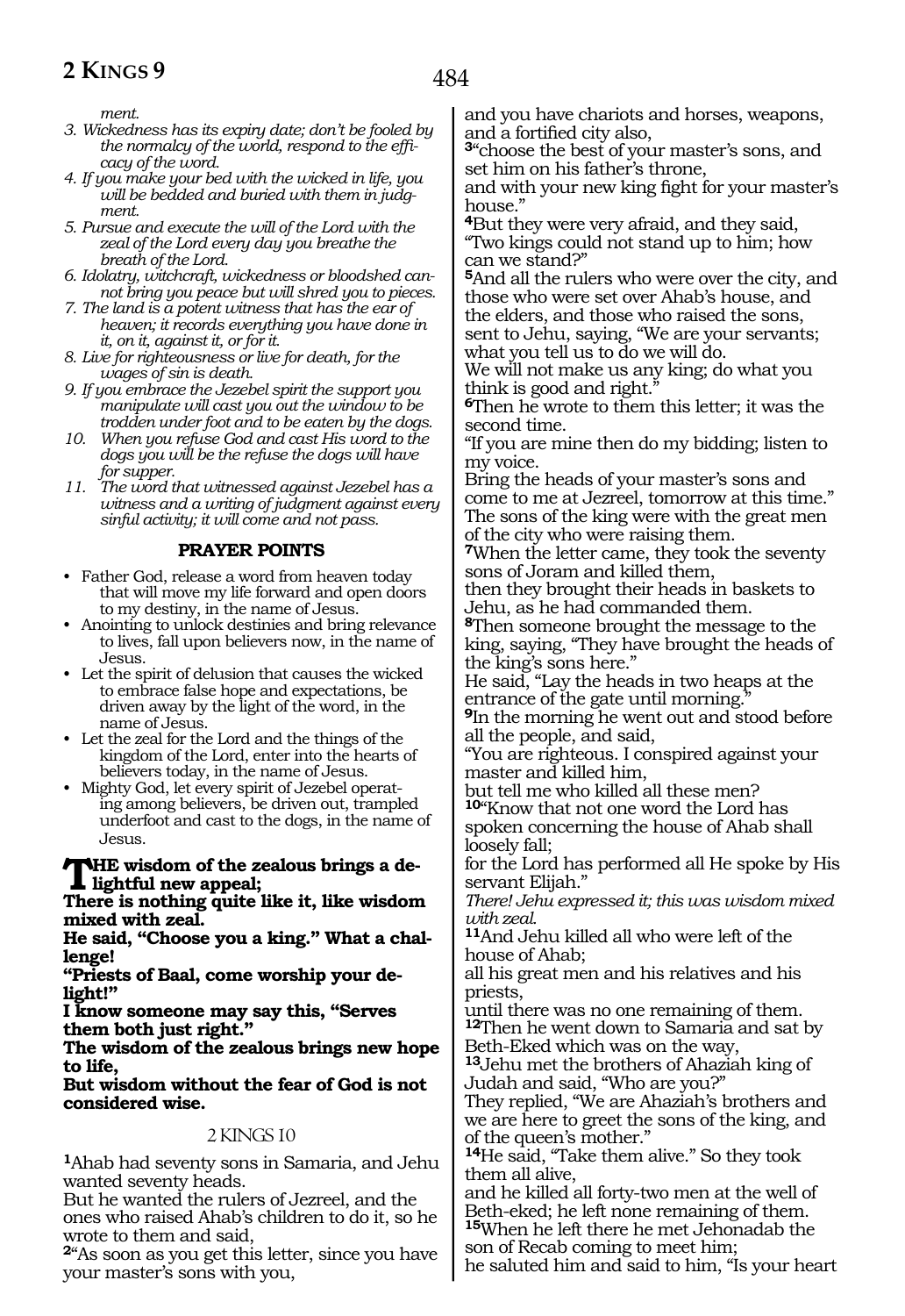right with me as my heart is to you?"

And Jehonadab answered, "It is like yours." Then Jehu said, "If it is, give me your hand," and he took him up into his chariot.

16Then he said, "Come with me and see my zeal for the Lord."

So he took him up and had him ride in his chariot.

**<sup>17</sup>**When he came to Samaria, he killed all who remained of Ahab in Samaria,

until he had totally destroyed them, according to the word the Lord spoke to Elijah.

**<sup>18</sup>**While zeal was consuming him and his pas- sion was very high,

he gathered all the people and mused, *"Now I shall be wise."*

"Ahab served Baal a little, but I will serve him much.

**<sup>19</sup>**"Now gather all the prophets of Baal to me, all his priests, his worshippers and all such. Let no one be missing, for we are going to sacrifice to Baal real big;

anyone who is missing, he shall not live." Jehu was very deceptive; to destroy the worshippers of Baal was his intent.

**20**And Jehu said, "Proclaim a solemn gathering for Baal." And they proclaimed it then.

**<sup>21</sup>**So Jehu sent throughout all Israel, and all the worshippers of Baal came; there was no one missing among them.

They came into the temple of Baal until the temple was full from end to end.

**<sup>22</sup>**And Jehu instructed the person responsible to bring garments for all the worshippers of Baal.

So he gave garments to them all.

**<sup>23</sup>**Jehu and Jehonadab the son of Recab went into the temple of Baal,

and to the worshippers he said,

"Search and see that no servant of the Lord is among you, but only Baal worshippers."

**<sup>24</sup>**They went in to offer sacrifices and burnt offerings.

In the height of Baal's worship, while they offered sacrifice,

he appointed eighty men to slaughter them, saying, "If any of these men escape, anyone who lets them escape, his life shall be for their life.'

**<sup>25</sup>**It happened, as soon as they had finished offering the burnt offering, Jehu said to his captains and guards,

"Go in and kill them all, let no one escape!" So they killed them with the sword, then the guards and officers threw them out, and went into the inner room of the Baal's house.

**<sup>26</sup>**And they brought the images out of the house of Baal and burned them.

**<sup>27</sup>**Then they broke down the pillars of Baal and tore down the house and made it a dump heap to this day.

**<sup>28</sup>**So Jehu destroyed Baal from the land of Israel.

**<sup>29</sup>**But Jehu did not turn away from the sins of

Jeroboam the son of Nebat, who caused Israel to sin;

he followed the golden calves in Bethel and in Dan.

@*Wisdom mixed with zeal will receive a sure reward.*

**<sup>30</sup>**The Lord said to Jehu, "Because you have done well in doing what is right in My sight, and have executed My judgment on the house of Ahab,

your sons will sit on the throne of Israel to the fourth generation."

*@The wisdom of the zealous brings new hope to life,*

*but wisdom without the fear of God is not considered wise.*

**<sup>31</sup>**But Jehu did not follow the statutes of the Lord God of Israel with all of his heart.

He followed the sins of Jeroboam, who made Israel to sin.

**<sup>32</sup>**And the Lord began to cut off portions of Israel in those days;

Hazael the king of Syria defeated them throughout all Israel,

**33**from Jordan on the east: all the land of Gilead-Gad, Reuben and Manasseh-from Aroer which is by River Arnon, to include Gilead and Bashan.

**<sup>34</sup>**The rest of the acts of Jehu, all he did, and all his might,

are written in book of the chronicles of the kings of Israel.

**35**And Jehu died, and he was buried in Samaria when he died.

And Jehoahaz his son reigned in his place. **<sup>36</sup>**Jehu ruled Israel for twenty-eight years.

## **CWDS Bible Quotes**

- *1. Wisdom mixed with zeal for the Lord is the wisdom of God; wisdom propelled by the world and self-righteousness is demonic wisdom.*
- *2. Betrayal of trust is the greatest trap; it will cause you to snare yourselves trying to save and preserve yourself.*
- *3. Loyalty and integrity are absolute; if you change for fear or rewards you will attract the law of judgment.*
- *4. Never be comfortable or caught away with sinners or you may be caught up in their judgment. You can be sure they will be judged, you cannot be sure of the time.*
- *5. Demonstrate your zeal for the Lord and put it on display before others; but demonstrate your wisdom by fearing the Lord every day.*
- *6. The worship of Satan is a trap for the pitiful, waiting to bring them down to the pit with Satan their master.*
- *7. Not everyone who endures your devious demonic worship enjoys it, or is excited by it; never be fooled, it is nauseating to many.*
- *8. The abomination must be removed from the land but the contamination must be removed from your heart; fear the Lord and do His bidding and never let Him go.*
- *9. You may not worship the devil their way but it does not justify you if you worship the devil your way; demonic worship in any way and disobe-*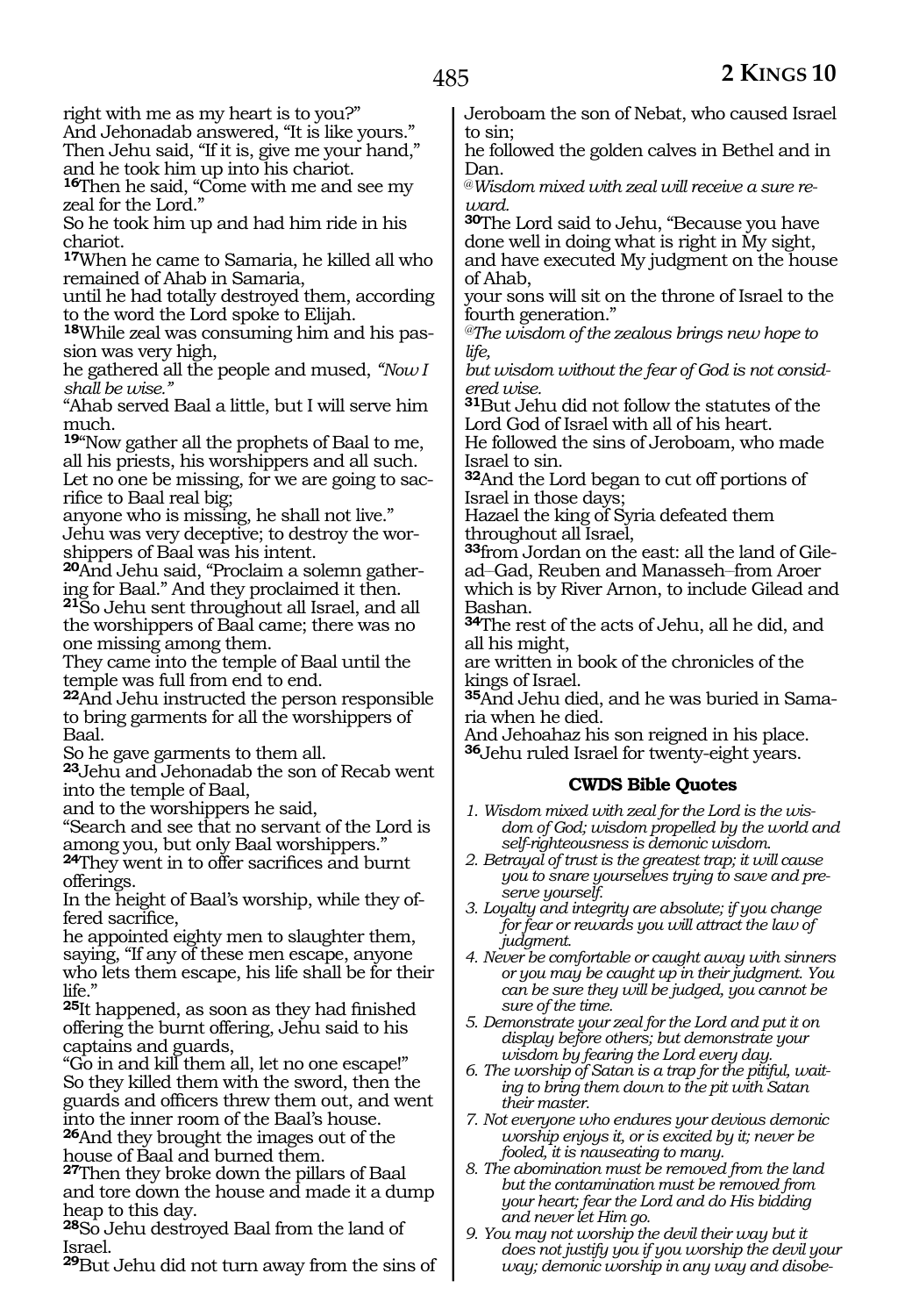*dience to the word of God attracts one judgment. 10. The signs of judgment and the wrath of God on you should never be ignored, it is an indication of terror approaching.*

# **PRAYER POINTS**

- Demonic wisdom operating among the people of God, be crushed by the power of the word, in the name of Jesus. Amen.
- Let every disloyal person and betrayer operating among believers and especially the persecuted church, fall into their own trap today, in the name of Jesus.
- My Father my God, I refuse to oppose You or show disregard by consorting with sinners and people who live to hate and oppose You, in the name of Jesus. Amen.
- Fear of the living God that compels restraint, fall upon church leaders, ministers and all those who are anointed and appointed to execute Your will in this evil age, in the name of Jesus.
- Most High God, let the trumpet of heaven echo in every coven and public and secret worship of Satan and let it cause fear and trembling and a great turning around, in name of Jesus. Amen.

#### **WHEN** there is a wall of evil where you turn in every way, **And darkness grips the throne, And her own grandchildren she slays, You cry but you feel helpless, For weakness fills your knees; Know God remembers covenants And is preserving Him a seed.**

#### 2 KINGS 11

**<sup>1</sup>**When Athaliah, Ahaziah's mother realized that her son was dead,

she destroyed all the royal successors.

**<sup>2</sup>**But Jehosheba, the daughter of Joram, the sister of Ahaziah,

took Joash, King Ahaziah's son,

and hid him with his nurse in a room from Athaliah,

so that she would not murder him with the others.

**<sup>3</sup>**And she hid him in the house of the Lord for six years,

while over the land Athaliah reigned.

**<sup>4</sup>**In the seventh year of her reign, Jehoiada sent for the captains of hundreds;

the guards and escorts; and brought them to him into the house of the Lord.

And he made a covenant with them there, and took an oath from them;

then he showed them the king's son.

**<sup>5</sup>**And there he commanded,

"This is the thing that you shall do:

a third of you who do duty on the Sabbath shall keep watch over the king's house,

**<sup>6</sup>**"a third shall be at the gate of Sur,

and a third will be at the gate behind the guards.

You shall keep watch over the king's house so that it is not destroyed.

**<sup>7</sup>**"The two divisions of you who go off duty on

the Sabbath shall watch the house of the Lord and the king.

**<sup>8</sup>**You shall surround the king completely, every man with his weapons in hand; any one who comes beyond the boundaries, put him to death.

You are assigned to be with the king when he goes out and comes in."

**<sup>9</sup>**So the captains did just as Jehoiada the priest instructed them to do.

Each of them took his men who were on duty on the Sabbath day, with those who were off duty,

and they came to Jehoiada the priest, for God was preserving him a seed.

**10**And the priest gave the captains of hundreds the spears and shields which belonged to King David,

that were found in the Lord's temple. **<sup>11</sup>**Then the guards stood, each with their weapons in hand surrounding the king, from one corner of the temple to the next, by the altar and the house.

**<sup>12</sup>**And he brought the king's son out, put the crown on his head, and gave him the Testimony;

then they made him king and anointed him, and clapped their hands and shouted, "God save the king!"

**<sup>13</sup>**When Athaliah heard the shouting of the guards and of all Israel,

she came to the people in the temple.

**<sup>14</sup>**She looked and saw the king;

he was standing by a pillar according to the custom;

and the leaders were by the king with the trumpeters who blew the trumpets. And all the people of the land rejoiced and blew trumpets.

"Treason, this is treason!" Athaliah cried as she ripped her clothes.

*@Treason! Was this treason?*

*Or was it just the Lord at work?* 

**<sup>15</sup>**Then Jehoiada the priest commanded the captains of hundreds and the officers, and said,

"Take her outside under guard, and kill anyone who follows her with the sword."

For the priest had said,

"Do not kill her in the Lord's house!" **<sup>16</sup>**So they seized her and took her the way of the horses' entrance to the king's house, and they killed her there.

*@And no one felt her pain or shed a tear on the day the wicked queen was slain.*

**<sup>17</sup>**And Jehoiada made a covenant with the people, the king and the Lord,

that they should be the Lord's people.

And he made it between the king and the people also.

**18**So all the people of the land went to the temple of Baal and they demolished it.

They broke down Baal's altar,

and completely wrecked its altar and images,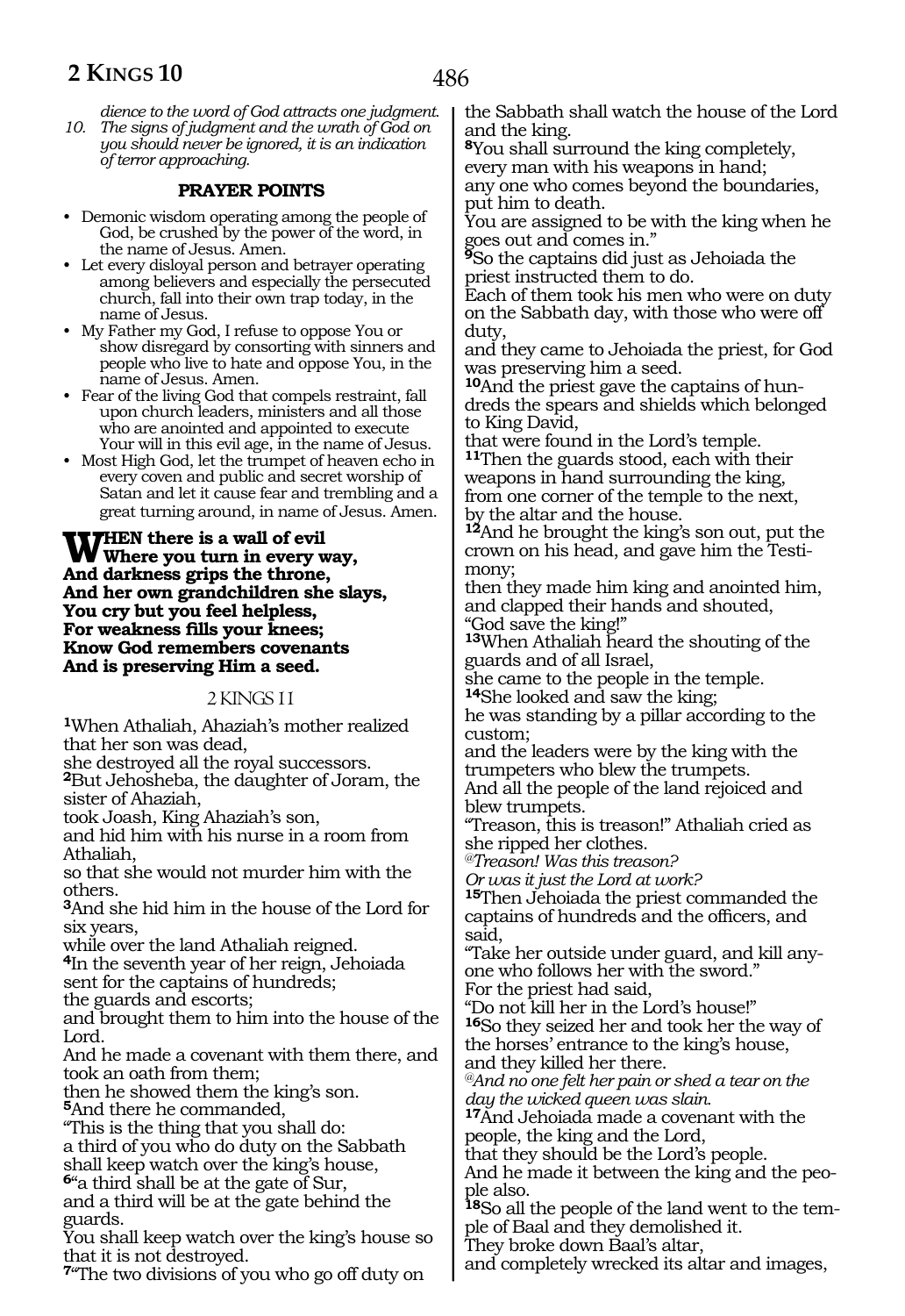and killed Mattan, the priest of Baal before the altars.

And the priest set officers over the house of the Lord.

**<sup>19</sup>**Then he took the captains of hundreds, the guards, and all the people of the land;

and they brought the king from the house of the Lord and took the path of the gate of the guards to the king's house.

And he came into the king's house and sat down on the throne.

**<sup>20</sup>**There was great rejoicing; all the people of the land rejoiced;

and the city was quiet, for they had killed Athaliah in the king's house.

@*There was a wall of darkness, for evil gripped the throne;*

*now rejoice! Rejoice O Judah, for Athaliah is cast down!*

**<sup>21</sup>**Jehoash was seven years old when he began to reign.

*@As God had promised David,*

*He preserved him an offspring to rule that day.*

## **CWDS Bible Quotes**

- *1. When you destroy your own blood for power, power will destroy you and demand your blood.*
- *2. Sinful alliance will cost you in ways you will never live to count and your children may never recover from. (Jehoshaphat's alliance with Ahab cost him everything.)*
- *3. Sinful alliance is willing compliance with the devil; it gives him an open door to your authority, your posterity and your legacy.*
- *4. The decisions you make today have a resonating impact on your generations; live responsibly, not for the now only, but for the present-future.*
- *5. To exalt yourself to a throne or position God has not appointed or anointed you for will exhaust you in a spit of disgrace.*
- *6. Seize authority and get comfortable and disaster sees you as a sure and comfortable target.*
- *7. Protect the anointing and the anointed and organize for kingdom advancement God's way and with God's order.*
- *8. The people of God must organize and unite against wickedness and evil imposing itself in the body of Christ.*
- *9. Sin will get comfortable among the people of God on the highest seat unless we rise with indignation and drive it out.*
- *10. The wind that blows you into power will blow you out of power and extinguish the power in you if it is the wind of violence and treason.*
- *11. Your cry of treason is without reason, but rather treasonable if you are an imposter crying against the rightful authority.*
- *12. Every wicked evil thing that defiles the house of God should be removed; every high thing that exalts itself against the knowledge of God must be brought down to its own grave.*
- *13. Cleanse the land of evil and wickedness and the earth will rejoice, heaven will endorse you and the land will prosper.*

## **PRAYER POINTS**

• Let every power hungry, blood-thirsty Athaliah spirit raging against the people of God, fall into their own pit now, in the name of Jesus.

- My Father my God, I place all my friends before You for scrutiny and approval. Let the blood of Jesus Christ fan away every demonic plantation in my life designated against my children, in the name of Jesus. Amen.
- Father, I will make the tough decision to choose my friends well and trim my circle to preserve Your call on my life. Amen.
- Most high God, let every spirit of deception prompting men to usurp authority, be humbled by the blood of Jesus. Amen.
- Every power sitting on thrones that belong to the children of God be toppled and disgraced now, in the name of Jesus.
- Most high God, let believers unite against wickedness and corruption seeking a foothold in the church, in the name of Jesus. Amen.

# **HE followed the Lord whole-heartedly;**<br> **He did many righteous things.**<br> **He followed the Lord completely. He followed the Lord completely,**

**But just as long as Jehoiada the priest lived.**

**But follow the Lord always, and your treasure will remain;**

**Follow the Lord always, and you will live and not be slain.**

**Repair the temple breaches, and do only what is right,**

#### **And follow the Lord whole-heartedly, every new day of your life!**

#### 2 KINGS 12

**<sup>1</sup>**In the seventh year of Jehu, Jehoash began to reign;

he reigned for forty years in Jerusalem. Zibiah of Beersheba was his mother's name. **<sup>2</sup>**Jehoash followed the Lord whole-heartedly and all that was right in God's sight he did; he followed the Lord whole-heartedly all the days Jehoiada the priest instructed him.

**<sup>3</sup>**Yet the high places were not removed; the people still sacrificed and burned incense in them.

**<sup>4</sup>**And Jehoash commanded the priests, "Take all the money that is brought into the house of the Lord;

the money of the things dedicated, and every gift that a man purposes from his heart.

**5**"Let the priests take it, and repair the damages to the temple, anywhere disrepair is found." **<sup>6</sup>**However the disrepair to the temple were still not repaired in the twenty-third year of Jehoash's reign,

**<sup>7</sup>**so King Jehoash called Jehoiada and all the other priests,

and to them he said, "Why have you not repaired the temple?

Therefore, take no more money for other purposes, but deliver it to repair the house."

**<sup>8</sup>**And the priests consented to neither receive any more funds from the people,

nor to repair the damages to the house of the Lord.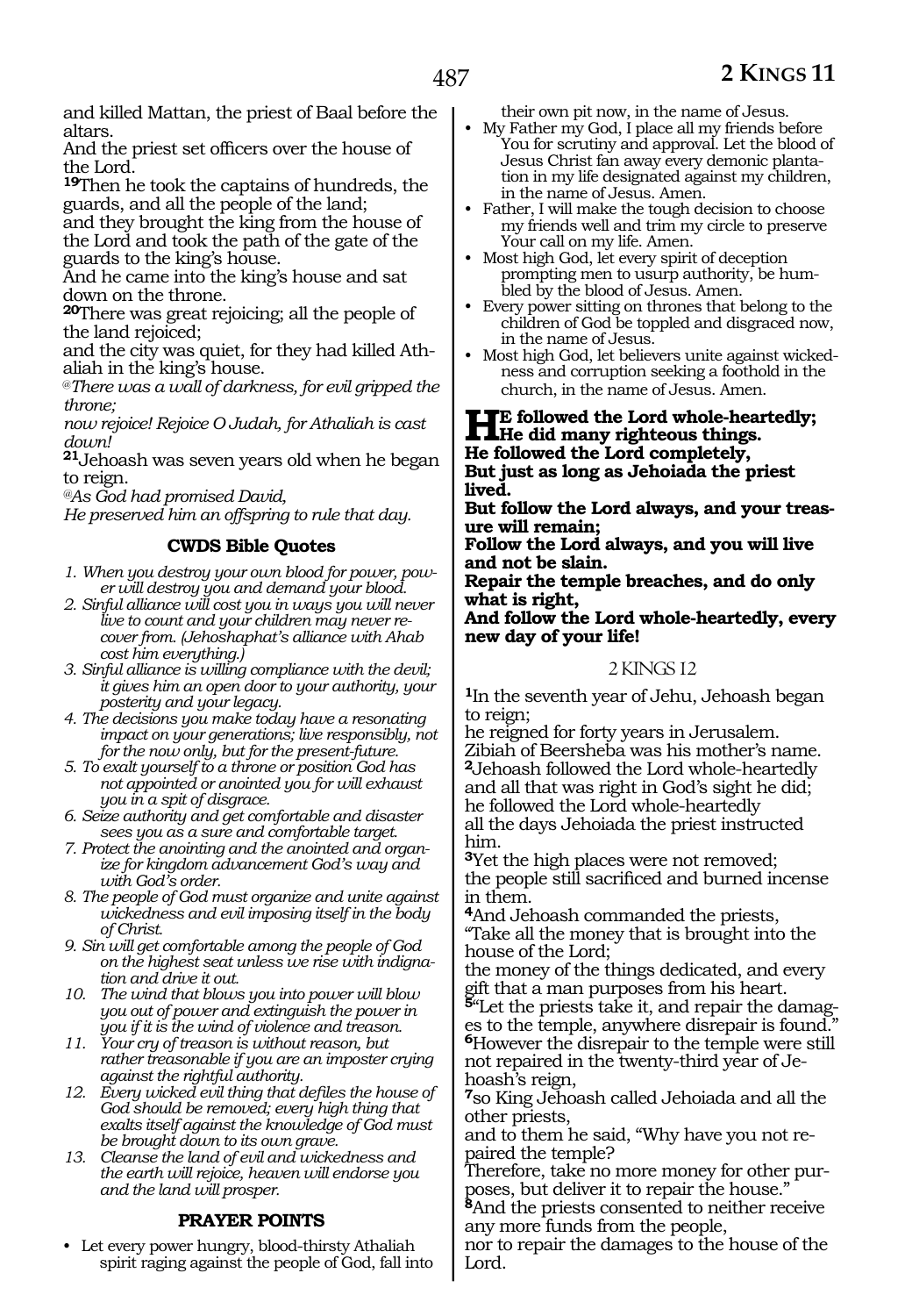**<sup>9</sup>**And Jehoiada the priest took a chest, and in the lid he bore a hole,

and he placed it beside the altar, on the right side as one enters the Lord's house.

And the priest who kept the door placed in it all the money that was brought into the house of the Lord.

**<sup>10</sup>**And whenever they saw there was much money in the chest,

the king's scribes and the high priest came and counted the money and bagged it up. **11**Then they gave the money as they had apportioned to the workers who had oversight of

the Lord's house; and they paid it to the carpenter and builders who were working on the Lord's house, **<sup>12</sup>**and to masons and those who carved the stone,

and for purchasing timber and cut stone, to repair the damage of the house of the Lord, and for all that was paid to repair the temple. **13**However no vessels of silver, trimmers, articles of gold or silver,

were made from the money collected. **<sup>14</sup>**Instead they gave it to the workmen who repaired the house of the Lord with it.

**<sup>15</sup>**The overseers who paid the workmen were honest and faithful,

so they did not have to audit them.

**<sup>16</sup>**The trespass offerings, and the sin offering belonged to the priests;

it was not brought into the house of the Lord. **<sup>17</sup>**Hazael king of Syria went up and defeated Gath of the Philistines,

and after this he turned in the direction of Jerusalem.

**<sup>18</sup>**Then Jehoash king of Judah took all the hallowed things

dedicated by his fathers Jehoshaphat, Jeho- ram and Ahaziah, Judah's kings,

and the things he himself had dedicated,

and all the gold that was left in the treasuries of the Lord's house,

and he sent them to Hazael king of Syria; and so he went away from Jerusalem.

**<sup>19</sup>**The rest of the acts of Joash, and everything he did,

are they not written in the book of the chronicles of Judah's kings?

@*Follow the Lord wholly, never to depart. Forsake every false worship.* 

*Serve the Lord always with your entire heart.* **<sup>20</sup>**His servants conspired and murdered him; in the house of Millo, which from Silla descends.

**21**Jozachar the son of Shimeath and Jehozabad the son of Shomer killed him, and they buried him in the City of David. And in his place Amaziah his son reigned. @*Jehoash served the Lord whole-heartedly for as long as Jehoiada lived;*

*but it was in the place of idol worship that his servants murdered him.*

# **CWDS Bible Quotes**

- *1. Be appreciative for positive influences in your life but be adamant about personal relationship with God or you will depart from God when the influence dies.*
- *2. Influence must reinforce personal relationship with God not replace it; it must point you to personal fervor for God not to serving God as a favor to your advisors.*
- *3. When the heart of the governing authority is on the house of God, the hands of the governance of the house of God should act expeditiously to maximize the window.*
- *4. Never kill the zeal for God of the leaders of your nation by dragging your feet at their intervention; if the people of God are not fervent it will de-motivate goodwill and give room to detractors.*
- *5. When you place your heart on the house of God, He places His heart on your house to establish it and cause it to perpetuate.*
- *6. The work of God in the earth rises on dedication, commitment, structure, organization and accountability.*
- *7. Integrity must direct the administration of kingdom resources; it will never divert it for personal reasons.*
- *8. When your heart is no longer dedicated to God, you will be depleted with no help from God.*
- *9. When you give away your strength who is your peace, you will give away your wealth to procure safety and purchase peace.*
- *10. Live at the throne of grace or die at the throne of demons.*
- *11. You may have a reason but you can never have the rights to defy authority and to put your hand on the Lord's anointed.*

## **PRAYER POINTS**

- Most High God, I refuse to look away from You to the people You put in my life to bless me, in the name of Jesus.
- Power for a positive steadfast relationship with the living God that cannot be diverted or distracted, be my portion today, in the name of Jesus.
- Father God, set the hearts of kings and government on the house and the work of God in their nation for good, in the name of Jesus. Amen.
- I stir up the power of diplomacy and urgency among church leaders to leverage government relationships for kingdom expansion, in the name of Jesus.
- Great and loving God, let the power to structure and to manage for growth and advancement envelop every church now, in the name of Jesus.
- We call forth faithful and dedicated workers into the vineyard of the Lord today; let our churches and ministries be blessed with workers of integrity. Amen.

**EVEN** in death there is victory,<br> **But there is no victory in sin.**<br> **Cod** gives to you a your **God gives to you a war; Do not be content with just a win. Strike my brothers and sisters, But the war is not won Until all the flocks are gathered, Yeah, until Shiloh comes.**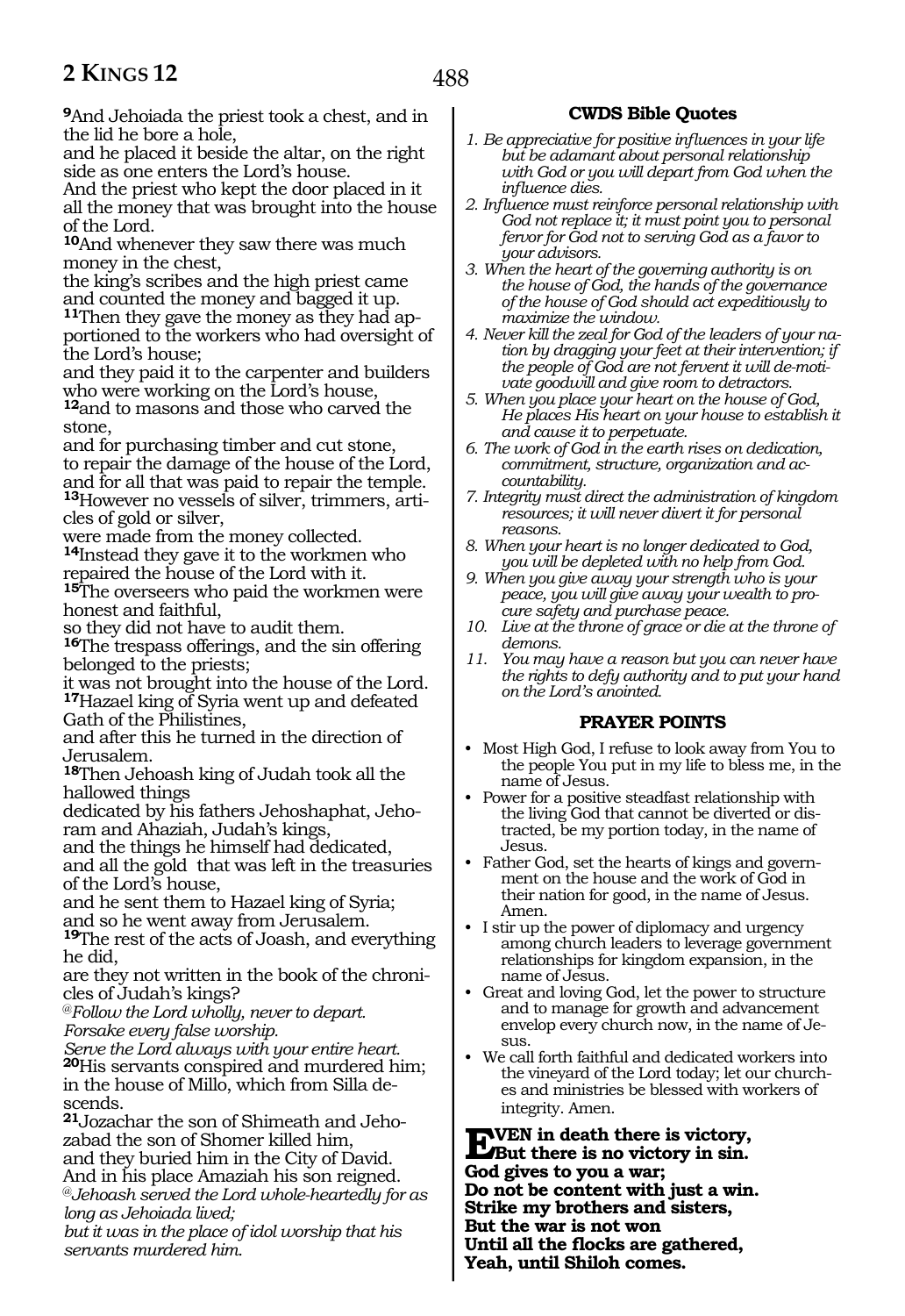**1**In the twenty-third year of Joash son of Ahaziah, king of Judah,

over Israel, Jehoahaz the son of Jehu began to reign;

he reigned in Samaria for seventeen years. **<sup>2</sup>**He did evil in the sight of the Lord, walking after the sins of Jeroboam the son of Nebat who led Israel to sin.

He did not step away from them.

**<sup>3</sup>**The Lord was very angry with Israel and he turned them over to Hazael king of Syria, and Ben-hadad his son, all their days.

*There is no victory in sin.*

**<sup>4</sup>**And Jehoahaz pleaded with the Lord, and the Lord listened to him;

for He saw the great oppression, how the Syrians oppressed them.

**<sup>5</sup>**The Lord gave Israel a deliverer, so they were delivered from under Syria's hand;

and the children of Israel lived in their own homes as before, in their own land.

**<sup>6</sup>**But they still did not depart from the sins of Jeroboam, who led Israel into sin;

they walked in them and retained the wooden image in Samaria.

*There may be relief, but there is no victory in sin.* **<sup>7</sup>**The Lord left of the army of Jehoahaz, just ten chariots, ten thousand soldiers, and fifty horsemen;

for the king of Syria had destroyed them, and made them like the dust after threshing.

**<sup>8</sup>**The rest of the acts of Jehoahaz, everything he did and his might,

are written in the book of the chronicles of Israel's kings.

**<sup>9</sup>**And Jehoahaz died, and they buried him in Samaria.

And Joash his son reigned as king in his place.

**<sup>10</sup>**Jehoash the son of Jehoahaz became king over Israel in the thirty-seventh year of Joash king of Judah;

he reigned in Samaria for sixteen years. **<sup>11</sup>**He did evil in the Lord's sight.

He did not step away from the sins of Jeroboam the son of Nebat, who made Israel sin.

**<sup>12</sup>**The rest of the acts of Joash, all he did and how he fought Amaziah the king of Judah, are written in the chronicles of the kings of Israel.

**<sup>13</sup>**So Joash died and Jeroboam became king in his place.

They buried Joash in Samaria with the kings of Israel.

**<sup>14</sup>**Now Elisha became sick with the sickness by which he died,

and Joash the king of Israel came down to him and cried.

He said to him, weeping, "O my father, my father,

the chariots of Israel and their horsemen!" **<sup>15</sup>**And Elisha said to him, "Take a bow and some arrows."

So he took a bow and some arrows to him. **<sup>16</sup>**Then he said to the king of Israel, "Put your hand on the bow."

So he put his hand on it, and Elisha put his hand on his.

**<sup>17</sup>**And he said, "Open the east windows." He opened it, and Elisha said, "Now shoot!" And the king shot the arrow then.

And he said, "The arrow of the Lord's deliverance, and the arrow of deliverance from Syria; for in Aphek you must strike the Syrians until you have destroyed them totally."

**<sup>18</sup>**Then he said, "Now take the arrows in your hand."

The king of Israel took them.

Then Elisha said to him, "Strike the ground." He struck the ground three times and stopped.

**<sup>19</sup>**The man of God was very angry with him. He said, "You should have struck five or six times;

then you would have struck Syria until they are completely destroyed.

Now you will strike Syria only three times." **<sup>20</sup>**Then Elisha died, and they buried him.

And Moab invaded the land in the spring of that year.

**<sup>21</sup>**A man was killed, and as they were burying him there,

suddenly they spied a band of invaders coming their way.

They threw the man in Elisha's sepulcher; and when the man was let down, and he touched the bones of Elisha, he stood on his feet.

*@Up, up you Israelite! One more time to strike! The prophet was still striking, in death as in his life.*

**<sup>22</sup>**And Hazael king of Syria oppressed Israel all the days of Jehoahaz.

**<sup>23</sup>**But the Lord had grace and compassion on them, because of his covenant with Abraham; and He would not destroy them or cast them from His presence as yet.

*@But there is no victory in sin; the sun will surely set.* 

**24**And Hazael king of Syria died, then Benhadad his son reigned in his place.

**<sup>25</sup>**And Jehoash the son of Jehoahaz took back from Ben-hadad, the son of Hazael,

the cities he had taken in war from Jehoahaz his father.

Joash defeated him three times and recovered the cities of Israel.

*Three strikes, three battles; three triumphs; but unless you keep striking; true victory is not won.*

## **CWDS Bible Quotes**

- *1. Learn from your predecessors or your successors will learn from you. The lesson is: if you resist God you will be made the lesson.*
- *2. Never provoke the Lord to anger or you will provoke your defence to flee and provoke your enemies to free reign over you. They will reduce*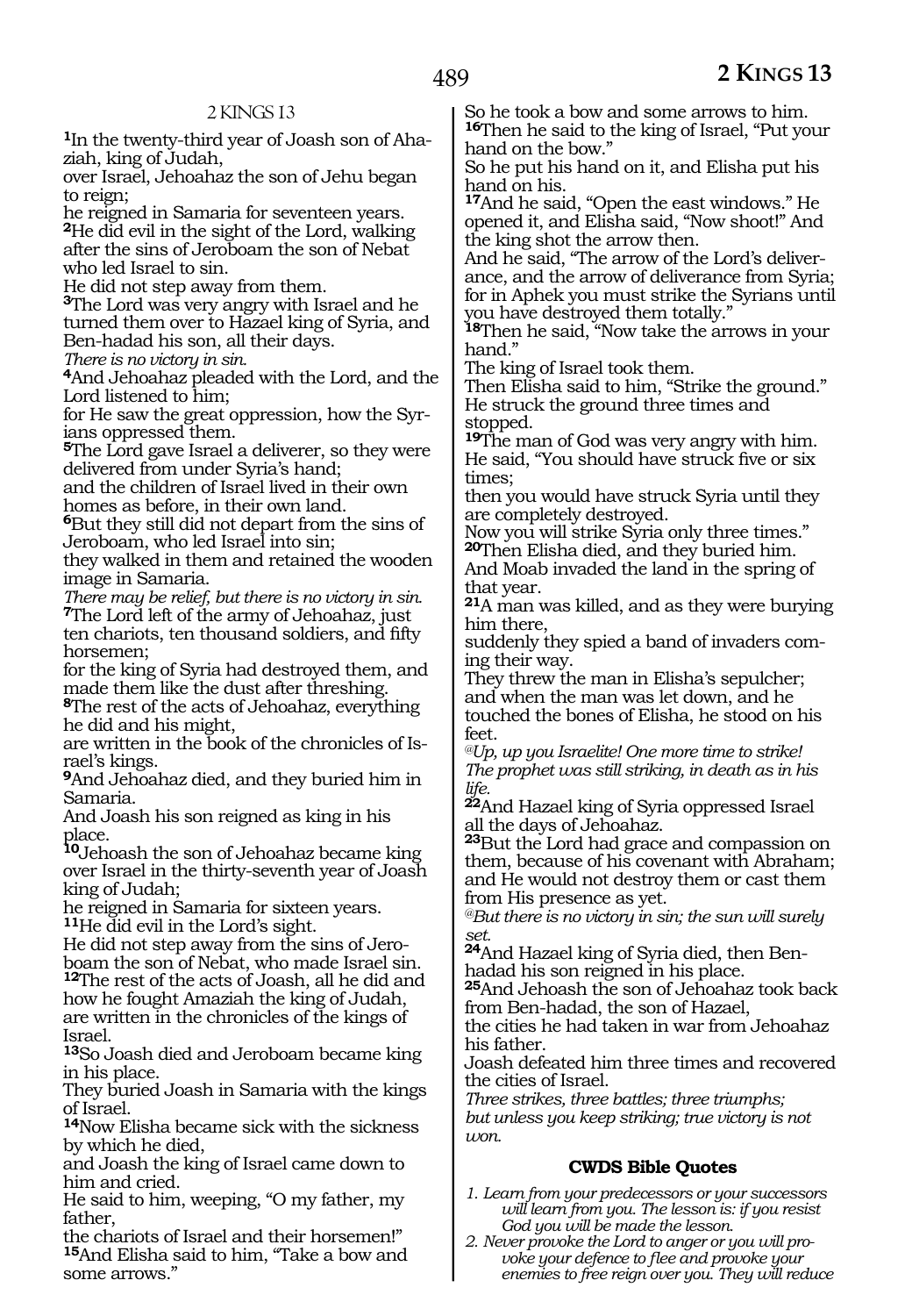*you to smoke.*

- *3. The Lord is tender in mercies and will hear your pleas but you reduce yourself to nothing if you fail to hear and honor your own pleas.*
- *4. Leave a legacy that speaks to eternity on your behalf.*
- *5. Even if your anointing does not heal you, never fail to extend it to the life and needs of others.*
- *6. Never be satisfied with winning battles, persist to winning wars; never be content with fighting demons, strike to defeat demons from your life and to keep your environment free of demons.*
- *7. God has given you victory in Christ; take hold of His word and never stop striking until victory is complete, or you may be stricken out in the end.*
- *8. Your appetite determines your attainments; your hunger dictates your answers from Heaven.*
- *9. Be soaked to the bone in the anointing and even your bones will raise the dead.*
- *10. Even in death keep striking; leave a legacy that will raise the dead and place them on the battlefield for the kingdom.*
- *11. Power up in the secret place; strike consistently in prayer; your victory is a manifestation of your strikes in your place of power with God.*

#### **PRAYER POINTS**

- Let the blood of Jesus Christ soak the conscience of this generation and cause them to rise in the fear of the living God, in the name of Jesus.
- Most High God, forgive me of all my sins; let the spirit of presumption be purged away from my environment. Help me never to grieve You. Amen.
- Power to live a consistent life before God and man be my portion today; power for integrity in my relationship with God overshadow me now. Amen.
- Holy Father, let my life be savory before You always; let my faithfulness in the things of God be remembered on earth and in heaven. Amen.
- By the power in the blood of Jesus Christ, the anointing upon my life shall strike to the very end, even against adverse personal circumstances. Amen.

# **Jerusalem! Jerusalem! You are not just another town. It hurts to see you like this; your walls are broken down.**

#### **O king, you were not perfect, but you did some things right;**

**I am afraid it was no license, to do just as you liked.**

#### 2 KINGS 14

**<sup>1</sup>**It was the second year of Joash king of Israel that Amaziah began to reign.

**2**He was twenty-five years old when he became king;

Jehoaddin of Jerusalem, was his mother's name.

He reigned in Jerusalem for twenty-nine years.

**<sup>3</sup>**He did the right things in the sight of the Lord, but not as his father David had done; he did as his father Joash before.

**<sup>4</sup>**However the people still sacrificed and burned incense in the high places, for he had removed none.

**<sup>5</sup>**As soon as the kingdom was confirmed in his hand,

he executed his servants who murdered his father the king.

**<sup>6</sup>**But he did not execute the children of these men,

for in the Law of Moses, the Lord commanded, "A person shall be put to death for his own sins,

not the fathers for the children, nor the children for the fathers."

**<sup>7</sup>**In the Valley of Salt he killed ten thousand Edomite men;

and he took Sela by war, and named it Joktheel from then.

Exalted by his victory, he sent messengers to Jehoash, Israel's king.

**<sup>8</sup>**And Amaziah sent messengers to Jehoash, the son of Jehoahaz, the king of Israel, saying, "Come, let us fight each other face to face." **<sup>9</sup>**But Jehoash the king of Israel sent back a parable to Amaziah the king of Judah, saying,

"The thistle that was in Lebanon sent to the cedar tree, saying,

'Give your daughter to be my son's wife.' But a wild beast that was in Lebanon trampled the thistle.

**<sup>10</sup>**"You have defeated Edom, and your heart is lifted up;

let this be your glory, stay home; know but when to stop.

"Why should you meddle with trouble so that you fall, taking Judah with you?"

**<sup>11</sup>**But Amaziah would not listen.

So Jehoash, the king of Israel came out to bat- tle;

he and Amaziah fought each other at Bethshemesh in Judah.

Where they looked each other in the face. **<sup>12</sup>**And Israel defeated Judah and every man fled to his tent.

**<sup>13</sup>**And Jehoash the king of Israel captured Amaziah at Beth-shemesh,

and he broke down the walls of Jerusalem from the Gate of Ephraim to the Corner Gate; four hundred cubits in measure.

**<sup>14</sup>**He took all the gold and silver, and all the vessels found in the house of the Lord, and in the treasures of the king's house,

and with hostages he returned to Samaria. @*Jerusalem! O Jerusalem! You are not just an-*

*other town; it hurts to see you like this. Your walls are broken down.*

*O king, you were not perfect, but you did some things right;*

*but know it was no license to do just as you like! Seek the Lord in all things; from Him do not depart;*

*He will direct your battles, if you direct your heart.* **<sup>15</sup>**Now the rest of the acts of Jehoash;

all he did, his might, and how he fought Amaziah;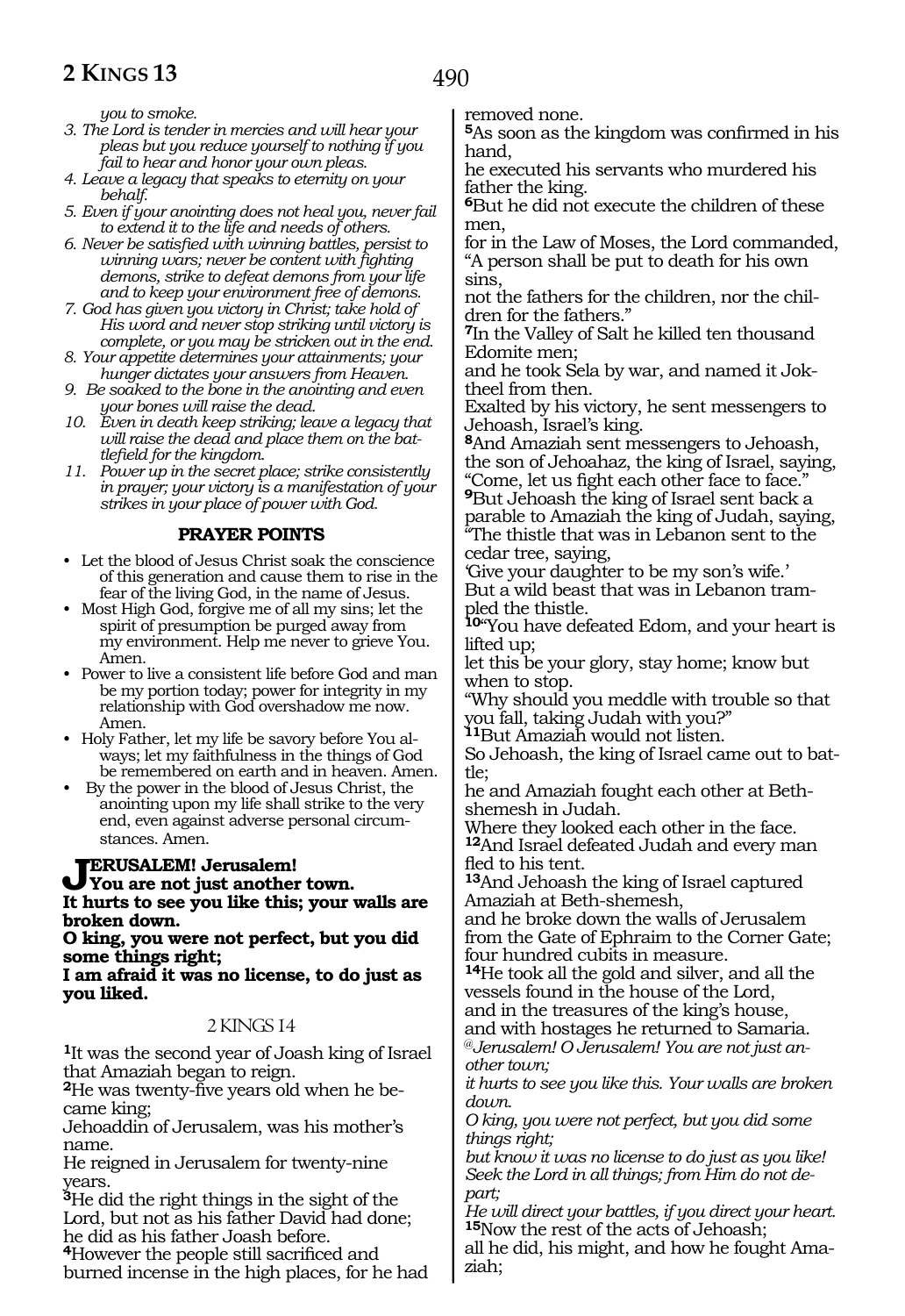are written in the book of the chronicles of the kings of Israel.

**16**And Jehoash died and was buried in Samaria, with the kings of Israel,

and in his place Jeroboam his son reigned, after the death of Jehoash king of Israel.

**17**And Amaziah the son of Joash, king of Judah, lived fifteen years after the death of Jehoash king of Israel.

**<sup>18</sup>**The rest of the acts of Amaziah, are written in the book of the chronicles of Judah's kings.

**<sup>19</sup>**They conspired against him in Jerusalem, and he fled to Lachish,

and they sent after him and killed him there. **<sup>20</sup>**They brought him back on horses, and bur- ied him with his fathers in the City of David. **<sup>21</sup>**And all the people of Judah took his son Azariah and made him king in his father's place,

at that time he was sixteen years of age.

**<sup>22</sup>**He built Elath and restored it to Judah, after the king died.

**<sup>23</sup>**In the fifteenth year of Amaziah the son of Joash, Judah's king,

Jeroboam the son of Joash, the king of Israel, became king in Samaria.

He ruled Israel for forty-one years.

**<sup>24</sup>**He did evil in the sight of the Lord.

He never withdrew from the sins of Jeroboam son of Nebat, who led Israel into sin.

**<sup>25</sup>**He restored the region of Israel from the Sea of Arabah;

just as the Lord had spoken by His servant Jonah the son of Amittai, the prophet from Gath-hepher.

**<sup>26</sup>**The Lord saw that the affliction of Israel was very bitter.

Whether bond or free, there was no one to help Israel.

**<sup>27</sup>**The Lord did not say He would blot out the name of Israel from under heaven,

but by the hand of Jeroboam the son of Joash He saved them.

**<sup>28</sup>**Now the rest of the acts of Jeroboam and all he did,

how he fought and recovered territories from Damascus and Hamath which belonged to Judah formerly,

are written in the book of the chronicles of the kings of Israel.

**<sup>29</sup>**So Jeroboam died, just as his fathers before, the kings of Israel.

And Zachariah his son reigned after him.

## **CWDS Bible Quotes**

- *1. Serve the Lord without restraint or reservation; put all in to go all out for God; nothing missing, nothing lacking, no exceptions.*
- *2. Never be influenced by anger or vengeance in determining justice; the laws of God remain perfect and righteous and should be followed.*
- *3. Understand your Source of power for great victories; boast about the Source and not the victory.*
- *4. You will not strain or break if you understand your limitations and exercise restraint.*
- *5. You fail because you fail your strength for your strength can never fail.*
- *6. Never gamble your victory since it was never a gamble but an act of faith; leave God and lose God and everything else with Him.*
- *7. If you do not retain your power with God you cannot restrain the enemy from plundering, destroying and killing you.*
- *8. The merciful God will extend mercy undergirded by grace, but grace will give way to judgment.*

#### **PRAYER POINTS**

- Father I am all in, I hold nothing back; I give all of me to attract all of You for Your kingdom in the earth. Amen.
- Let every spirit seeking to exact revenge from the seat of judgment, be crushed by the tenderloving-forgiving spirit of the Lord Jesus Christ. Amen.
- My hope is built on nothing less, than on Your blood Lord Jesus, and on Your righteousness; all my strength and my hope is in You. Amen.
- Father God, I acknowledge You in all my ways and resign to Your kind-hearted and wise direction at all times. Amen.
- I forcefully reject every spirit assigned against me to separate me from my God or to cause me to fail Him, in the name of Jesus. Amen.

# **Hey king strong and mighty! Does not a king know,**

#### **If you come by rebellion, by rebellion you shall go?**

**They say, "He who sows it, reaps it!" so always do the right; But it is so much better to be perfect in the Lord your God's sight.**

#### 2 KINGS 15

**1**In the twenty-seventh year of Jeroboam, Israel's king,

Azariah the son of Amaziah became king over Judah.

**<sup>2</sup>**He was sixteen years old when he became king, and he reigned in Jerusalem for fifty-two years.

Jecholiah was his mother's name; she was from Jerusalem.

**<sup>3</sup>**He did the things that the Lord approved, just as his father Amaziah had done before him;

**<sup>4</sup>**but the people still sacrificed and burnt incense on the high places; they were not removed.

**<sup>5</sup>**And the Lord struck the king; he was a leper until the day he died; he lived in a quarantined house.

Jotham his son judged the people of the land; he was over his house.

**6**The rest of the deeds of Azariah, and everything he did, are written in the book of the chronicles of the kings of Judah.

**<sup>7</sup>**So Azariah died as his fathers before, and he was buried with his fathers in the City of David.

His son Jotham reigned in his place as king. **8**In Azariah's thirty-eighth year as king of Ju-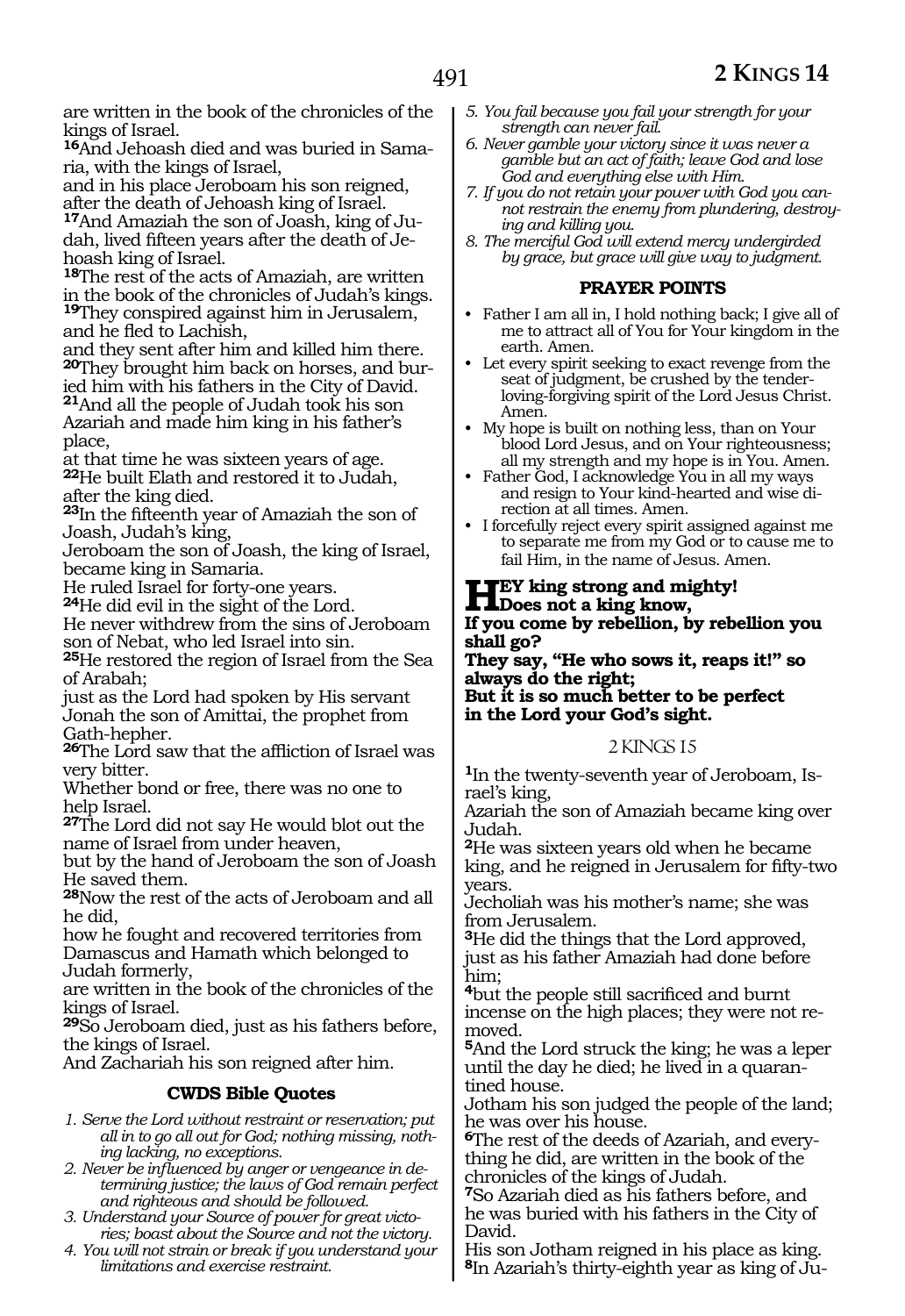dah, Zachariah the son of Jeroboam began to reign in Israel;

he reigned for six months in Samaria.

**<sup>9</sup>**He did the things that were displeasing to the Lord, just as his fathers had done before him. He did not turn away from the sins of Jeroboam the son of Nebat who led Israel into sin. **<sup>10</sup>**And Shallum the son of Jabesh conspired against him,

and he killed him in front of the people; and he reigned instead of him.

**11**The rest of the deeds of Zachariah are written in the book of the chronicles of Israel's kings.

**<sup>12</sup>**It happened just as the word of the Lord said, which He spoke to Jehu, saying, "Your sons shall sit on the throne of Israel to the fourth generation."

@*O Shallum, king of Israel, does not a king know, if you come by rebellion, by rebellion you shall go?* **<sup>13</sup>**Shallum son of Jabesh became king in the thirty-ninth year of Uzziah king of Judah. He reigned in Samaria for just one full month.

**14**Menahem the son of Gadi went up from Tirzah to Samaria and struck Shallum the son of Jabesh in Samaria, and seized the throne.

**<sup>15</sup>**The rest of the deeds of Shallum, and his conspiracy, are written in the chronicles of the kings of Israel.

**<sup>16</sup>**And from Tirzah, Menahem struck Tiphsah, its territory, and everybody there.

They refused to surrender so he attacked it; and he heartlessly ripped open the pregnant women.

**<sup>17</sup>**Menahem the son of Gadi became king of Israel in the thirty-ninth year of Azariah Judah's king;

he reigned in Samaria for ten years.

**<sup>18</sup>**He performed the Lord's displeasure in His sight;

he did not abandon the sins of Jeroboam the son of Nebat who led Israel into sin.

**<sup>19</sup>**And Pul, king of Assyria, came up against the land;

and Menahem paid Pul a thousand talents of silver that he would form a league with him to strengthen his kingdom.

**<sup>20</sup>**Menahem exacted the money from every wealthy man,

each gave fifty shekels of silver to give to the king of Assyria.

So the king of Assyria turned back; he remained in the land no more.

**<sup>21</sup>**The rest of the works of Menahem, and all he did, are written in the book of the chronicles of Israel's kings.

**<sup>22</sup>**So Manahem died as his fathers before, and he was succeeded by his son Pekahiah.

**<sup>23</sup>**Pekahiah the son of Menahem became Israel's king in the fiftieth's year of Azariah, Judah's king. He reigned over Israel for two years.

*For the seed of rebellion will grow and bear!* **<sup>24</sup>**He performed the Lord's displeasure in His sight;

he did not abandon the sins of Jeroboam the son of Nebat who led Israel into sin.

**<sup>25</sup>**And Pekah the son of Remaliah, one of his officers, conspired against him and murdered him.

He killed him in Samaria, in the king's house, along Argob and Arieh.

He had fifty men of Gilead with him when he killed the king; and he reigned instead of him. **<sup>26</sup>**The rest of the works of Pekahiah, and all he did, are written in the book of the chronicles of Israel's kings.

**<sup>27</sup>**Pekah the son of Remaliah became Israel's king in the fifty-second year of Azariah king of Judah;

he reigned for twenty years in Samaria. **<sup>28</sup>**He performed the Lord's displeasure in His

sight. He did not abandon the sins of Jeroboam the

son of Nebat who led Israel into sin.

**29**In the days of Pekah Israel's king, Tiglath-Pileser the king of Assyria came and took Ijon, Abel-beth, Maachah, Janoah, Kedesh,

Hazor, Gilead, Galilee, and all Naphtali; and he carried the people to Assyria as captives.

**<sup>30</sup>**And Hoshea the son of Elah conspired against Pekah, *as the wheels of rebellion slowly turned.*

He struck Pekah and killed him and he reigned in his place.

He began reigning in the twentieth year of Jotham Uzziah's son.

**<sup>31</sup>**The rest of the works of Pekah, and every- thing he did, are written in the book of the chronicles of Israel's kings.

**<sup>32</sup>**Jotham the son of Uzziah began to reign over Judah in the second year of Pekah, king of Israel.

**<sup>33</sup>**He was twenty-five years old when he be- came king and he reigned for sixteen years in Jerusalem.

His mother was Jerusha the daughter of Zadok.

**<sup>34</sup>**He did what was right in the sight of the Lord, just as his father Uzziah had done. **<sup>35</sup>**However the high places were not removed; the people continued to sacrifice and burn

incense on the high places. He built the Upper Gate of the Lord's house. **36**The rest of the acts of Jotham and everything he did,

are written in the book of the chronicles of Judah's kings.

**<sup>37</sup>**The Lord began to send Rezin the king of Samaria and Pekah the son of Remaliah against Judah.

**<sup>38</sup>**And Jotham died just as his fathers before, and they buried him in the City of David. And Ahaz his son reigned as king instead of him.

## **CWDS Bible Quotes**

*1. If you pursue the way of life and before God do*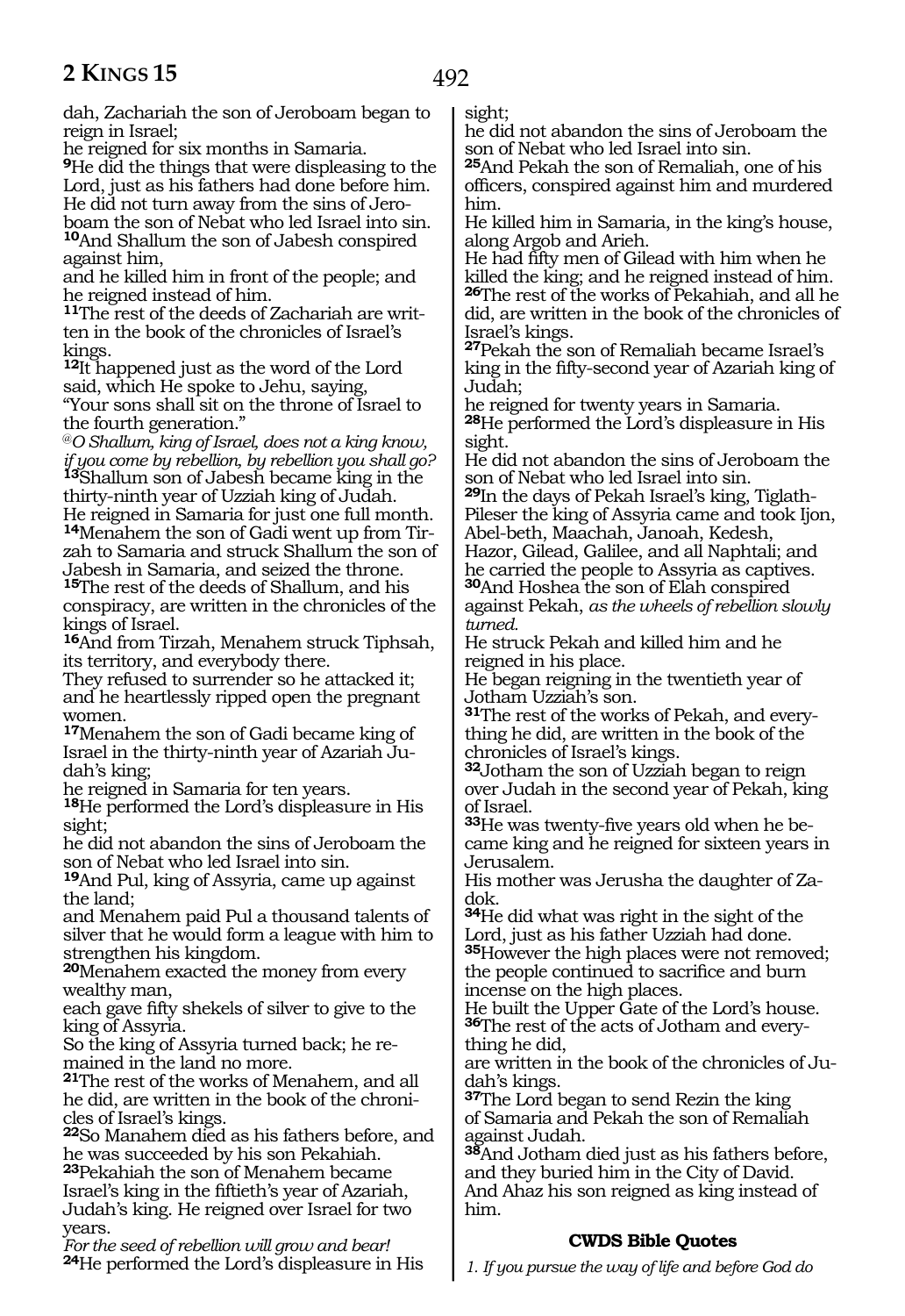*what is right, then you will reap the reward of long life.* 

- *2. Exalt God and He will exalt and strengthen you; self-exaltation exposes your heart's leprosy which will manifest to the naked eye.*
- *3. Short change worship and devotion to God and it guarantees a short tenure and change of fortunes in very short order.*
- *4. The word of the Lord is self-fulfilling and accurate by time and details; it will not fall short or fail.*
- *5. If you refuse to serve the Lord but instead pursue His displeasure you will serve wicked kings and pursue their pleasure.*
- *6. If you will not yield your strength to the Lord, you will lose your strength to sinners and serve them with everything.*
- *7. Forsake God to serve weak things and it will weaken you and expose you to the servitude of others.*
- *8. Turn away from sin or the Lord will turn away from you; turn your back on sin or the Lord will turn His back on you.*
- *9. Get carried away with sin and sinners will carry you away; sell yourself to sin and the Lord will sell you to sinners.*
- *10. Go hard, go all out for God; no reservations, no limitations, no restraint; stay away from bad influences or judgment will not stay away from you.*

## **PRAYER POINTS**

- I thank You Father that I am dead and my life is hid with Christ in You. I gladly deny myself and take up my cross and run after Jesus. Amen.
- All my victories, all my accolades, I wrap them in packages of praise and thanksgiving and direct them to Your throne, my King, my source and my strong help. Amen.
- My Father my God, reign in me and through me; to You be all the glory, the honor and the praise. Amen.
- Most High God, Your word to the church has outlasted time, fulfilled itself in the cross and is fulfilling itself in us today; let every heart resisting Your mandate yield now, in the name of Jesus.
- Jesus, I will serve You Lord faithfully and be willingly yoked to You; I refuse to be placed under the yoke of man, in the name of Jesus. Amen.
- Father, I hunger and thirst for You; I will love You with all my heart, my soul, my strength, my mind and that excludes everyone from my circle who hates You. Amen.

# **A** BREAKING down of standards<br>To do what pleases the eye **Is the breaking down of beauty and constructing your demise.**

#### 2 KINGS 16

**<sup>1</sup>**In the days of Pekah the son of Remaliah, and in his seventeenth year,

Ahaz began to reign as king of Judah.

**<sup>2</sup>**When he became king he was twenty years of age.

He reigned sixteen years in Jerusalem, but he performed evil before the face of the Lord, unlike his father David before.

**<sup>3</sup>**He followed the evil of the kings of Israel, making his son to pass through fire,

just like the abominations of the nations the Lord had cast out before Israel.

**<sup>4</sup>**He sacrificed on the high places, on the hills and under every green tree, and there he burned incense.

**<sup>5</sup>**Then Rezin king of Syria, and Pekah Israel's king,

warred against Jerusalem and besieged Ahaz, but they could not overcome him.

**6**And Rezin took back Elath for Syria, and expelled the Jews from there.

So the Syrians came to Elath, and dwelt there to this day.

**<sup>7</sup>**So Ahaz sent to Tiglath-pileser, Assyria's king, saying,

"I am your servant and your son.

Come and save me from the king of Syria, and from the hand of the king of Israel who has risen against me."

**<sup>8</sup>**And Ahaz took the silver and the gold found in the house of the Lord,

and in the treasures of the king's house, and sent them to the king of Assyria as a gift.

**<sup>9</sup>**So the king of Assyria responded to him; he went up and fought against Damascus and he defeated it;

he carried the people captive to Kir, and killed Rezin.

**<sup>10</sup>**And Ahaz went down to Damascus to meet Tiglath-Pileser Assyria's king.

He saw an altar in Damascus and Ahaz sent the design and pattern to the priest Urijah, specifying the workmanship.

@*A breaking down of standards,*

*to serve the gods who could not help Syria's king; when the work is finished,*

*what will you then have built?*

**<sup>11</sup>**Urijah the priest built an altar according to the specification King Ahaz sent from Damas- cus.

So the altar was finished and awaiting the king's return from Damascus.

**<sup>12</sup>**When the king returned from Damascus, he saw the altar,

and he approached the altar, and offered offerings on it.

**13**He offered his burnt offerings, his grain offering;

he poured his drink offering and sprinkled the blood of his peace offering on this altar.

**<sup>14</sup>**He also brought out the bronze altar which was before the Lord, from the front of the Lord's house,

which was between the new altar and the house of the Lord,

and he placed it on the north side of this new altar.

**<sup>15</sup>**Then Ahaz commanded the priest Urijah, saying, "On this great new altar, burn all the burnt offering, the king's burnt sacrifice, and on it sprinkle the blood of the burnt offer-

ings and sacrifice.

And the bronze altar is where I will inquire in future."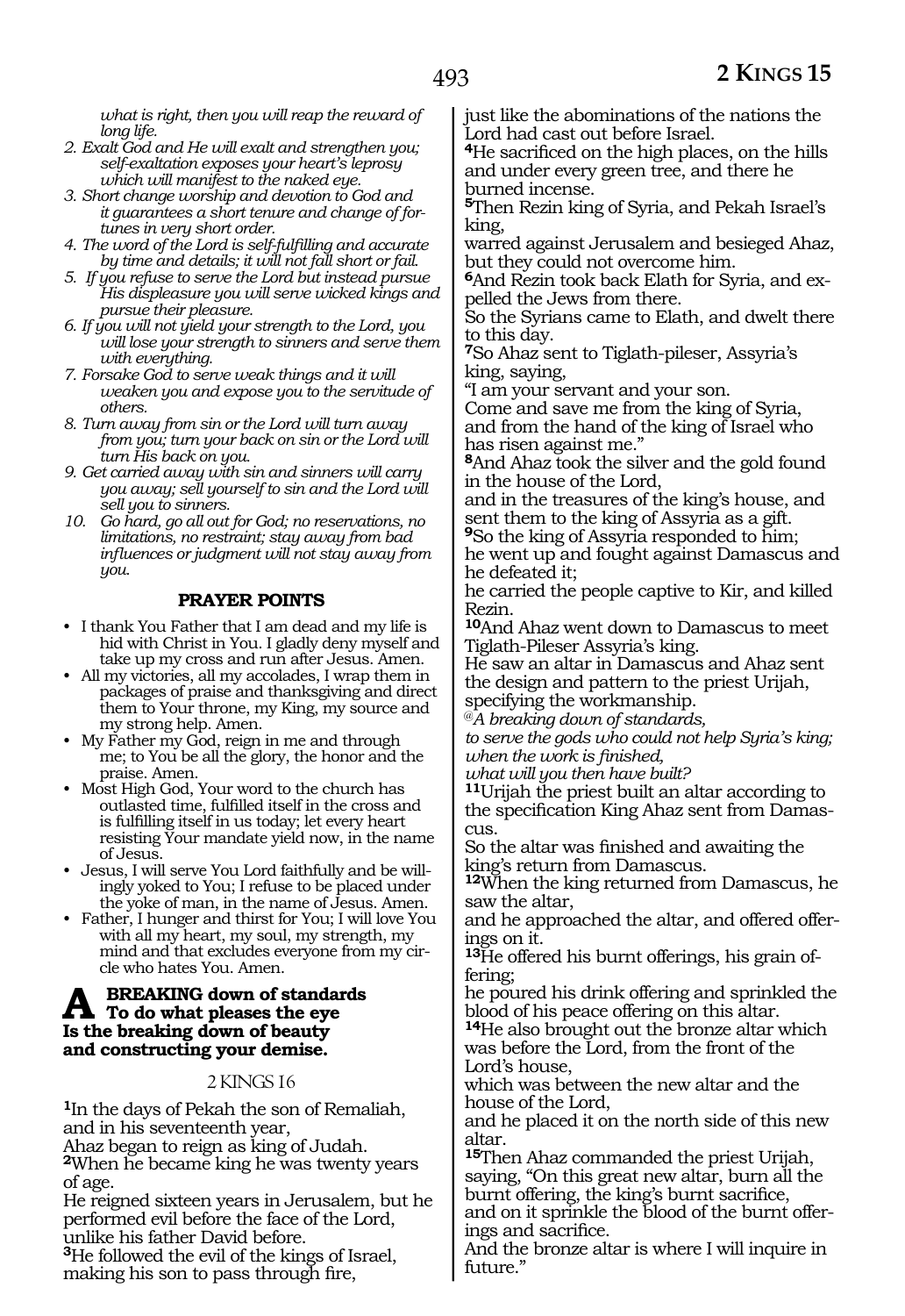494

**<sup>16</sup>**And Urijah the priest did all King Ahaz had commanded him to do.

**<sup>17</sup>**And King Ahaz cut off the borders off the bases, as he removed Solomon's standards from them.

He took down the Sea from the bronze oxen under it and put it on a pavement of just stones.

**<sup>18</sup>**He also took down the pavilion cover, used for the Sabbath, which was built in the tem- ple,

and he removed the king's outer entrance from the house of the Lord, to send to the king of Assyria.

**<sup>19</sup>**The rest of his acts of Ahaz which he did, are written in the book of the chronicles of Judah's kings.

**<sup>20</sup>**So Ahaz died and they buried him with his fore-fathers in the City of David.

And in his place Hezekiah his son reigned.

# **CWDS Bible Quotes**

*1. Y*our strength is weak when you cling to the strength of the weak.

2. When you replace your strong foundation with unsustainable practices, you construct a disaster waiting to happen.

3. When you forsake your present help, you will give all your wealth as presents to procure help.

4. Confusion is to forsake your prayer altar for the answers and altars of the world.

5. Never forsake principles to embrace particles or they will become your obstacle.

6. Victory and prosperity look good but if it is outside of God it is deceptive victory or glorious failure.

7. When you pull down the standards of the Lord to set up your own standards you have no standing; when you attempt to serve the Lord your own way, you capitulate to failure and disaster.

## **PRAYER POINTS**

• My strength is in You Father; spirit of distraction, you are a liar; I will not be deceived in the name of Jesus.

• Let my prayer altar receive fresh fire today, in the name of Jesus. I refuse to allow my worship to be diverted, in the name of Jesus.

• Every spirit assigned to distract me from my strength and my confidence in God most high, I fan You away with the blood of Jesus. Amen.

• Let my prayer altar receive fresh fire today, in the name of Jesus. I refuse to allow my worship to be diverted, in the name of Jesus.

• I am submitted to Your word Father; if I forsake Your word let my lips forget its speech, let my hand forget its use, let my pursuits be stagnant, until I find You again. Amen.

**CANNOT have it both ways, that is why you have to choose,**

**To fear the Lord and serve Him, or serve nations like those.**

**Which god is in your left hand? Which god is in your right?**

**Fear the God of Israel, or feel the lion's bite.**

**Nothing is hidden forever; those secret** 

**things you do Will one day be manifested, and the reward will follow through.**

# 2 KINGS 17

@*Cannot have it both ways*; *you do evil in God's sight,*

*but not as the kings before you; does it mean you are doing right?*

**1**King Hoshea, son of Elah became king of Israel in the twelfth year of Ahaz king of Judah. He reigned in Israel for nine years.

**<sup>2</sup>**He did evil before the Lord, but not as the kings of Israel before him.

**<sup>3</sup>**And Shalmaneser king of Assyria, came up against him;

so Hoshea became his servant and brought to him tribute.

*Cannot have it both ways.*

**<sup>4</sup>**The king of Assyria realized how Hoshea was conspiring against him,

for he sent messengers to So, king of Egypt, and did not bring him his usual annual tribute,

therefore the king of Assyria shut him up and bound him in prison.

**<sup>5</sup>**Then the king of Assyria went throughout the land, and came up and besieged Samaria for three years.

**6**In the ninth year of Hoshea, the king of Assyria took Samaria, and carried Israel off to Assyria

in Halah and by the Habor, the River Gozan, and in cities of the Medes they were placed. *@Now they were carried captives to Assyria, for they could not have it both ways.*

**<sup>7</sup>**The children of Israel had sinned against the Lord their God in the good land that He gave; after He brought them up from Egypt, up from being Pharaoh's slaves.

They feared and served other gods.

**<sup>8</sup>**And they followed the ways of the nations the Lord had cast out before them,

and of the kings of Israel, which they had made.

**9**The children of Israel also did things displeasing to the Lord their God in secret,

and they built high places in all their cities, from the towers to the fortified cities.

**<sup>10</sup>**They set up wooden images and pillars on every high hill and under every green tree. **<sup>11</sup>**And they burned incense on every high place just like the nations the Lord cast out before them;

and they provoked the Lord to anger by the wicked things they did,

**<sup>12</sup>**for they served idols of which the Lord had said, "You shall not do this thing."

**13**Yet the Lord testified against Israel and Judah, by all the prophets and the seers,

saying, "Turn from your evil ways, keep My commandments and My statutes,

just as it is written in the law I commanded your fathers,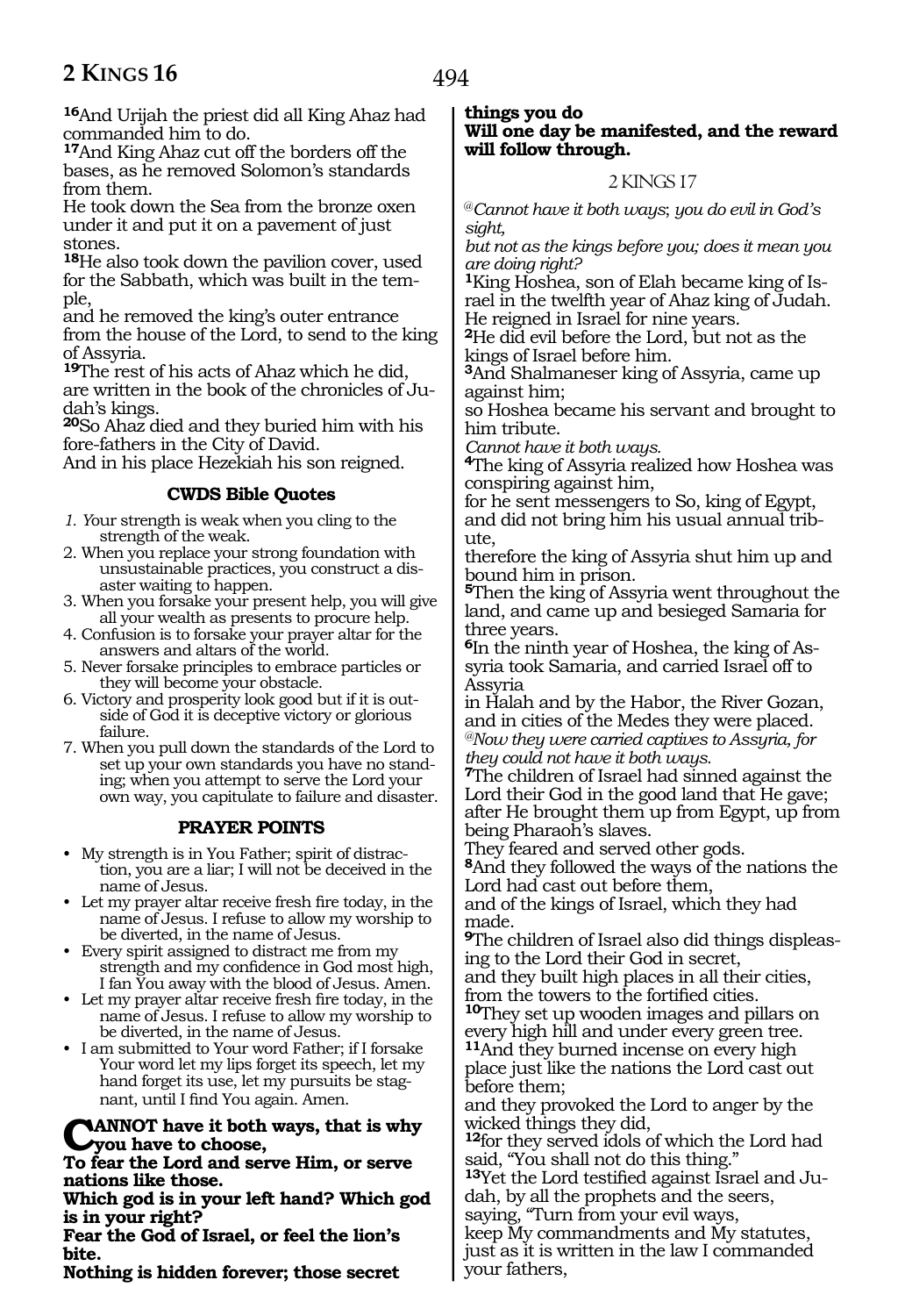which I gave by my servants the prophets." **<sup>14</sup>**But Israel would not hear, but just as their fathers who did not believe in the Lord their God, they stiffened their necks.

**<sup>15</sup>**They rejected His statutes and His covenant that He made with their fathers, and the testimonies He testified against them;

instead they worshipped idols just as the nations around them, whom the Lord told them not to follow.

**<sup>16</sup>**So they departed from the commandments of the Lord their God, and made molten images and two calves.

They made a wooden image and worshipped the host of heaven, and served Baal.

**<sup>17</sup>**They made their sons and daughters pass through the fire.

They used divinations and witchcraft, and sold themselves to practice evil in the sight of the Lord, to provoke the Lord to anger.

**18**Therefore the Lord was very angry with Israel; He removed them from His sight; none was left in the land, except for Judah's tribe.

**<sup>19</sup>**Yet Judah did not keep the commandments of the Lord,

but in the statutes made by Israel they walked.

**20**And the Lord rejected all the children of Israel, and afflicted and delivered them into the hands of spoilers,

until He had cast them all out of His sight.

**<sup>21</sup>**For God ripped Israel away from the house of David and they made Jeroboam the son of Nebat king.

Then Jeroboam drove Israel from following the Lord and made them perform a very great sin. **<sup>22</sup>**The children of Israel followed all the sins of

Jeroboam; they never turned from them, **<sup>23</sup>**until the Lord removed Israel from before

Him, as He had spoken by all His servants the prophets.

So Israel was carried out of their own land to Assyria to this day.

**<sup>24</sup>**Then the king of Assyria brought people from Babylon, Cuthah, Avva, Hamath and Sephar-vaim,

and placed them in the cities of Samaria to replace the people of Israel.

They possessed Samaria, and in the cities they dwelt.

**<sup>25</sup>**But in the beginning, when they just started living there, they did not fear the Lord;

therefore the Lord sent lions which killed some of them.

**<sup>26</sup>**So they spoke to the king of Assyria, and said, "The nations you placed in Samaria do not know the ways of the God of the land, therefore He has sent lions among them which are killing them because they know not the ways of God."

**<sup>27</sup>**The king of Assyria commanded, saying, "Take back one of the priests you brought from there.

Let him return and live there,

so he may teach them the ways of his God." **<sup>28</sup>**So they brought one of the priests whom they had carried from Samaria to Bethel, and he lived there;

and he taught the people how to live in reverence and Godly fear.

**<sup>29</sup>**However, every nation continued to make their own gods, and they put them in the houses on the high places which the Samaritans had made;

every nation did so in the city they lived in. **30**The people of Babylon made Succothbenoth, the people of Cuth made Nergal, and

the people of Hamath made Ashima; **<sup>31</sup>**the Avvites made Nibhaz and Tartak, and the Sepharvites burned their children in fire to Adrammelech and Anammelech their gods. **<sup>32</sup>**So they feared the Lord with one hand, yet they appointed priests of the high places who sacrificed for them in the idol houses of the high places.

**<sup>33</sup>**They feared the Lord because of the lions, but served their own gods,

just as they did before in the nations they were taken from.

**<sup>34</sup>**To this day, they still practiced their former idolatry;

they do not fear the Lord, nor follow His ordinances, laws and statutes,

or the law and commandment He gave to the children of Jacob, whom He named Israel,

**35**who the Lord made a covenant with, charging them saying, "Do not fear, nor bow, nor serve, nor sacrifice to other gods,

**<sup>36</sup>**"but the Lord who brought you up from Egypt with great power and an arm outstretched,

you shall fear Him, and worship Him, and sacrifice to Him alone.

**<sup>37</sup>**"Observe His statutes, His ordinances, His laws, and His commandments with care; ensure you observe to perform them forever; you shall fear no other gods.

**<sup>38</sup>**"Do not forget the covenant I made with you; you shall fear no other gods.

**<sup>39</sup>**"But you shall fear the Lord your God; and He will deliver you from all your enemies!" **<sup>40</sup>**But they would not listen; they pursued their former idolatry.

**<sup>41</sup>**So these nations feared the Lord, but served their carved gods;

and their children, and children's children continue to do to this day just as their fathers. @*Cannot have it both ways; fear and serve the Lord your God.*

*Nothing in your life should be of greater importance.*

*Nothing is hidden from God; those secret things you do*

*will one day be manifested, and the rewards will follow through.*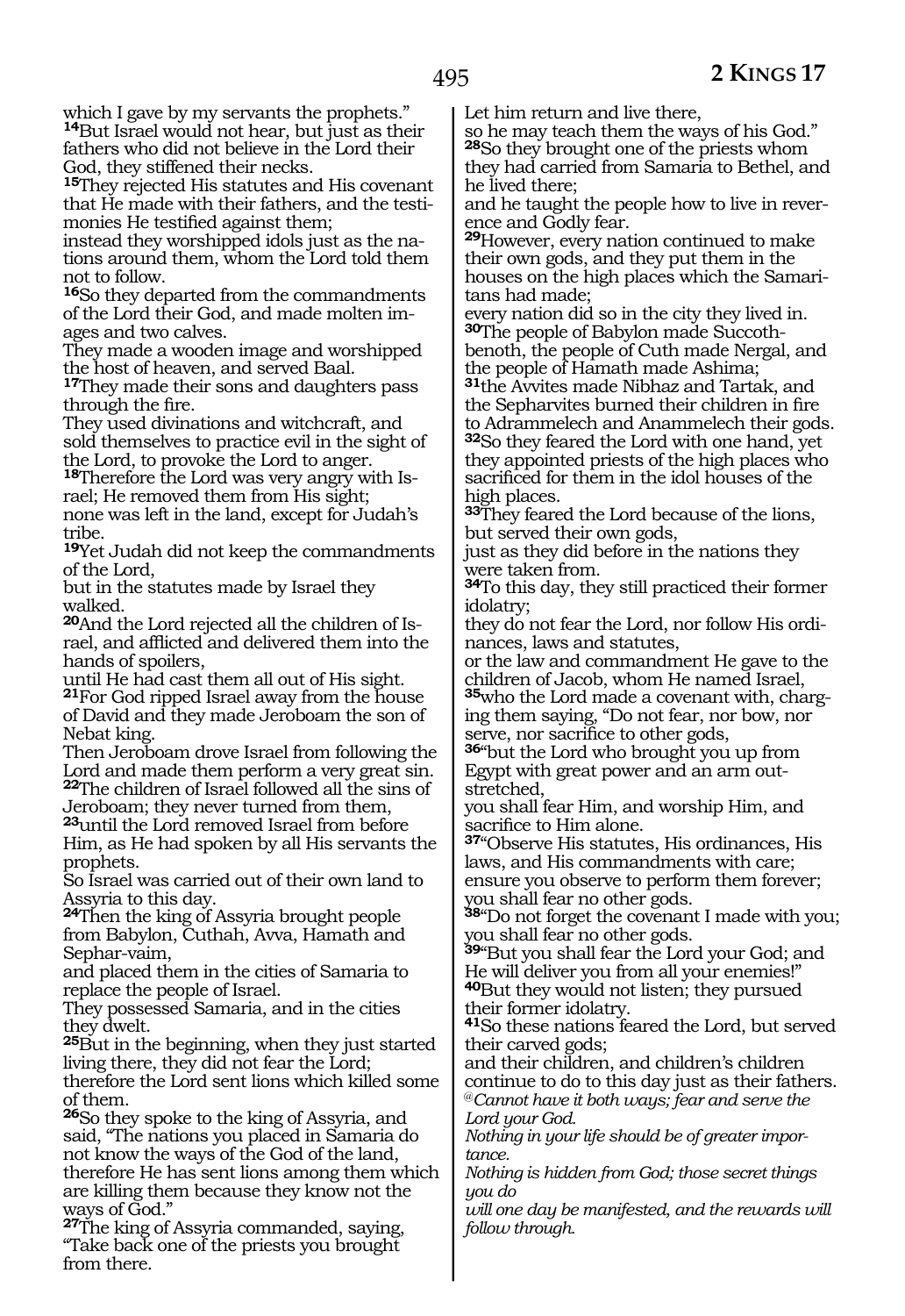# **CWDS Bible Quotes**

- *1. Be resolute to pay tribute to the Lord or be resigned to paying tributes to lords.*
- *2. Unfaithfulness to God is presumptuous; unfaithfulness to man is considered preposterous and will meet strong penal actions.*
- *3. Be carried away with serving God in the freedom of faith or the enemy will carry you away into bondage.*
- *4. Sin attracts judgment; multiply your sin and judgment will come for you in multiples.*
- *5. Warning to repent, to turn away from your sins and to follow God always precedes the point of no return; judgment.*
- *6. Stiff-necked, hard hearted pursuit of sin and leading others into evil, will lead to stiff and hard punishment.*
- *7. If you refuse to be a prisoner of hope you will become a hopeless prisoner of demons and men.*
- *8. Judgment is coming; God is angry with sinners every day. Say, 'Lord, search me and know my heart'.*
- *9. If you refuse to honor God with everything He has given you, you will lose everything He has given you and be a dishonor in strange places.*
- *10. To persist in sin means you resist grace and insist on judgment; sin is captive bondage that will lead you into captivity.*
- *11. If you reject the Lord for the gods of this world, you will become a slave to this world and its gods; when you reject the Lord for so long; He will turn His back on you and say, 'So long.'*
- *12. Never desire to be compared with others unless you see in them the Lord Jesus Christ.*
- *13. Understand the God of heaven and earth and fear Him or you will live under His cloud of judgment and plague of disaster.*
- *14. God will not coexist with other gods; light does not share thrones with darkness or righteousness with sin. You fool yourself if you give anything less than full commitment.*

## **PRAYER POINTS**

- My tithes, my offerings, my gifts and my tributes belong to You and Your kingdom Father; I refuse to surrender my labor to demonic exactors, in Jesus' name. Amen.
- Let every spirit promoting casualness and flippancy in the things of God, which are not even acceptable in the human workplace, be driven from the hearts of believers now, in the name of Jesus.
- By the Holy Ghost and fire, I will be carried away in worship to the protective covering of my Father; I will lose myself in praise and in reverence for the living God and be found where nothing can harm me. Amen.
- Lord Jesus, I thank You for Calvary; I thank You for the cross; I soak myself in the blood of Jesus and receive relief from the burden of sin, in the name of Jesus.
- I release the spirit of conviction to the hearts and minds of sinners now, to pull them back from the brink of judgment; let them heed the call to repent, in the name of Jesus.

# **NO** king like him after him, and none<br>The have man can this of you is an amoni

#### **To have men say this of you is an amazing good report.**

**One who destroys old relics which drew the** 

**hearts away,**

**That bronze serpent Israel worshipped ever since Moses' day.**

**Assyria took Israel captive; Israel's gods had no strength to save.**

**They are come against your cities Judah; they will take your gold away! But when they come against your God, hold your peace, be still.**

**Some people must pay to learn: The Lord our God is one, and there is no God like Him!**

#### 2 KINGS 18

**<sup>1</sup>**His name was Hezekiah, the son of Ahaz; he reigned as Judah's king.

In the third year of Hoshea the son of Elah, king of Israel, he began reigning.

**<sup>2</sup>**He was twenty-five years old when he be- came king, and he reigned for twenty-nine years in Jerusalem.

Zechariah the daughter of Abi was his moth- er's name.

**<sup>3</sup>**He did the things that were right in the sight of the Lord just as his father David had done before.

**<sup>4</sup>**He removed the high places, and broke the pillars, and the wooden images he cut down; and he broke in pieces the bronze serpent Mo- ses had made;

for the children of Israel worshipped it and burned incense to it until that day. They called it Nehushtan.

**<sup>5</sup>**He trusted in the Lord God of Israel, so much that there was no king of Judah like him after him, nor were there any before.

**<sup>6</sup>**He pursued the Lord God steadfastly, and followed His every word.

He kept the commandment of Moses with all his heart.

**<sup>7</sup>**Wherever he went he prospered, for the Lord was with him;

he rebelled against Assyria and would not serve Assyria's king.

**<sup>8</sup>**He defeated the Philistines, as far as Gaza and the regions from the watchmen's tower to the fortified cities.

**@***No, there was no king like Hezekiah, who had the "No God like You!" as help.*

**<sup>9</sup>**In the fourth year of Hezekiah, which was the seventh year of Hoshea king of Israel,

Shalmaneser the king of Assyria came up and besieged Samaria.

**<sup>10</sup>**After three years he took it. It was the sixth year of Hezekiah, and the ninth year of Hoshea king of Israel, that Samaria was taken. **<sup>11</sup>**The king of Assyria carried Israel captive to Assyria and he put them in Halah and by the Habor, the River Gozan, and in the cities of the Medes. From then they were "Disbursed!" <sup>12</sup>It was because they did not obey the voice of the Lord to hear or to do, nor to place the "No God like You!" first.

**<sup>13</sup>**In the fourteenth year of King Hezekiah,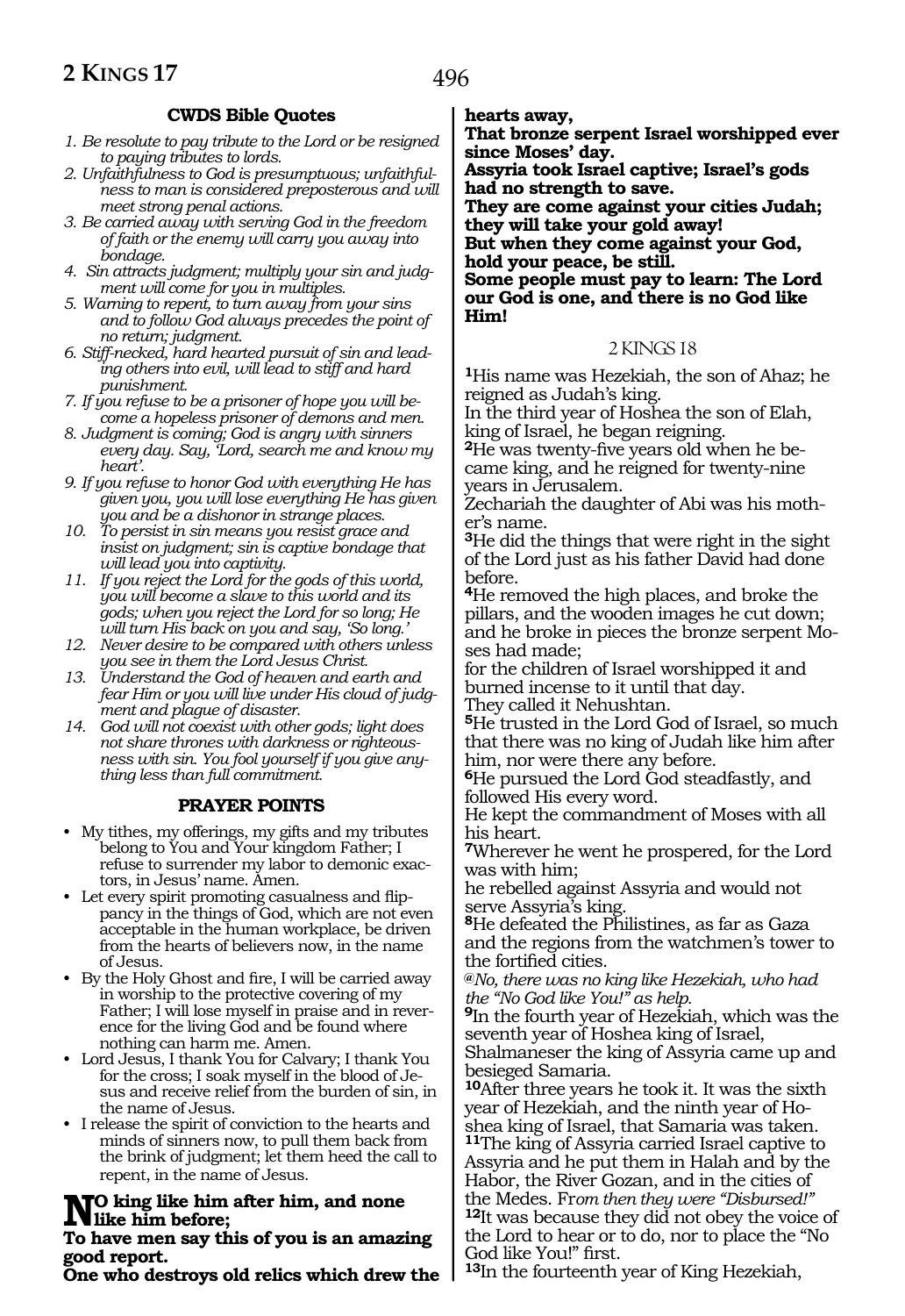Sennacherib king of Assyria came up against all the fortified cities of Judah and defeated them.

**<sup>14</sup>**Then Hezekiah king of Judah sent to the king of Assyria at Lachish, saying,

"I have offended; return and go away from me; whatever you demand from me I will pay." Then the king of Assyria demanded of Hezekiah, three hundred talents of silver and thirty talents of gold.

**<sup>15</sup>**And Hezekiah gave him all the silver found in the house of the Lord and in the treasuries of the king's house.

**<sup>16</sup>**And Hezekiah stripped the gold from the temple doors, and from the pillars he had overlaid.

But the king of Assyria was not satisfied, though all he demanded Hezekiah gave.

**17**The king of Assyria sent Tartan, the Rabsaris, Rabshakeh from Lachish with a great army against Jerusalem and Hezekiah. They came to Jerusalem and by the aqueduct from the upper pool;

it was on the highway of the Fuller's Field. **<sup>18</sup>**When they had called to the king, Eliakim who was in charge of his household, Shebna the scribe, and Joah the recorder came out to them.

**<sup>19</sup>**Then the Rabshakeh said to them, "Tell Hezekiah the great king, 'The king of Assyria says, "You trust, but in what confidence? **<sup>20</sup>**"In whom do you trust that you rebel against me?

You speak of having great strength and plans for war but they are only words!

**<sup>21</sup>**"Do you trust in the staff of Egypt? Egypt is a reed that is bruised;

if a man leans on it, it will pierce his hand right through.

This is what the king of Egypt is to everyone who trusts in him.

**<sup>22</sup>**"Do you say you trust in the Lord God? It is His high places and altar Hezekiah took down; and he says to Judah and Jerusalem, 'You shall worship before this altar, in Jerusalem alone'"

*@Some trust in Egypt, but this we will not do; we will trust in You, Lord, for there is none like You!*

**23**"Now give a pledge to my lord the king of Assyria, and I will give you two thousand horses, if you are able, on your part, to find riders to put on them.

**<sup>24</sup>**"How can you turn away from one of the least of my master's captains,

to put your trust in Egypt for chariots and horsemen?

**<sup>25</sup>**"Have I now come up without the Lord to destroy this place?

It was the Lord who said to me, 'Go up against this land and destroy it!'"

**<sup>26</sup>**And Eliakim, Shebna and Joah said to the Rabshakeh,

"Speak to us in the Syrian tongue for we un-

derstand it clearly;

do not speak to us in our language so that all the people on the wall may hear.

**<sup>27</sup>**And the Rabshakeh said to them, "Did my master send me to you or to your master the king to speak these things,

and not to the men on the wall, who will eat their own excretion with you and drink their own urine?"

**<sup>28</sup>**Then the Rabshakeh stood and with a loud voice he called out in Hebrew for all to hear,

"Hear the words of the king of Assyria, the only king that is great!

**29**"This is what the king says, 'Do not let Hezekiah deceive you, for he cannot deliver you from me;

**<sup>30</sup>**'nor let Hezekiah make you trust in the Lord,

telling you, "The Lord will deliver us; this city will not be delivered into the hand of the king of Assyria."'

**<sup>31</sup>**"Do not listen to Hezekiah; for this is what the king of Assyria says,

'This is your only option; make an agreement with me. Bring a present and come to me.

Then each of you will eat from your own vine and fig tree;

and you shall each drink your own water; **<sup>32</sup>**'until I come and take you away to a land just like your own,

a land of corn and new wine, of bread and vineyards;

a land of olive trees and of honey, that you may live and not die.

'Do not let Hezekiah persuade you, saying, "The Lord shall deliver you!"

**<sup>33</sup>**'Has any of the gods of the nations delivered its land from the king of Assyria? No, none of them could.

**<sup>34</sup>**'Where are the gods of Hamath and Arpad? Where are the gods of Sepharvaim, Hena, and Ivah? Have they delivered Samaria from my hand? No, this they could not do!"

*But excuse me Rabshakeh, our God is the 'None like You!'*

**<sup>35</sup>**"Who among all the gods was able to deliver their country from my hand,

that the Lord should deliver Jerusalem now?" @*Be careful, He is not just another god!*

**36**But the people remained silent; they answered not a word.

It was the king's commandment, "Just leave it to the Lord!"

**37**After this Eliakim who was over the household, Shebna the scribe, Joah the recorder,

returned to Hezekiah with their clothes torn; and they told the king all the words with

which the Rabshakeh reproached Israel and the Lord.

*@When the burdens are too heavy, remain silent, this you must do;*

*you shall know the awesome wonder of the God whose name is, 'None like You!'*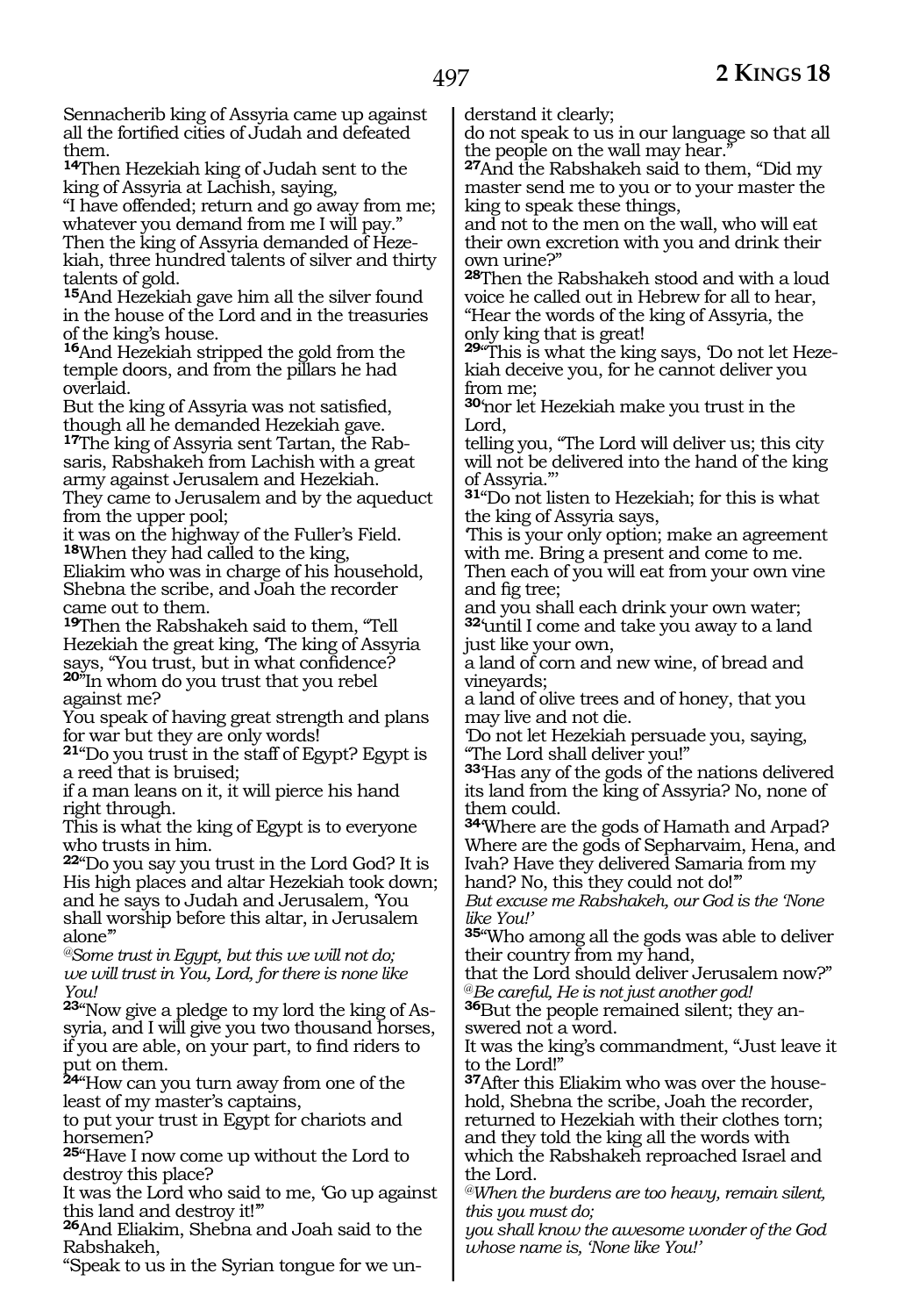# **CWDS Bible Quotes**

- *1. Serve the Lord with such visible distinction that they say, there is none like you; no one loves and serves the Lord as you do.*
- *2. Build everything that you do upon the Lord and you will prosper in everything that you do.*
- *3. Set a legacy founded in God and your aura will be sweet and memorable.*
- *4. Be willing to serve God like nobody else; be ready to go further than everyone else; be motivated to go harder and to do more; be prepared to sacrifice more than others have.*
- *5. Love God beyond retraction; serve God without distraction; destroy every diversion from the word of God even if it has a rich heritage and was made by Moses himself.*
- *6. Give the Lord the highest place of honor and He will promote you to the highest place and honor you in every place.*
- *7. The sin (Assyrians) that carried others (Israel) away will come seeking you; let it find you standing righteous.*
- *8. You cannot serve the Lord and the enemy at the same time; if you serve the Lord you cannot be pressured or forced to serve the enemy.*
- *9. The enemy will never be satisfied or appeased with gifts, he wants to own you fully, give no place to the devil.*
- *10. Strong and mighty people submit; rich and powerful people submit and are subdued; righteous people resist the devil and he flees.*
- *11. The enemy will try to impress you with their track record and intimidate you with their words; hold fast to God.*
- *12. When they speak against your God, speak to your God against them.*
- *13. They will speak to take away your confidence but when they speak against your God your confidence will speak up for you.*

#### **PRAYER POINTS**

- My Father, my God, I blot out everything else in my single-hearted pursuit of You; You are all that matters. Amen.
- Author and Finisher of my faith; I will build upon Your word according to Your record of my destiny and maintain the blueprints for a prosperous life and a strong finish. Amen.
- Discipline to distinguish myself in the service of my God, the lifelong lover of my soul, be my constant companion, in the name of Jesus. Amen.
- My Father, my God, it is You and You alone; You are it for me. Amen.
- Father I am all Yours; You have my service and my sacrifice; I refuse to serve or submit to the yoke of the enemy. Amen.
- Satan I resist You with the blood of Jesus; the Lord rebuke you; I will not submit, surrender nor give any place to you.

# **He stands alone! He stands alone, When the gods of all the others fail them all around.**

**The One who made the heavens still sits upon His throne. He stands alone! When thousands have gathered to the fight,**

**The Lord God of Israel to openly defy, When corpses blot out the sunny rise,**

#### **And all kings who oppose you have died, Lift your eyes up to heaven; see God upon the throne!**

#### **When you do not see another, you know… He stands alone! He stands alone!**

#### 2 KINGS 19

**<sup>1</sup>**When Hezekiah heard this, he ripped his clothes, covered himself with sackcloth, and he went into the Lord's house,

**<sup>2</sup>**then he sent his servants: Eliakim who was responsible for the household,

with Shebna the scribe, and the elders of the priests, covered with sackcloth, to Isaiah the prophet, son of Amoz,

@Prophet *of the great King on the throne, to take his cry to the One and only,* 

*the God who stands alone! He stands alone!* **<sup>3</sup>**Saying, "The king Hezekiah says, 'This is the day of trouble, and rebuke, and blasphemy against the Lord,

for the children have come to birth, but there is no strength to bring forth.

**<sup>4</sup>**It just may be the Lord will hear the words of the Rabshakeh, whom the king of Assyria has sent to reproach the living God this day; and maybe He will rebuke the words He has heard. So pray for all those who remain.'"

*@They came to Isaiah for him to speak to the King of kings who reigns alone; He stands alone!*

**<sup>5</sup>**And so the servants of King Hezekiah came to Isaiah.

**<sup>6</sup>**And Isaiah said to them, "Go tell your master, this is what the Lord says:

'Do not be afraid of the king of Assyria's words with which he has blasphemed Me.

**<sup>7</sup>**l will send a blast upon him, and he shall hear a rumor and return to his own land; and in his own land I will cause him to fall by the sword.'"

*For your God and King stands alone; He stands alone!*

**<sup>8</sup>**Then the Rabshakeh returned and found that Assyria and Libnah were at war, for he heard he had departed from Lachish. **<sup>9</sup>**And the king heard that Tirhakah king of Ethiopia had come to make war with him. So he sent a message to Hezekiah, to say, **<sup>10</sup>**speak to Hezekiah king of Judah,

"Do not let the God of your confidence deceive you, saying,

'Jerusalem will not be taken by Assyria.' "Do not let the God in whom you trust lie to you, and say:

'Jerusalem will not be given into the hand of the kings of Assyria.'

**<sup>11</sup>**"You have heard what the kings of Assyria have done to all lands, we have destroyed them utterly;

should you then expect to be delivered? **<sup>12</sup>**"Have the gods of the nations delivered those who were destroyed by my fathers:

"Gozan, Haran, Rezeph, and the children of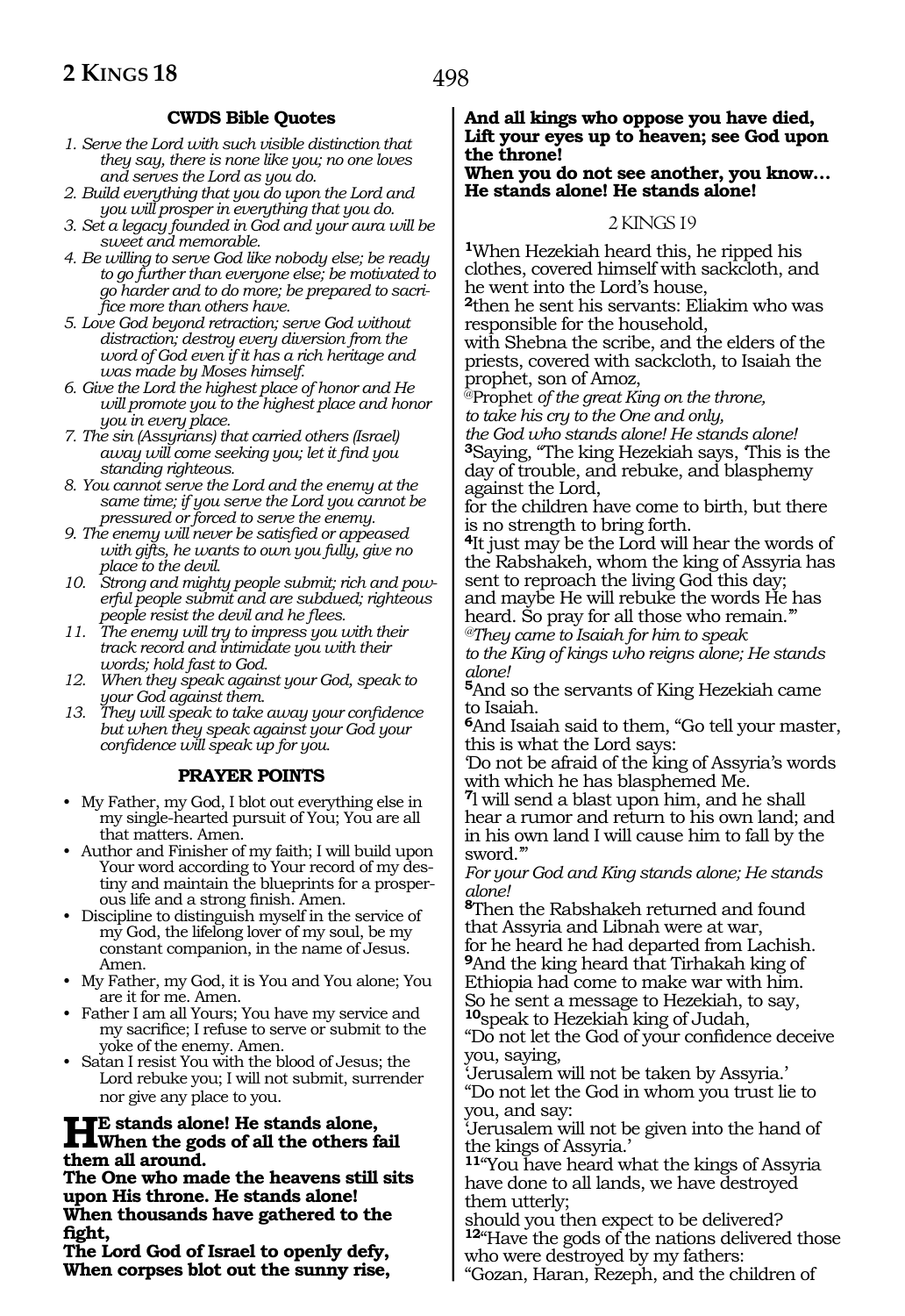Eden in Telassar?

**<sup>13</sup>**"Tell me where is the king of Hamath now, the king of Arphad, the king of Separvaim, Hena and Ivvah?"

*@It is true their gods could not deliver, but when against the God of Israel you come,*

*you will see that all other gods are idols, but there is a God above.*

*He stands alone!*

**<sup>14</sup>**When Hezekiah received the letter from the messengers and read it,

he went to the house of the Lord and before the Lord he spread it.

**<sup>15</sup>**Then Hezekiah prayed before the Lord, and said,

"O Lord God of Israel, who lives between the cherubim on His throne,

You are God over all the kingdoms of the earth; You are God alone! *You stand alone!* You made the heaven and earth.

**<sup>16</sup>**"Bow down Your ear, O Lord, and hear; open Your eyes Lord, and see;

hear the words of Sennacherib which he sent to reproach the living God.

**<sup>17</sup>**"Of a truth, Lord, I acknowledge, the king of Assyria has destroyed the nations and their lands,

**<sup>18</sup>**"and cast their gods into the fire; for they were the work of men's hands-mere wood and stone.

They destroyed them for they were no god; You are God and You stand alone.

No, they were no god! You are the only One! *You stand alone!*

**<sup>19</sup>**"Now therefore, Lord, I beseech You, save us out of his hand so it will be known; yes, that all the kingdoms of the earth may know it, that You are the Lord God, and only You alone."

**<sup>20</sup>**Then Isaiah the son of Amoz sent to Heze- kiah, saying, "This is the word of the Lord God of Israel:

'Because you sought Me against Sennacherib king of Assyria, I have heard you.'

**<sup>21</sup>**"This is the word of the Lord concerning him, 'The virgin, the daughter of Zion has despised you, and laughed you to scorn as well. Behind your back the daughter of Jerusalem has shaken her head.

**22**'Who have You reproached and blasphemed?

Against whom have you exalted your voice, and lifted up your eyes on high?

Is it against Israel's Holy One?

**23**'You have reproached the Lord by your messengers,

saying, "With a multitude of chariots I have ascended the height of the mountains, to the extent of Lebanon;

I will cut down the tall cedar trees, and the best fir trees;

I will enter its lodgings, and its forest filled with fruits.

**<sup>24</sup>**"I have dug and drunk strange water,

and with the soles of My feet I have dried up all the moats of besieged places.

**<sup>25</sup>**'Have you not heard how I made it long ago, that I have formed it from ancient times? Now I have fulfilled it, that you should lay waste fortified cities and make them into ruinous piles.

**<sup>26</sup>**'Their inhabitants had little power; they were confounded and dismayed. As the grass of the field and the green herbs, and as the grass on the housetops, so were they.

There were as the vegetation blighted before it grew up.

**<sup>27</sup>**'But Sennacherib, I know,

I know where you live;

I know your going out and coming in,

and I know your rage against Me.

**28**'Because you rage against Me and your tumult has reached My ears,

therefore I will put My hook in your nose, and My bridle in your lips,

and I will turn you back the way you came. **<sup>29</sup>**'And this shall be a sign to you:

this year you shall eat the crop which grows of itself,

and that which springs from this the second year;

in the third year sow and reap, plant vineyards and eat their fruits.

**<sup>30</sup>**'The people who remain who escape of the house of Judah,

shall send their roots downward and bear fruit upward.

**<sup>31</sup>**'For out of Jerusalem shall go a remnant, and those who escape out of Mount Zion,

the zeal of the Lord of hosts will do this.' **32**"Therefore this is what the Lord says concerning the king of Assyria:

'He shall not come into this city, nor shoot an arrow there,

nor come against it with shield, nor build an embankment against it.

**<sup>33</sup>**'By the same way he came, he shall return; he shall not come into this city;

**<sup>34</sup>**'for I will defend this city to save it

for My sake and for My servant David's sake.'" @*Yes, He stands alone! He stands alone;*

*when the gods of all nations have failed them all around.*

**<sup>35</sup>**And that night the angel of the Lord went out,

and killed one hundred and eighty-five thousand in the Assyrian camp.

When the people rose up early in the morning, the camp was full of dead corpses.

**36**So Sennacherib king of Assyria left and returned home and dwelt at Nineveh.

**<sup>37</sup>**And it happened, as he worshipped there in the temple of Nisroch his god,

his sons Adrammelech and Sharezer killed him with the sword and escaped to the land of Armenia.

*@His god could not defend him, but the God of*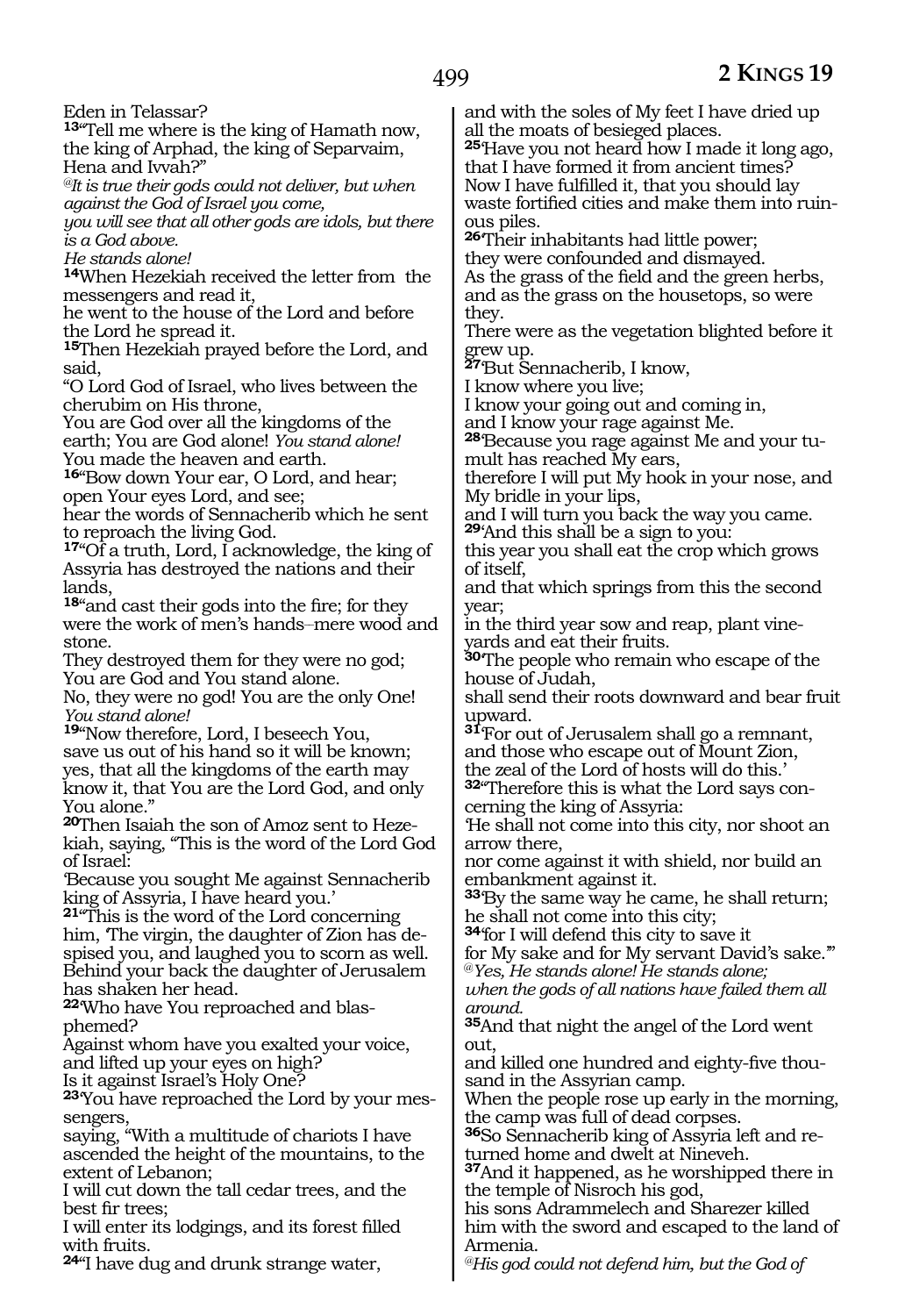*Judah had;*

*He alone is to be worshipped; He is the God of gods!*

Esarhaddon his son reigned in his place.

@*Know that all other gods are useless,*

*but heaven is God's home;*

*He alone is to be worshipped. There is none like Him; He stands alone!*

*He stands alone!* 

# **CWDS Bible Quotes**

- *1. When too much is laid upon you, cast it upon the Lord; lay it before Him and leave it.*
- *2. The hour of darkness and demonic resistance is at the brink of your breakthrough and expectations; when you have nurtured but lose the strength to bring forth, draw strength from your eternal source.*
- *3. It helps to know that your present help in times of trouble is a Person with a presence who knows you.*
- *4. Tell it to God just as it is, express your feelings in your own painful words; make yourself weak in the presence of your strength; express yourself to Him and He will express His help to you.*
- *5. God will distract, divert, diminish and destroy your enemy; you can be certain of one thing, He will defend you.*
- *6. They have not experienced strength so they awaken strength to challenge Him; it is best to select your opponent well and win than to fight the wind and beat the wall.*
- *7. When they lay it down before you, lay it down before the Lord; understand the strength you lean on and get weak in His arms; cast your cares for He cares.*
- *8. We can conclude that you are challenged when you provoke a direct response from God to your challenge.*
- *9. Listen in awe at the word of God; stand amazed at the ways of God; tremble in terror and dismay at the laughter of God as He responds to sinners who rage against Him.*
- *10. In the midst of crisis comes a prophecy of Christ; God looks beyond the moment's folly to His plan to redeem and fix the real problem of man, sin.*
- *11. The revealed word of God precedes the move of God; what you need is not weapons but a word.*
- *12. If your strength is in the arms of man it is very misplaced; one angel of the Lord in one moment destroyed a very strong army without a battle.*
- *13. Keep trusting, keep believing; your Strength is invincible; the faith you place in God is in the right place; it cannot fail.*
- *14. Revile the God of glory and He will defend Himself; take refuge in the gods of this world and they will not be able to defend you against your own sons.*

# **PRAYER POINTS**

- Lord Jesus, I lay my burdens at Your feet and cast my cares upon You; it is sweet relief in knowing I have such a God like You who really cares for me. Amen.
- Let every spirit assigned to attack me on the brink of my breakthrough to prevent me from birthing the dreams I have carried, receive the judgment fire of God now, in the name of Jesus.
- Loving Father, I fall into Your arms; I have no strength to continue on my own. Arise O Lord

to my defence, in the name of Jesus.

- Great Defender; captain of the host of believers, defend me now from the strong attack of the enemy, in the name of Jesus.
- Thank You Father for hearing me and rising on my behalf; thank You for hearing the cry of every sinner and settling that also on the cross. Amen.

#### **THERE are some who will say,**<br>
"Lord, before I am led to sin,<br>
Telse sures may life, I will not most **Take away my life. I will not mar the good record I achieved." No, not so for Hezekiah; he turned back the Lord's decree, And turned back the sun's shadow, And he transgressed in just one thing, Yet one great thing.**

#### 2 KINGS 20

**<sup>1</sup>**In those days Hezekiah was deathly sick. And Isaiah the son of Amoz came to him and said, "The Lord says, 'Set your house in order for you shall die, you shall not live.'" **<sup>2</sup>**But he turned and faced the wall,

and in an act of desperation he pleaded with the Lord:

**<sup>3</sup>**"O Lord, remember how I walked in truth and with a perfect heart, doing what is good in Your sight."

And Hezekiah wept uncontrollably and unashamedly.

**<sup>4</sup>**Then the word of the Lord came to Isaiah, before he had gone out into the middle court, saying,

**<sup>5</sup>**"Turn around, and tell Hezekiah, the captain of My people,

'This is what the Lord God of David your father says, "I have heard your prayer, I have seen your tears; I will surely heal you.

On the third day you shall go up to the Lord's house.

**<sup>6</sup>**"I have added fifteen years to your life. I will deliver you and this city from the hands of the king of Assyria,

and I will defend this city for My own sake, and because of David My servant."'"

**<sup>7</sup>**And Isaiah said, "Take a lump of figs." So they took it and laid it on the boil, and he recovered.

**<sup>8</sup>**Then Hezekiah said to Isaiah,

"What sign do you give me that the Lord will heal me, and that I will go up to the Lord's house on the third day?

**<sup>9</sup>**And Isaiah said, "This shall be the sign the Lord is giving you, that He will do what He has spoken:

shall the shadow go forward or back ten degrees?"

**10**And Hezekiah said, "It is easy for the shadow to go down;

rather let it go backwards ten degrees."

**<sup>11</sup>**So Isaiah the prophet cried out to the Lord, and He caused the shadow to reverse ten degrees,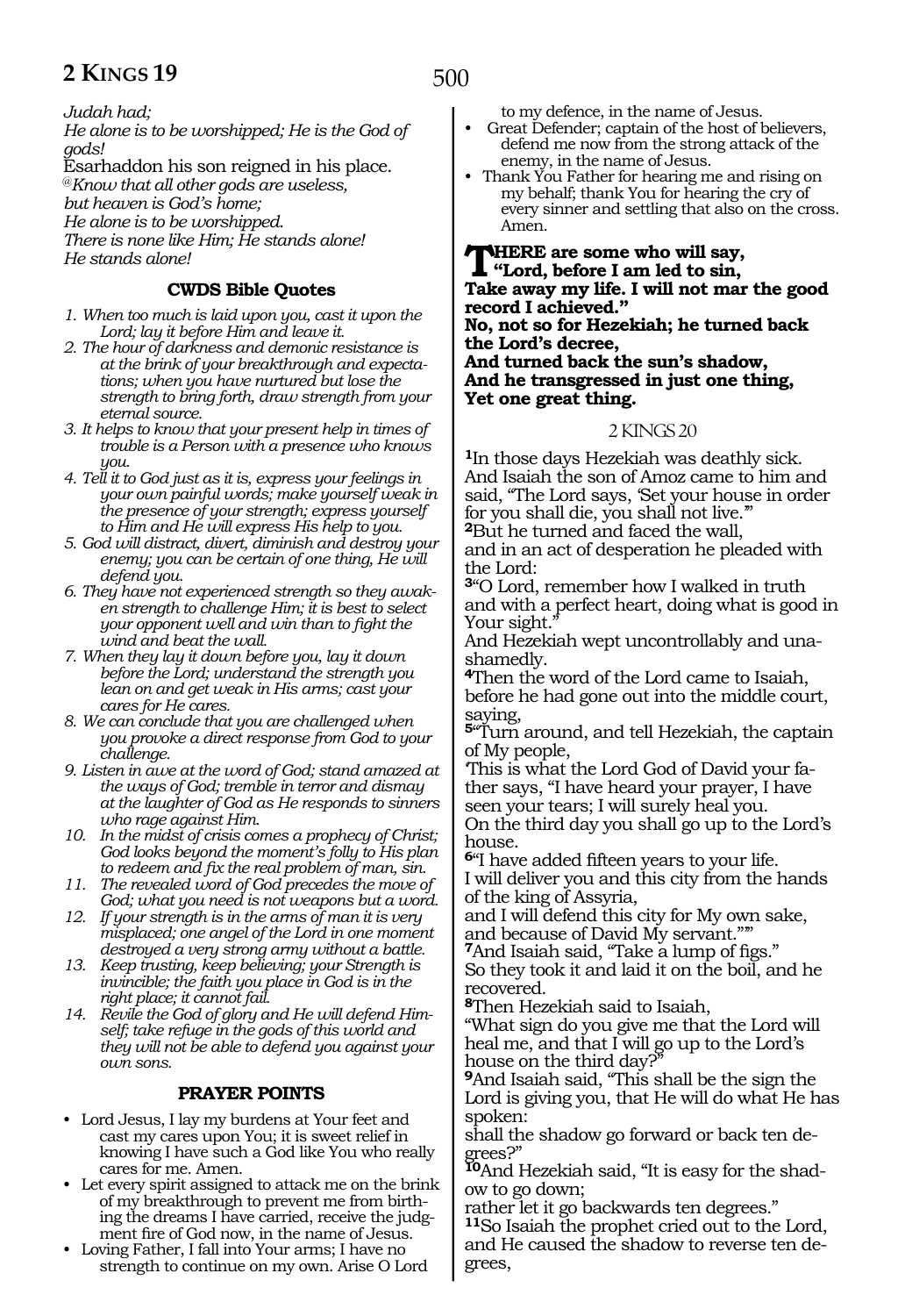by which it had gone down on the dial of Ahaz. **<sup>12</sup>**And Berodach-Baladan the king of Babylon, sent letters and a present to Hezekiah, for he heard he had been sick.

**<sup>13</sup>**Hezekiah gave them his attention, and showed them all the places of his treasures: the silver, the gold, the spices and precious ointment, and all his armory;

he showed them everything in his treasuries. There was nothing in his house or in any of his kingdom of value that he did not show them.

**<sup>14</sup>**Then Isaiah the prophet came to Hezekiah the king, and said,

"What did these men say, and where did they come from?"

And Hezekiah replied, "They came from a dis- tant land, from far away Babylon."

**<sup>15</sup>**And he said to Hezekiah, "What have they seen in your house?"

And Hezekiah replied, "There is nothing in my treasures I have withheld from them, they have seen everything."

**<sup>16</sup>**Then Isaiah said to the king, "This is the word of the Lord:

**<sup>17</sup>**'Because you have done this thing,

the days are coming when all that is in your house,

and everything your fathers have amassed to this day shall be carried to Babylon;

there shall be nothing remaining.

**<sup>18</sup>**'And they shall take away your sons from your own body, and make them eunuchs in the Babylonian king's palace.'"

**<sup>19</sup>**And Hezekiah replied to Isaiah,

"The word of the Lord you have spoken is good!"

For he said to himself "Will there not be peace and truth at least while I live?"

@*Tell me is it good?*

*Think generational; think succession.*

*True success is wrapped up in your succession. There is no legacy if you leave nothing to succeed* 

*you.*

*Hezekiah, now I must ask you,*

*is it really good in truth?*

**<sup>20</sup>**The rest of the acts of Hezekiah, and all his might,

how he built a pool and conduit to bring water into the city,

are written in the chronicles of the kings of Judah.

**<sup>21</sup>**So Hezekiah died just as his fathers before, and Manasseh his son reigned in his place.

*@Manasseh would become one of the worst kings of Judah who ever reigned.*

*He was born after Hezekiah was healed, and only by three years!*

## **CWDS Bible Quotes**

- *1. Live with an expectation of life after death.*
- *2. Prepare your heart to enter into God's will and His inheritance and prepare a will for those who will enter into your inheritance.*
- *3. Not because the prophet proclaims it means you have to accept it; prepare good arguments and take it before God; He listens.*
- *4. Not because the prophet proclaims it means you have to profess it; prophesy to yourself life and reversal of death.*
- *5. Can your work speak up for you before the Lord? Can you speak confidently before the Lord of your work and your life before Him?*
- *6. You may not need to change the messenger but you can change the message by going directly to the Source. The messenger will return with a different tune.*
- *7. Regular life, long life, abundant life and extended life comes with an assignment; there is no one living without an assignment.*
- *8. God does not do the difficult which is possible with man, He specializes in the impossible so you will know He is God.*
- *9. You know what is in their hands extended to you, but you do not know what is in their hearts projected towards you.*
- *10. Pride is a self-released arrow with a return address. It may appear good in the moment but you will say good-God when it returns.*
- *11. Your action today has possible deleterious effect on your generations; live responsibly with the next generation in mind.*
- *12. It is not good for you if it is not good for your generations; it is not good to find rest if your punishment rests on the next generation.*
- *13. Great works, great achievements but unless your legacy perpetuates it is great failure because success is defined by succession.*

## **PRAYER POINTS**

- I refuse to live unto myself or for myself; I will live and die for You Father and for Your promise of life perpetually. Amen.
- Wisdom to prepare for death and life after death, envelop the hearts of believers today in the name of Jesus. Let the words 'eternity matters' ring into the minds of sinners. Amen.
- My Father my God, overwrite every negative hand-writing against me; I shall not die but live and declare Your works. Amen.
- I will be deliberate to build memorials that will speak up for me before You Father, in the name of Jesus.
- Spirit of the living God, let believers rise to embrace their kingdom assignment and to perform it with distinction, in the name of Jesus.

**A** TINGLING rises in every ear,<br> **Increasingly loud; the time is near.**<br> **To do anil in Library is gight. To do evil in Jehovah's sight Is to be washed from His plate and wiped! To desecrate His holy house is to bring a hand to every mouth.**

**When blood is shed in abundance, even though calm appears,**

**Then wait! Hear the tingling rising; it rises in the ear.**

## 2 KINGS 21

**1**Manasseh was twelve years old when he began to reign.

He reigned for fifty-five years in Jerusalem. Hephzibah was his mother's name. **<sup>2</sup>**He did evil in the sight of the Lord,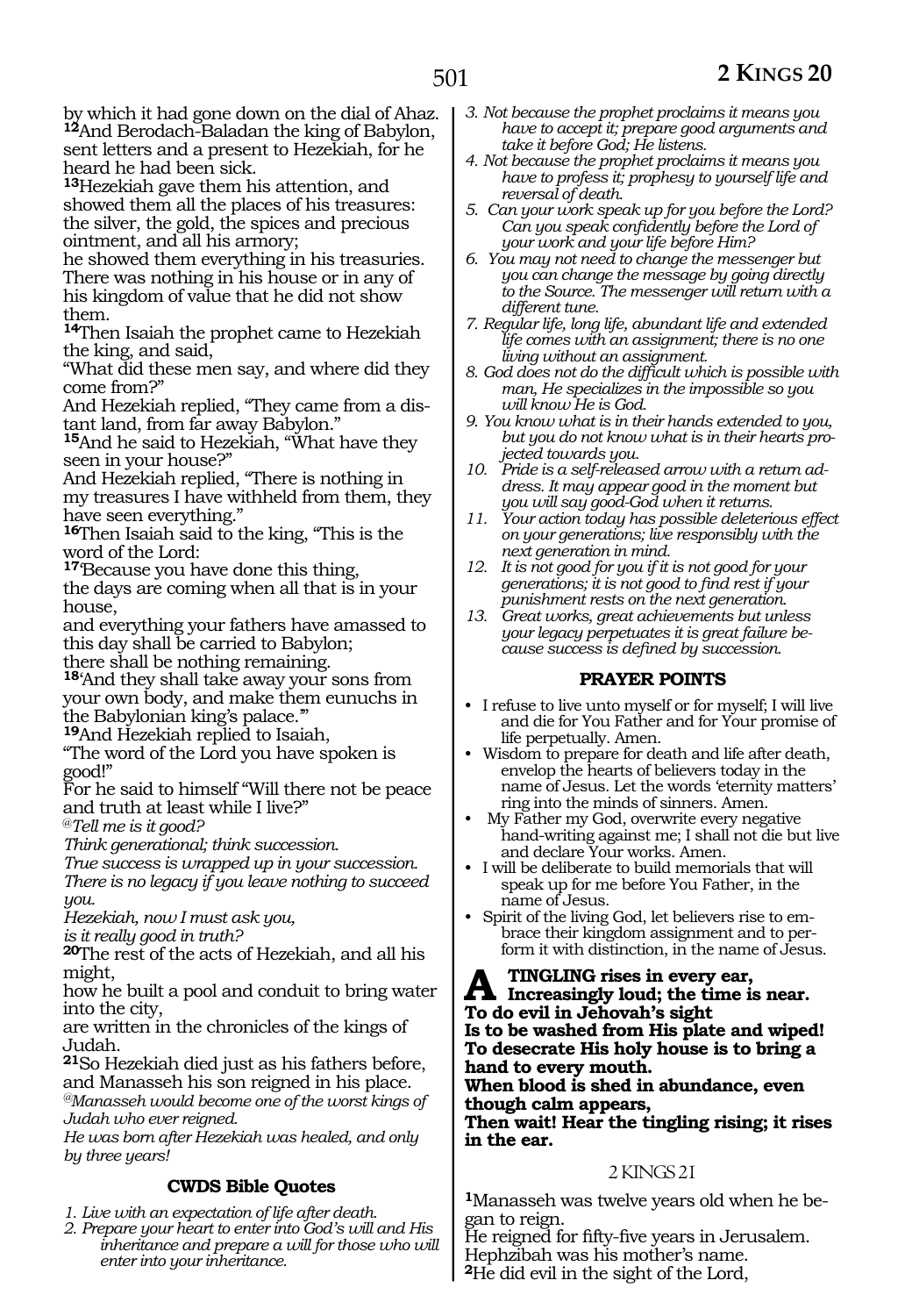502

similar to the sins of the nations the Lord had cast out before the children of Israel.

He worshipped the host of heaven.

**<sup>3</sup>**He built all the high places once again, that Hezekiah his father had destroyed and put away.

He raised up altars for Baal, and made a wooden image just as Ahab, king of Israel had done before.

He worshipped and served all the host of heaven.

**<sup>4</sup>**He also built altars in the house of the Lord, of which the Lord said, "In Jerusalem I will put My name."

**<sup>5</sup>**He built altars for all the host of heaven in the two courts of the Lord's house, to his own shame.

**<sup>6</sup>**He made his son pass through the fire, used witchcraft, observed times,

consulted familiar spirits, and mediums. His wickedness was great in the Lord's sight;

and so he provoked the Lord to anger.

**<sup>7</sup>**He placed a carved image of Asherah that he made,

in the house of which the Lord said to David and to his son Solomon,

"In this house and Jerusalem, which I have chosen out of all the tribes of Israel, I will put My name forever;

**<sup>8</sup>**and I will not make the feet of Israel to move any more from the land I have given to their fathers;

but only if they are diligent to observe all that I have commanded,

according to all the law My servant Moses handed them."

**<sup>9</sup>**But they did not listen, and Manasseh se- duced them to do more wickedness

than the nations the Lord destroyed before Israel.

**<sup>10</sup>**And the Lord spoke by His servants the prophets, saying,

**<sup>11</sup>**"Because Manasseh king of Judah has done these abominable things,

even surpassing the wickedness of the Amorites before him,

and with his idols he has made Judah to sin; **<sup>12</sup>**"therefore says the Lord God of Israel,

'I will bring such disaster on Judah and Jerusalem,

that whoever hears it, both of his ears will tingle.<br><sup>13</sup>And I will stretch the measuring line of Sa-

maria over Jerusalem, and the plummet of the house of Ahab;

I will wipe Jerusalem as when someone wipes a dish,

and then turns it upside down after they have wiped it.

**<sup>14</sup>**By this I will forsake the remainder of My inheritance and deliver them into their enemies' hand,

and they shall become prey for plunder to all their enemies, every one,

**<sup>15</sup>**'because they have done that which is evil in My sight,

and have provoked Me to anger ever since their fathers left Egypt even to this time.'" **<sup>16</sup>**In addition to everything, Manasseh shed a lot of innocent blood, until he had filled Jerusalem from end to end,

with all his sins with which he had made Judah sin, in doing evil before the Lord.

**<sup>17</sup>**The rest of the deeds of Manasseh, all he did and his sinfulness, are recorded in the chronicles of the kings of Judah.

**<sup>18</sup>**And Manasseh died, and they buried him in the garden of Uzza, the garden of his own house.

And Amon his son reigned in his place. **<sup>19</sup>**Amon was twenty-two years old when he began to reign, and he reigned in Jerusalem for just two years.

Meshullemeth the daughter of Haruz of Jotbah was his mother's name.

**<sup>20</sup>**He did evil in the Lord's sight in accordance

<sup>21</sup>He walked in all the ways of Manasseh his father, serving the idols his father had served. **<sup>22</sup>**He forsook the Lord God of his fathers, and did not walk in the way of the Lord.

**<sup>23</sup>**Then his servants conspired against him, and killed the king in his own house.

**24**And the people executed all those who conspired against Amon the king,

and they made his son Josiah king in his place.

**<sup>25</sup>**The rest of the acts of Amon are written in the chronicles of the kings of Judah.

**<sup>26</sup>**He was buried in his own sepulchre in the garden of Uzza.

And he was succeeded as king by his son Jo- siah.

*@These two kings had left a legacy when they died,*

*knowing that from God's plate Judah would be washed and wiped!*

# **CWDS Bible Quotes**

- *1. Live for the temporal and your success will be temporary; fail to mentor and to regard the wellbeing of the next generation and they will ignore your standards.*
- *2. There is really no true success without succession; train, deposit, mentor, love, disciple, discipline; spend time.*
- *3. If success and legacy matter at all then succession and the next generation is all that matters.*
- *4. They will build the evil you destroyed and destroy the good you built if you do not spend time to build them with and into your legacy.*
- *5. Sin is personal, it may have been influenced by your circumstances but it takes you alone into judgment.*
- *6. Refuse to be named among those who fought God and led people away from Him; be named among those who fought for God and led people to Him.*
- *7. Refuse to be listed among the enemies of God; commit yourself to fall into the love of God for*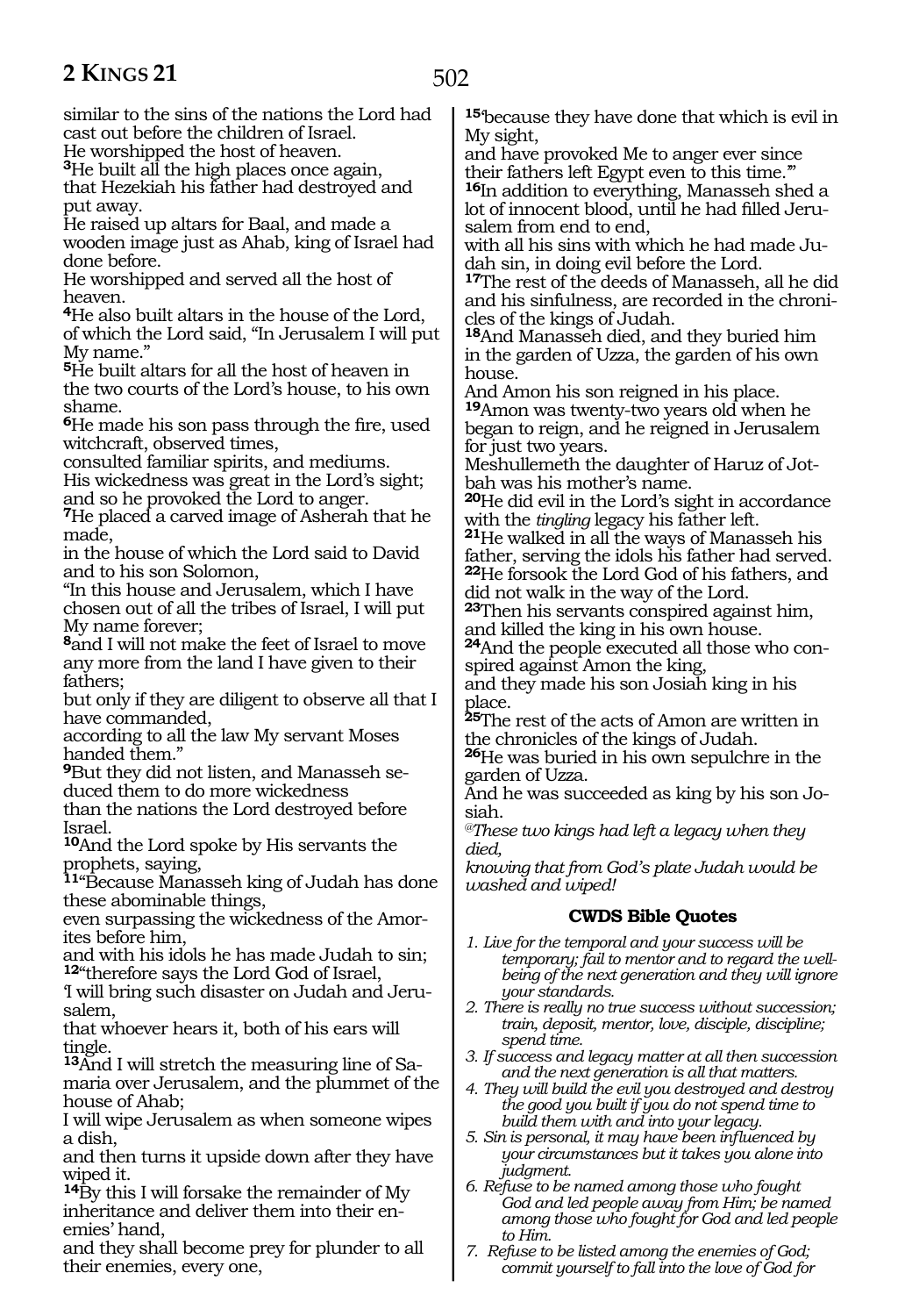*it is a fearful thing to fall into the hands of the living God.*

- *8. Your leader has a responsibility to lead in righteousness but your responsibility is to follow righteousness and your leader to the extent that righteousness is found in them.*
- *9. Your sin has serious effects on your nation and the people around you; live responsibly.*
- *10. God will wash you in His blood and surround you with His grace, but when He wipes you from His presence as a dish; grace withdraws and mercy flees.*
- *11. Persistent sin leads to prevailing judgment; humility and repentance leads to unfailing love and forgiveness.*
- *12. Continue to exhaust the grace of God by resistance and you will eventually experience the exhaust of His grace.*
- *13. The sinner's cycle reads: sin, repentance, grace forgiveness, repeat; sin, repentance, grace, forgiveness... time breaks up every cycle and condemns it to judgment.*
- *14. From Hezekiah, to Manasseh, to Ammon, to Josiah to you, there is no correlation, just a personal decision to serve God or not to. You may choose to follow, to respect, to love, to live with distinction in the fear of the Lord, or to reject Him and pursue demonic wisdom.*

#### **PRAYER POINTS**

- Ancient of Days; give me the power to see beyond myself to Your purpose and will for my generations and give me the passion to enter into Your will and position my children. Amen.
- Merciful Father, place succession into the hearts of believers and church leaders and let them be deliberate with training their posterity and children to serve You. Amen.
- Power to build for perpetuity, envelop our leaders today, in the name of Jesus.
- My Father my God, let the children of ministers discover You for themselves; refresh Your mandate to their spirits; drive every spirit of rebellion from their hearts and bring them into personal relationship with You. Amen.
- Let the blood of Jesus Christ break every cycle of sin that has plagued non-committed church members and others who are struggling, in the name of Jesus. Amen.

#### **When you hear, do you listen? Does your heart become softened? Do you seek the Lord in love and tenderness? Know that wrath will be coming; desolation, grief and mourning! And in that day an axe will sever the necks of those with hardened hearts.**

#### 2 KINGS 22

**<sup>1</sup>**Josiah was eight years old when he became king, and he reigned in Jerusalem for thirty one-years.

His mother's name was Jedidah the daughter of Adaiah of Bozkath.

**<sup>2</sup>**He walked in all the ways of David his father, doing the things that were right in the Lord's sight.

He did not turn away from them to the left or to the right.

@*The king was not turning! To the right or left he was not turning!*

*From God's law, no, he was not turning! He would be walking them out.*

*His heart was set to God's service, while passion in him was burning;* 

*and his desire then was to repair the Lord's house.*

**<sup>3</sup>**In the eighteenth year of King Josiah, the king sent Shaphan the scribe, the son of Azaliah to the house of the Lord, saying,

**<sup>4</sup>**"Go up to Hilkiah the priest, to count the money the keepers of the door of the Lord's house gathered from the people.

**<sup>5</sup>**"Let them give it to the overseers of the work, who have oversight of the Lord's house, that they may give it to the workers to repair the damages to the house;

**<sup>6</sup>**to the carpenters, and builders, and masons, and to buy timber and cut stone to repair the house.

**<sup>7</sup>**"They are responsible and faithful, therefore you do not need to audit the money you give to them for the work."

**<sup>8</sup>**And Hilkiah the priest said to Shaphan the scribe, "I have found the Book of the Law in the house of God."

And Hilkiah gave the book to Shaphan, and he read it there.

**<sup>9</sup>**And Shaphan returned to the king with the report, saying,

"We have gathered the money found in the house, and have delivered it to the workers who oversee the repairs of the house as in- structed."

**<sup>10</sup>**Then Shaphan said to the king, "Hilkiah the high priest has handed me a book."

And Shaphan read the book before the king. **<sup>11</sup>**When the king heard the words of the Book of the Law, he tore his clothes.

**<sup>12</sup>**Then the king commanded Hilkiah the priest, Ahikam the son of Shaphan, Achbor son of Michaiah, Shaphan the scribe, and his servant Asaiah, saying,

**13**"Go inquire of the Lord for me, for the people, and for all Judah, regarding what is written in this book that is found;

for the wrath of the Lord that is ignited against us is great,

for our fathers have not obeyed the words of this book to perform all that is written in it concerning us."

**<sup>14</sup>**So Hilkiah, Ahikam, Achbor, Shaphan, and Asaiah went to Huldah the prophetess, the wife of Shallum, son of Tikvah, son of Harhas, who kept the wardrobe.

She lived in Second Quarter in Jerusalem. @*Say, when you hear do you listen? Does your heart become softened?*

*Do you seek the Lord in love and tenderness?* So they sought advice from her.

**<sup>15</sup>**She said to them, "This is what the Lord God of Israel says:

'Tell the man who sent you to Me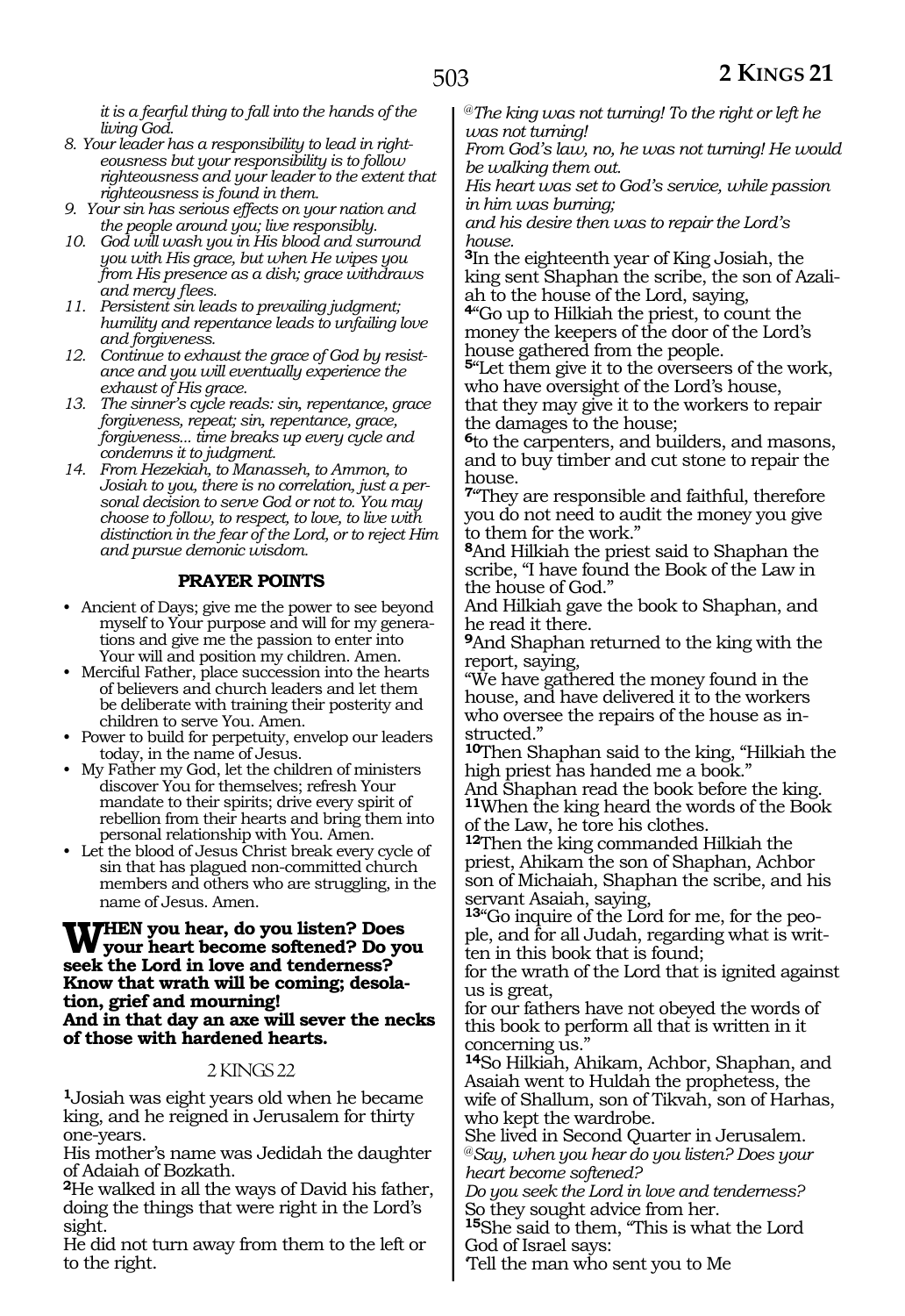504

**<sup>16</sup>**this is what the Lord says:

'I will bring disaster on this place and on its inhabitants,

everything written in the book the king of Judah has read,

**17**'for they have forsaken Me, and burned incense to other gods,

that they might provoke Me with the works of their hands.

Therefore My wrath shall be ignited against this place, and it shall not be quenched.'

**18"**But to the king of Judah, who sent you to inquire of the Lord, say,

'This is what the Lord God of Israel says, "Concerning the words you have heard:

**<sup>19</sup>**"Because your heart was tender, and you humbled yourself before the Lord, when you heard what I spoke against this place and against its inhabitants,

that they shall become a desolation and a curse;

and in that you tore your clothes and wept before Me,

I have also heard you," says the Lord.

**<sup>20</sup>**"Therefore I will certainly gather you to your fathers;

you shall be gathered and go to your grave in peace.

Your eyes shall not see all the disaster I will bring on this place."'"

So they returned to the king with these words.

## **CWDS Bible Quotes**

- *1. You are not too young to serve the Lord with distinction; distinguish yourself and embrace your destiny.*
- *2. Set your heart on the house of the Lord and He will establish your house and your name; set your heart on the things of God and you will live forever in His heart and in the hearts of the people.*
- *3. Build a career serving the Lord whatever your office is, whether doctor, doorman or king.*

*4. When you make the word of God precious to you, you will be precious to God. Persevere in faith and He will preserve you as someone special.*

*5. It is not good just to have the Book of the Law, or the Bible, meditate in it, take action; let it direct your life.*

*6. Understand the heart of the Lord from His word and pursue it and He will set His heart on you and cause His good word to pursue you.*

*7. Never sit in comfort and passive contemplation knowing the wrath that is about to be poured out on your generation; be a real hero and get busy.*

*8. Be tender-hearted before the Lord continuously; let His word move you to awe, humility, trembling and fear.*

*9. You are never too high to get down low; true authority is recognizing the Source of your authority and keeping the access to Him open by living tenderly before God.*

*10. The Lord will make you exceptional if you seek Him humbly without exception; the Lord will make an exception of you if you reject Him and His word.*

• Let the Spirit of distinction and discipline in pursuit of the living God, rest upon our youths today, in the name of Jesus.

• Arise O God and show Yourself strong on behalf of those whose hearts are set upon the house of God to build, to bless and to serve; build their houses; bless their homes and assign Your angels to serve them. Amen.

• Father God, clothe believers with the mindset that they are kingdom representatives in their fields and careers, and everything they do is for You, as unto You and to put You on display. Amen.

• Living Word, I pray that the world will discover the immeasurable value of the word of God and will invest themselves to extract it. Amen.

• Power to meditate in and to respond wholeheartedly to the word of God, envelop believers today. Amen.

**HERE** is a time for housecleaning, call **it housecleaning day,**

**Where you purge the house of evil and put all sins away.**

**Break down all the altars, cast all unclean spirits out,**

**And as had been prophesied, let all the tares be burnt.**

**There is a time for housecleaning! Do not ask me, "When?" or "How?"**

**The way is written in the Lord's book! Ah yes, the time is now!**

#### 2 KINGS 23

**<sup>1</sup>**The king sent for all the elders of Judah and Jerusalem to him; he needed hearts and hands.

**<sup>2</sup>**The king then went up to the Lord's house with the men of Judah, and with all the inhabitants of the land-

priests, prophets and people both great and small.

Then he read to them all the words of the Book of Covenant they found in the Lord's house, *the housecleaning manual.* **3**Then the king stood by a pillar and made a

covenant before the Lord,

to follow the Lord and to keep all His commandments, His testimonies, and His statutes with all his soul and heart,

to perform the words of the covenant that were written in this book.

And the people stood for the reading of the covenant.

@*Time for housecleaning; at the Lord's house it must start!* 

**<sup>4</sup>**The king commanded Hilkiah the high priest, and all the other priests, and the doorkeepers, to remove all the vessels of Baal out of the house of the Lord,

and those made for the Asherah, and for all the hosts of heaven.

And he burned them as garbage outside Jerusalem in the fields of Kidron, and brought the ashes to Bethel.

**<sup>5</sup>**He then removed the idolatrous priests the

#### **PRAYER POINTS**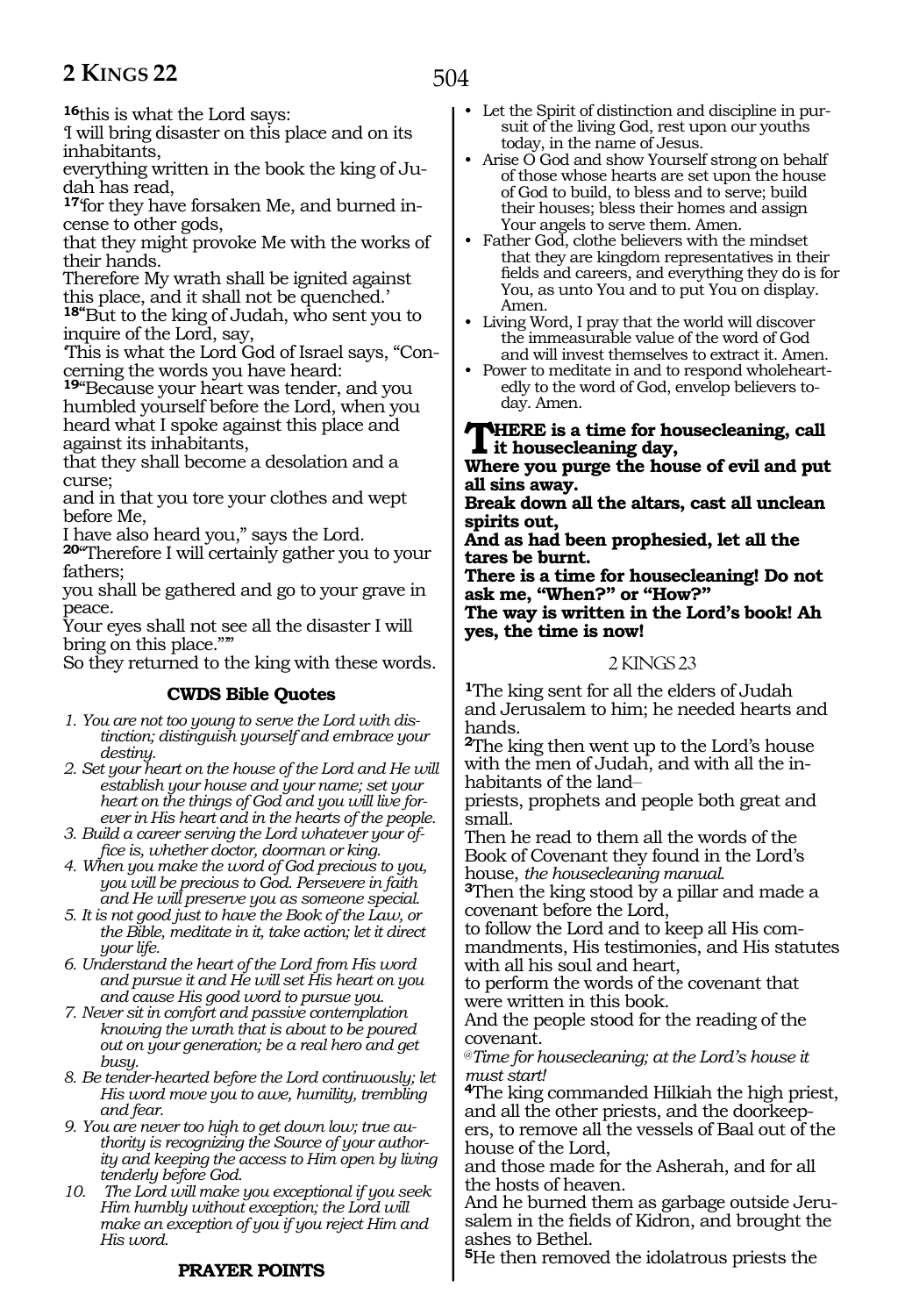kings of Judah had appointed to burn incense on the high places of Judah, and in Jerusalem all around;

all those who burned incense to Baal, to the planets, to all the host of heaven, to the sun and moon.

**6**Then the king brought out the wooden image from the house of the Lord; *they made the atmosphere bad!* 

He burned it at the Brook Kidron outside Je- rusalem, *it was a stench unto God;*

there he ground it to powder and cast them on the graves of the people.

**<sup>7</sup>**Then he broke the booths of the sodomites that were in the house of the Lord, where the women wove hangings for the

wooden images. **<sup>8</sup>**He brought all the priests from Judah, and defiled all of the high places from Geba to Beersheba where the priests had burned incense.

He broke down all the high places at the entrance of the gate of Joshua the governor of the city.

**<sup>9</sup>**Even then the priests of the high places did not come up to the altar of the Lord in Jerusalem, but ate unleavened bread among themselves.

**<sup>10</sup>**He defiled Topheth, which was in the Valley of the Son of Hinnom,

where they would cause their sons or daugh-

ters to pass through the fire to Molech. **11**He then removed the horses that the kings of Judah had dedicated to the sun;

they were by the entrance of the Lord's house, by the room of Nathan-Melech, the officer who was in the court,

and he burned the chariots of the sun with fire.

**<sup>12</sup>**Down with the altars which the kings of Ju- dah made,

that on the roof of the upper room of Ahaz was placed;

down with the altars which Manasseh had made, that in the two courts of the temple was placed;

the king broke them down and ground them to powder, and in the Brook Kidron he threw their dust.

**<sup>13</sup>**The king then defiled the high places east of Jerusalem, on the south side of the Mount of Corruption.

It was built by Solomon king of Israel for Ashtoreth the abomination of the Sidonians, and for Chemosh the abomination of Moab,

and Milcom the abomination of Ammon. **<sup>14</sup>**He broke in pieces the images and cut down all the groves,

and filled all their places with dead men's bones.

**<sup>15</sup>**He broke down the altar at Bethel, and the high place that Jeroboam the son of Nebat who led Israel into sin had made.

He broke down that altar and the high place,

and he burned the high place and ground it to powder,

and he burned up all the wooden images. *@A new day dawned in Judah; Josiah was cleaning house!* 

**<sup>16</sup>**Josiah turned and he saw the tombs there on the mountain.

He sent and took the bones out of the tombs and burned them on the altar.

So he desecrated the altar just as the man of God has spoken who prophesied of this.

*@The prophet had called Josiah by name.* 

*Now here he was cleaning house, as the prophet had proclaimed!* 

**<sup>17</sup>**He asked, "What title is this that I see on the gravestone?"

So the men of the city replied, "It is the sepulcher of the man of God who came from Judah and prophesied then.

He spoke all these things you have done against the altar of Bethel."

**18**So Josiah said, "Let him alone; do not remove his bones."

So they bypassed his bones, with the bones of the prophet who came from Samaria.

**<sup>19</sup>**And Josiah removed all the shrines of the high places that were in all Samaria,

which the kings of Israel made to make the Lord angry.

He dealt with them just as he had dealt with the corruption in Bethel.

**<sup>20</sup>**He killed all the priests of the high places who were there, on the altars, and on them he burned the bones of men.

Then he returned to Jerusalem, *when Samaria's housecleaning was done!*

*@Now the cleansing was all over; the Passover must be kept.*

*Time to fill the space once the house is swept.*  **<sup>21</sup>**Then the king commanded all the people to keep the Passover of the Lord their God, just as it is written in the Book of the Covenant.

**<sup>22</sup>**There was no such Passover; none had experienced such a thing,

not in the days of the judges of Israel; not in the days of Israel's or Judah's kings.

**23**In the eighteenth year of Josiah, the Passover was held before the Lord in Jerusalem.

**<sup>24</sup>**And Josiah put to death those who sought after mediums and familiar spirits, wizards and idols,

and the abominations that he could find in Judah and Jerusalem,

as he executed the words of the law written in the Book Hilkiah the priest, found in the house of the Lord.

**<sup>25</sup>**There was no king like Josiah before him, and after him there was none the like

who turned to the Lord with all his heart, with all his soul, and with all his might.

**<sup>26</sup>**However the fierce anger of the Lord re- mained;

He did not turn from His fierce wrath against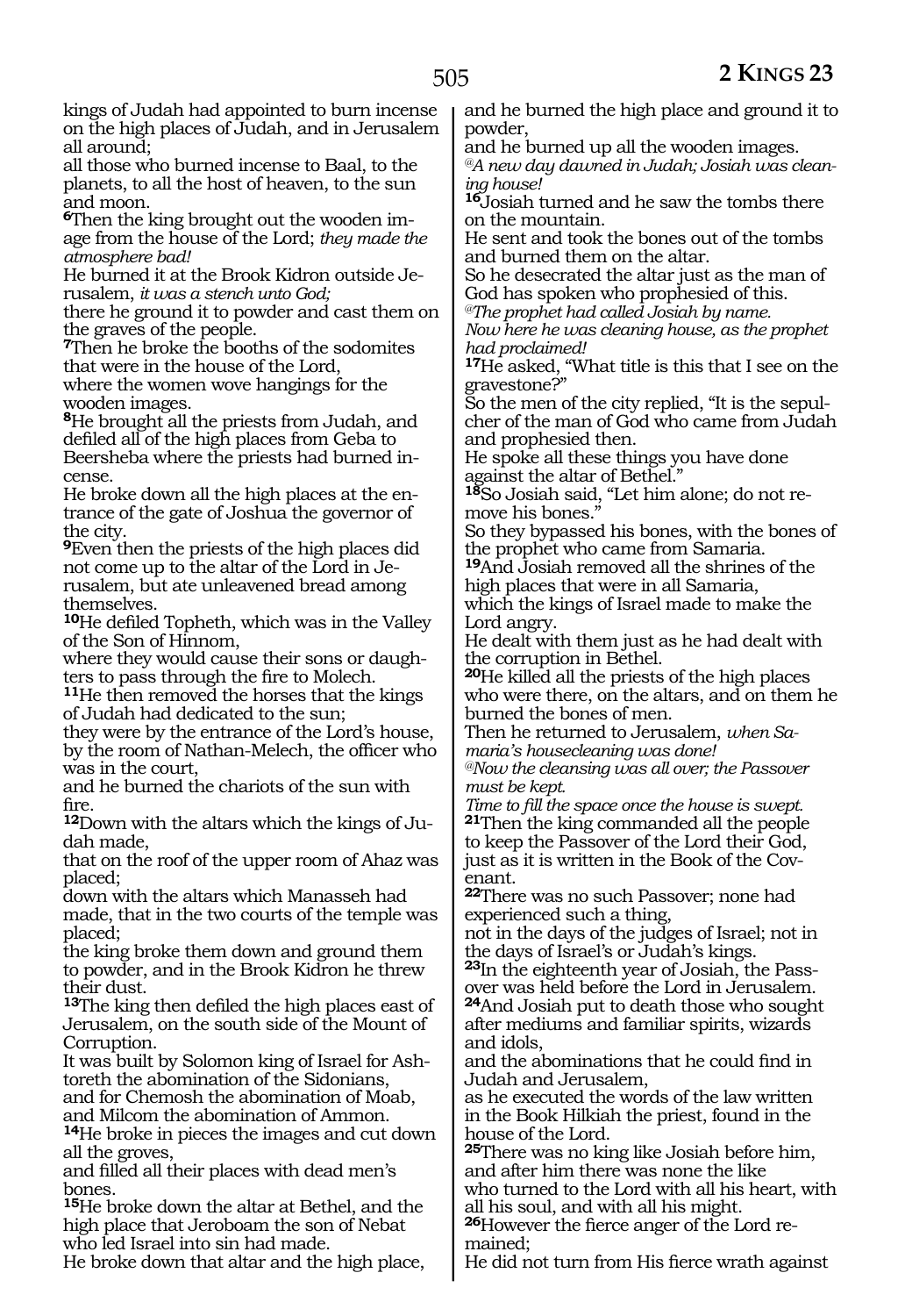Judah and Jerusalem,

because of all the things Manasseh provoked Him with.

**<sup>27</sup>**And the Lord said, "I will remove Judah from My sight as I removed Israel.

I will cast off this city Jerusalem which I have chosen, and this house of which I said, 'My name shall be there."

**<sup>28</sup>**The rest of the acts of Josiah, and all the deeds he performed are written in the chronicles of the kings of Judah.

*@Though he did the cleaning, God would tear the house right down!* 

**<sup>29</sup>**And Pharaoh Necho king of Egypt came to the River Euphrates to fight;

King Josiah went against him at that time. And Pharaoh Necho the king of Egypt killed him at Megiddo.

**<sup>30</sup>**His servants took his body from Megiddo in a chariot, and brought him to Jerusalem.

They buried him there in his own tomb.

The people then anointed Jehoahaz his son to succeed him as king.

**<sup>31</sup>**Jehoahaz was twenty-three years old when he began to reign as king.

He reigned for three years in Jerusalem. His mother was Hamutal the daughter of Jeremiah of Libnah.

**<sup>32</sup>**He did evil in the Lord's sight, just as his fathers before him.

**<sup>33</sup>**Pharaoh Necho placed him in prison at Riblah in Hamath, to remove him as king in Jerusalem,

*for he defiled a house that was cleansed.*  He then imposed a tribute of one hundred talents of silver and one talent of gold on the land.

**34**Pharaoh Necho made Eliakim the son of Josiah king in his father's place, and he changed his name to Jehoiakim at that time.

And Pharaoh took Jehoahaz to Egypt where he died.

**<sup>35</sup>**Jehoiakim gave silver and gold to Pharaoh, for he taxed the land to get the money Pharaoh commanded;

everyone contributed as they were assessed to meet Pharaoh's levy.

**<sup>36</sup>**Jehoiakim was twenty-five years of age when he became king, and he reigned eleven years over Judah.

His mother's name was Zebudah the daughter of Pedaiah of Rumah.

**<sup>37</sup>**He did evil in the sight of the Lord, just as his fathers had done before him.

*@He did not imitate his father Josiah, or follow in his ways.*

*The Lord Himself proclaims it; there shall be a great housecleaning day.*

# **CWDS Bible Quotes**

*1. You choose to confirm or to reject the words of the covenant written in the blood of Jesus Christ: to follow and perform with all your heart and soul.*

*2. Righteousness is a personal choice that encom-*

*passes every person: kings, administrators and peasants.* 

- *3. Righteousness is a position, we are His righteousness, but also a positioning or performance; we proactively maintain our positioning (righteousness) to retain our position.*
- *4. Righteousness is not just proactively doing right but passionately hating evil; to love God is to hate evil, there are no exceptions.*
- *5. To fix your focus you will have to fix your environment and fix your associations; some things and some people must be removed.*
- *6. Not everything in the temple of the Lord belongs in the temple of God, not everything done in the temple of the Lord pleases God.*
- *7. It is not just enough to denounce evil; totally abhor it, desecrate it, remove anything God hates.*
- *8. Not because it is done by people of affluence means it is acceptable; not because it is done by people of influence means God is impressed.*
- *9. Go harder, go further, be more passionate than your predecessors in your pursuit of God; tear down the high places (Solomon's) others (all the kings) ignored, to establish your secret place.*
- *10. Time is redeemable in eternity's currency; redeem the time because the days are evil.*
- *11. Impact time for eternity while you have time, while you are in time, and while you are on eternity's (God's) time.*
- *12. Whatever your reason God has a season; it shall come to pass was proclaimed long before Josiah, the word passed by all the kings that came and now in God's time it has come to pass.*
- *13. When a people desecrate God's order, He acknowledges and makes them the image of their desecration; (Josiah burned their bones on their altar).*
- *14. It is not just correct to hate evil proactively but also to love God passionately because to hate evil stems from loving God; keep the Passover, worship, pray, and meditate in the word above anyone else, compete with your last best.*
- *15. Your zeal does not guarantee your successor is sealed; it guarantees they have a perfect witness as they exercise the privilege of choice.*

# **PRAYER POINTS**

- Righteous Father, let my life be a confirmation of Your word and let it make a bold statement to the world saying, I believe.'
- Jesus my Savior, I choose to live a righteous life in obedience to the leading of the Holy Spirit; I commit this desire to You Father. Amen.
- Thank You Father for making me Your righteousness in Christ; I will do the right and hate evil with a passion, in the name of Jesus.
- I will be deliberate about my associations and my environment; Father, I am ready to make the tough decisions necessary to passionately pursue You without distraction. Amen.
- Let every demonic plantation in the church and among believers be uprooted and burnt to cinders now, in the name of Jesus.

**BONDAGE, bondage, I see men led away,**<br>
That has been shed there do the dow **That has been shed there day by day. Bondage, it surrounds us, bondage of the state!**

**How can a godly nation be in bondage in**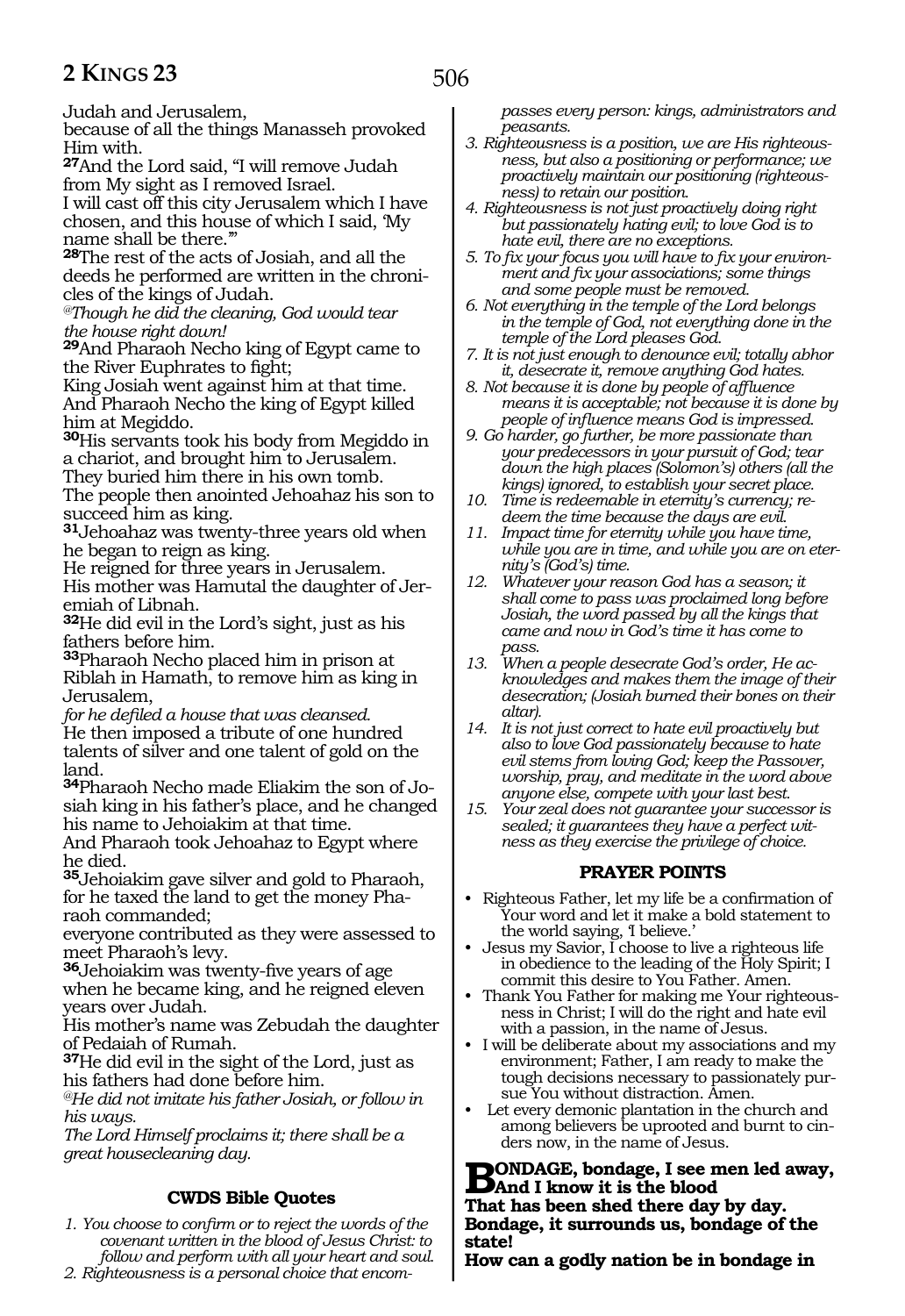# **this way?**

#### 2 KINGS 24

**<sup>1</sup>**Nebuchadnezzar, king of Babylon came up against Judah in his days.

Jehoiakim became his servant for three years; but then he turned and he rebelled.

**2**The Lord sent the Chaldeans, and the Syr-

ians, and the Moabites, and the Ammonites to destroy Judah,

just as the Lord had spoken by His servants the prophets.

**3**It was the Lord who commanded this on Judah,

to remove them from before Him because of Manasseh's sins, according to all that he had done;

**<sup>4</sup>**and also because of the innocent blood he had shed,

and with which he had filled Jerusalem. The Lord would not pardon this.

**<sup>5</sup>**The rest of the acts of Jehoiakim and all he did, are written in the book of the chronicles of Judah's kings.

**<sup>6</sup>**So Jehoiakim died just as his fathers before, and his son Jehoiachin reigned in his place.

**<sup>7</sup>**The king of Egypt did not go up out of his land anymore,

for the king of Babylon had taken everything that belonged to him from the River of Egypt to the Euphrates.

**<sup>8</sup>**Jehoiachin was eighteen years of age when he began to reign as king, and he reigned for three months in Jerusalem,

his mother's name was Nehushta the daughter of Elnathan of Jerusalem.

**<sup>9</sup>**He did evil in the sight of the Lord just as his father had done before.

**<sup>10</sup>**Then the servants of Nebuchadnezzar king of Babylon came against Jerusalem and be- sieged the city.

**<sup>11</sup>**And Nebuchadnezzar came against the city as his servants besieged it.

*@When you are in bondage to sin, your true reality will manifest in the flesh.*

**12**And Jehoiachin the king of Judah surrendered to the king of Babylon,

he went out with his mother, his servants, his princes, and his officers;

and in the eighth year of his reign the king of Babylon made him a prisoner.

**<sup>13</sup>**And the king of Babylon carried away all the treasures of the Lord's house and the treasures in the king's house.

And he cut up the golden vessels Solomon had made in the temple as the Lord had spo- ken.

**<sup>14</sup>**And he carried away all Jerusalem: the captains, the mighty men, ten thousand male captives, and all the craftsmen and smiths.

He only left behind the poorest people of the land.

**<sup>15</sup>**He carried Jehoiachin captive to Babylon,

with his mother, his wives, his officers and the mighty men of the land.

**<sup>16</sup>**He took in total seven thousand valiant men, one thousand craftsmen and smiths,

all who were strong and fit for war.

The king of Babylon carried them all to Babylon.

**<sup>17</sup>**Then the king of Babylon made Mattaniah, Jehoiachin's uncle, king instead of him; and he changed his name to Zedekiah.

**<sup>18</sup>**Zedekiah was twenty-one years old when he became king, and he reigned for eleven years in Jerusalem.

His mother's name was Hamutal the daughter of Jeremiah of Libnah.

**<sup>19</sup>**He did evil in the sight of the Lord, just as Jehoiakim had done.

*He followed in the way of bondage, his mind was still in bonds.*

**<sup>20</sup>**This happened in Judah and Jerusalem because they made the Lord angry,

until He eventually removed them all from His presence.

And against the king of Babylon Zedekiah also rebelled.

*@Bondage! Bondage; it surrounds us, bondage of people, and of the state!*

*And I cried, "How can a godly nation, be in bondage in this way?"*

#### **CWDS Bible Quotes**

- *1. Bondage to sin is as real as chains on the hands and feet, and just like seed germinating, it will manifest physically.*
- *2. Only God makes free, serving the devil is bondage that the devil cleverly disguises as freedom.*
- *3. Stand fast in the liberty of your deliverance from Egypt (the bondage of sin) if you entangle yourself in the yoke of bondage it has no option but to embrace you.*
- *4. Treasure the word of the Lord or lose the things you treasure and all that you have in your treasury.*
- *5. If you value freedom live it; you cannot live bondage and remain free.*
- *6. Sin is bondage; there is no other definition.*
- *7. When a nation is carried away by sin and their laws stray away from righteousness, then the nation will be led away into many forms of bondage.*
- *8. Forsake the Standard on which your nation was founded and the Standard (God) will forsake you.*
- 9. Compliance has a price but it is better and much cheaper to pay the price than to pay the cost.
- *10. When the fear of the Lord departs from a nation, the Lord departs from the nation and it becomes a playground for the things the nation fears.*
- *11. You attract whomever or whatever you fear; fear God above your well-being and security and He will become your well-being and security.*
- *12. Sinners will keep on doing evil while they are being swallowed down the throat of judgment, for sin is the weapon of a diabolical spirit which refuses to release its targets.*

## **PRAYER POINTS**

• Wisdom of the living God, let your light break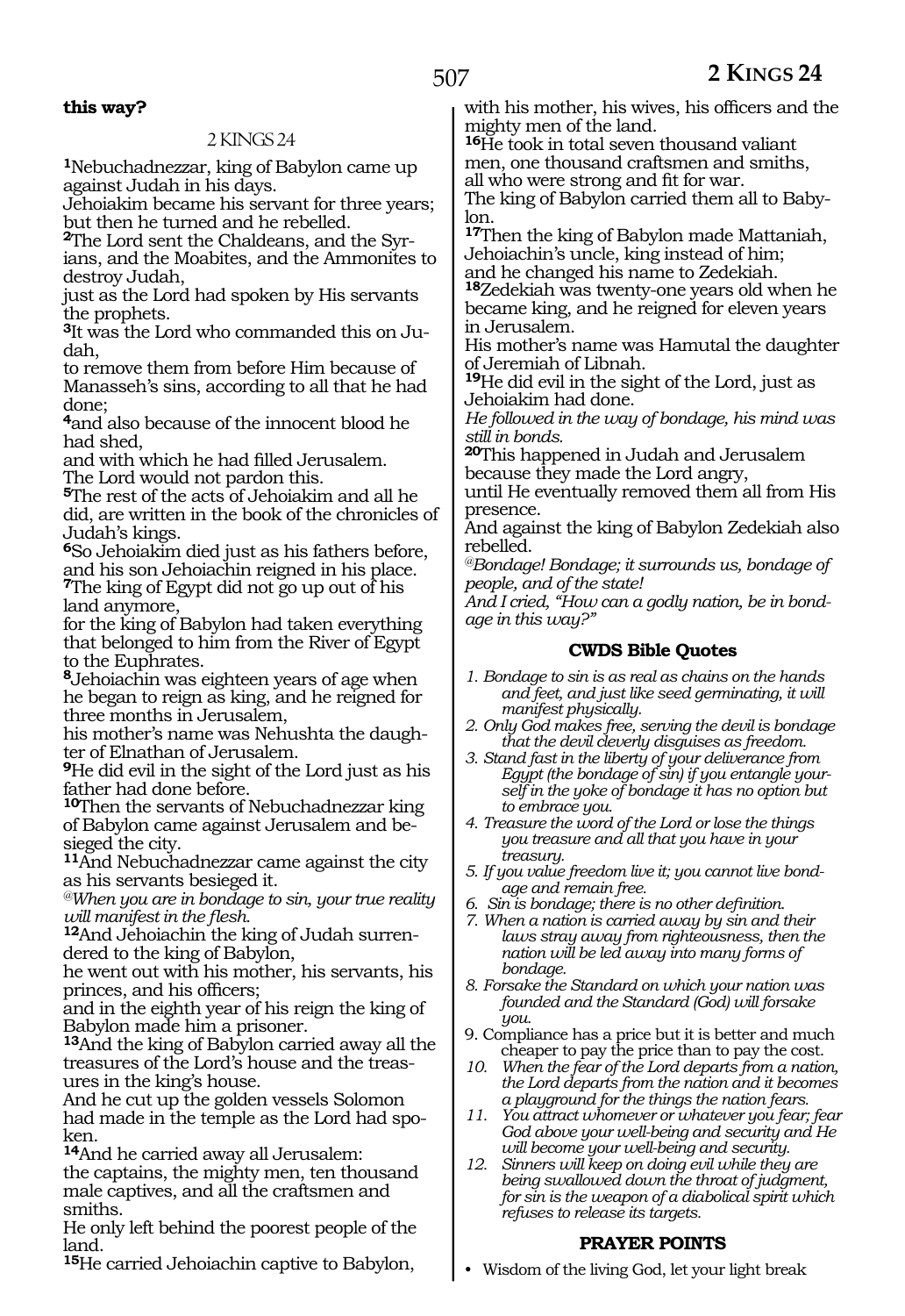through the darkness of this age and give sinners a revelation of the chains upon them. Amen.

- Lord Jesus, I receive Your freedom. Let every chain tying me to bondage in any form be broken by the blood of Jesus. Amen.
- Merciful Father, I value the freedom You have given me in Christ Jesus; thank You that I am untangled. I refuse to be re-entangled with the yoke of bondage, in the name of Jesus.
- Holy Father, Your word is my most valuable treasure; it is the food I feed on, the foundation I build on; the hope I cling to, the breath I live by and the pearl of my possessions. Amen.
- Satan I refute your deceptive lies and resolutely reject all your packages of bondage. The Lord rebuke you. Amen.

#### **I saw it! I saw it! It unfolded in my sight. They destroyed Jerusalem and took away its pride!**

**It pained to see them kill the king's sons, but it pained me most of all** 

**When they came up against the city and broke down all the walls.** 

**Oh, glory of God's temple, which once was your delight,** 

**Now all your bronze is taken; they stripped away your pride.** 

**I saw them take the people; it was hard to understand.** 

**They took the people God had brought here to a far and distant land.** 

2 KINGS 25

**<sup>1</sup>**It was the ninth year of Zedekiah's reign, in the tenth month,

*I clearly remember,* it was the tenth day that they came.

Nebuchadnezzar king of Babylon came up against Jerusalem with all his army; they camped against it and built forts against it all around.

**<sup>2</sup>**They besieged the city for two entire years until King Zedekiah's eleventh year.

**<sup>3</sup>**The famine was so bad by the ninth day of the fourth month, that there was no food for the people in the land anywhere.

**<sup>4</sup>**The city's defenses were broken through and all the men of war fled to escape by night. They took the way of the gate by the king's garden between two walls; *gone was all their fight.*

The Chaldeans were still camped against the city all around it. The king took his journey by the way of the plain.

**<sup>5</sup>**The Chaldeans pursued the king, and they caught up with him in the plains of Jericho. His entire army had scattered and left him. **<sup>6</sup>**They took the king to the king of Babylon at Riblah. There they pronounced judgment on the king.

**<sup>7</sup>**They killed the sons of Zedekiah before his eyes. This was the last thing that he saw, for they put out the eyes of Zedekiah and bound him with bronze fetters and took him to Babylon.

**<sup>8</sup>**On the seventh day of the fifth month, (it was the nineteenth year of Nebuchadnezzar king of Babylon),

Nebuzaradan, the captain of the guard, servant of the king of Babylon, came to Jerusalem.

**<sup>9</sup>**He burned the house of the Lord and the king's house.

*@They had defiled God's temple; now it was being destroyed.* 

He burned all the houses of Jerusalem that were owned by the affluent.

**<sup>10</sup>**And the entire army of the Chaldeans broke down the walls of Jerusalem throughout its parameter.

**<sup>11</sup>**Nebuzaradan the captain of the guard then carried away as captives the people who remained in the city,

and those who had defected to the king of Babylon.

**<sup>12</sup>**The captain of the guard left some of the poor of the people as vinedressers and farmers.

**<sup>13</sup>**The Chaldeans broke the bronze pillars in the house of the Lord,

and the bronze bases and the bronze Sea that were there they also broke these in pieces and carried them all to Babylon.

**<sup>14</sup>**They took away the pots, the shovels, the spoons, the trimmers and all the bronze utensils the priests used for ministry;

**<sup>15</sup>**the firepans and basins, the things of gold and silver, they took them all away.

**<sup>16</sup>**The two pillars, one Sea, and the bases, which Solomon made for the Lord's house. The bronze of all these items was without measure.

**<sup>17</sup>**Speak about the pillars, the height of each was eighteen cubits, and the capital on each was bronze;

the height of the capital was three cubits, and the network and pomegranates all around were of bronze.

**<sup>18</sup>**The captain of the guard took Seraiah the chief priest, Zephaniah the second, and the three who kept the door.

**<sup>19</sup>**He took from the city, an officer who was in charge of the men of war,

five men who served in the presence of the king;

the scribe who mustered all the people of the land, and sixty men of the land who were found in the city.

**<sup>20</sup>**Nebuzaradan, captain of the guard, took these to the king of Babylon in Riblah. **<sup>21</sup>**The king of Babylon put them to death at

Riblah in the land of Hamath.

*@They heard Jeremiah, but they walked away; God's word caught up with them that day. So* Judah was carried away as captives from their own land.

**<sup>22</sup>**Then he made Gedaliah the son of Ahikam, the son of Shaphan, governor over the people